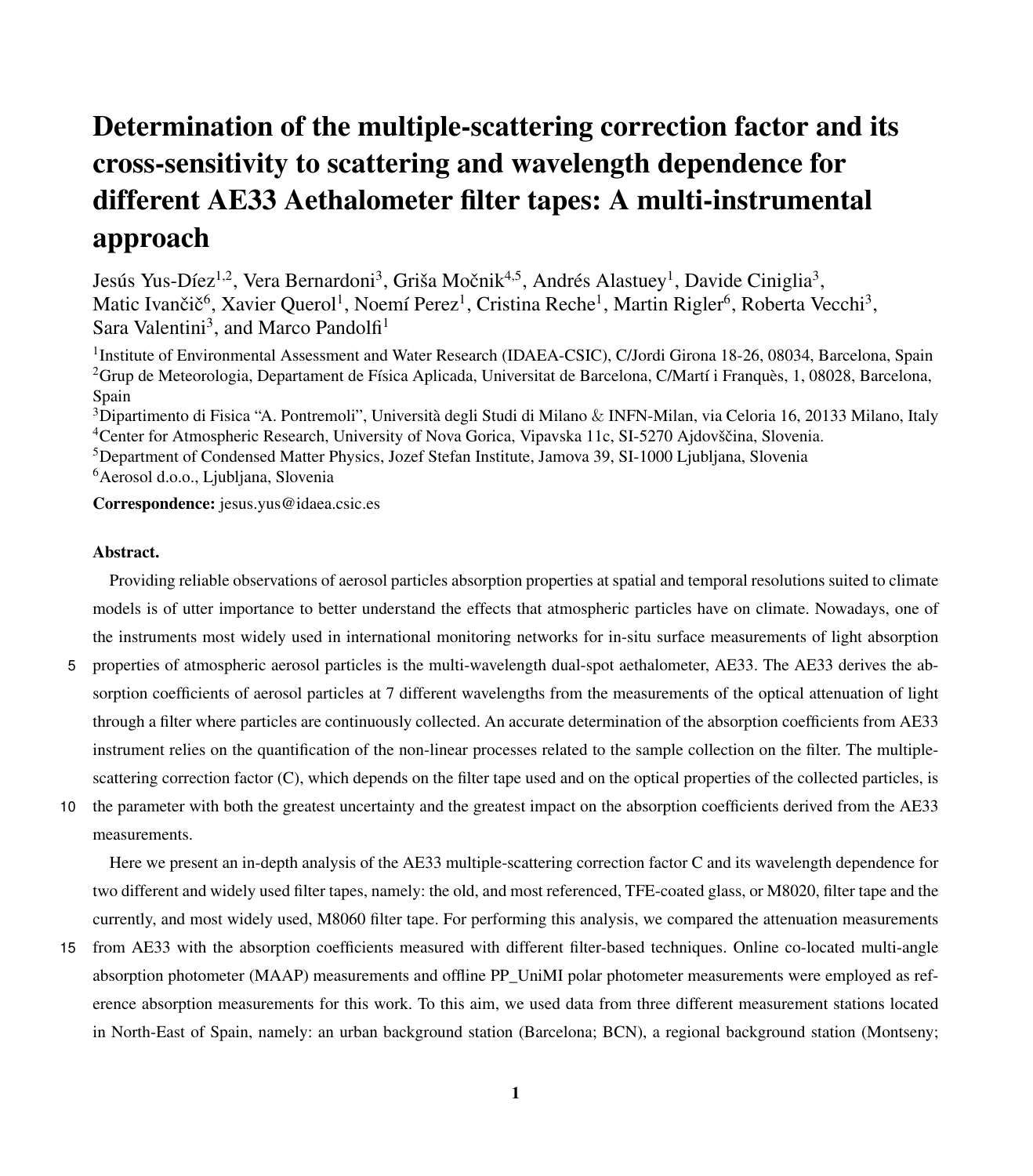MSY) and a mountain-top station (Montsec d'Ares; MSA). The median C values (at 637 nm) measured at the three stations

- 20 ranged between 2.29 (at BCN and MSY; lowest 5th percentile of 1.97 and highest 95th percentile of 2.68) and 2.51 (at MSA; lowest 5th percentile of 2.06 and highest 95th percentile of 3.06). The analysis of the cross-sensitivity to scattering, for the two filter tapes considered here, revealed a large increase of the C factor when the single scattering albedo (SSA) of the collected particles was above a given threshold, up to a 3-fold increase above the average C values. The SSA threshold appeared to be site-dependent, and ranged between 0.90 to 0.95 for the stations considered in the study. The results of the cross-sensitivity to
- 25 scattering displayed a fitted constant multiple scattering parameter,  $C_f$ , of 2.21 and 1.96, and a cross-sensitivity factor, m., of 1.8% and 3.4% for MSY and MSA stations, respectively, for the TFE-coated glass filter tape. For the M8060 filter tape,  $C_f$  of 2.50, 1.96, 1.82 and m<sup>s</sup> of 1.6%, 3.0%, 4.9%, for BCN, MSY and MSA stations, respectively, were obtained. SSA variations also influenced the spectral dependence of the C, which showed an increase with wavelength when SSA was above the sitedependent threshold. Below the SSA threshold, no statistically significant dependence of the C with wavelength was observed.
- 30 For the measurement stations considered here, the wavelength-dependence of C was to some extent driven by the presence of dust particles during Saharan dust outbreaks that had the potential to increase the SSA above the average values. At the mountain-top station, an omission of the wavelength dependence of the C factor led to an underestimation of the Absorption Ångström Exponent (AAE) up to a 12%. Differences in the absorption coefficient determined from AE33 measurements at BCN, MSY and MSA of around a 35-40 % can be expected when using the site-dependent C experimentally obtained instead
- 35 of the nominal C value. Due to the fundamental role that the SSA of the particles collected on the filter tape has on the multiple scattering parameter C, we present a methodology that allows to recognize the conditions upon which the use of a constant and wavelength independent C is feasible.

# 1 Introduction

Atmospheric aerosol particles play an important role on the Earth's radiative balance directly by scattering and absorbing solar 40 and terrestrial radiation and indirectly by acting as cloud condensation nuclei. Large uncertainties still exist on the effects that atmospheric particles have on climate [\(Myhre et al., 2013\)](#page-29-0). In fact, the aerosol-radiation interaction depends on aerosol properties such as aerosol size distribution, mixing state, and refractive index, among others (e.g. [Bond et al., 2013\)](#page-25-0). Globally, [a](#page-29-0)erosols have helped to reduce the warming effect from greenhouse gases because of their net cooling effect on climate [\(Myhre](#page-29-0) [et al., 2013\)](#page-29-0). However, this influence is likely to be reduced over the coming decades as air pollution measures are implemented

- 45 around the world [\(Samset et al., 2018\)](#page-31-0), as it is already the case in parts of Europe and North America [\(Collaud Coen et al.,](#page-26-0) [2020\)](#page-26-0). Therefore, in order to properly constrain global models, it is necessary to better characterize the atmospheric absorption by aerosols from observations. Among the atmospheric aerosols, black carbon (BC) stands out as phenomenologically different, being the most efficient light absorbing aerosol component and being responsible for the second most important contribution to positive climate forcing after carbon dioxide [\(Myhre et al., 2013\)](#page-29-0). However, there are still large uncertainties related to the
- 50 radiative forcing of BC particles. In fact, the climate forcing potential of BC is influenced by BC properties which are strongly source and site dependent [\(Houghton, 2001;](#page-28-0) [Ramanathan et al., 2001;](#page-31-1) [Kirchstetter et al., 2004a;](#page-28-1) [Ramanathan and Carmichael,](#page-31-2)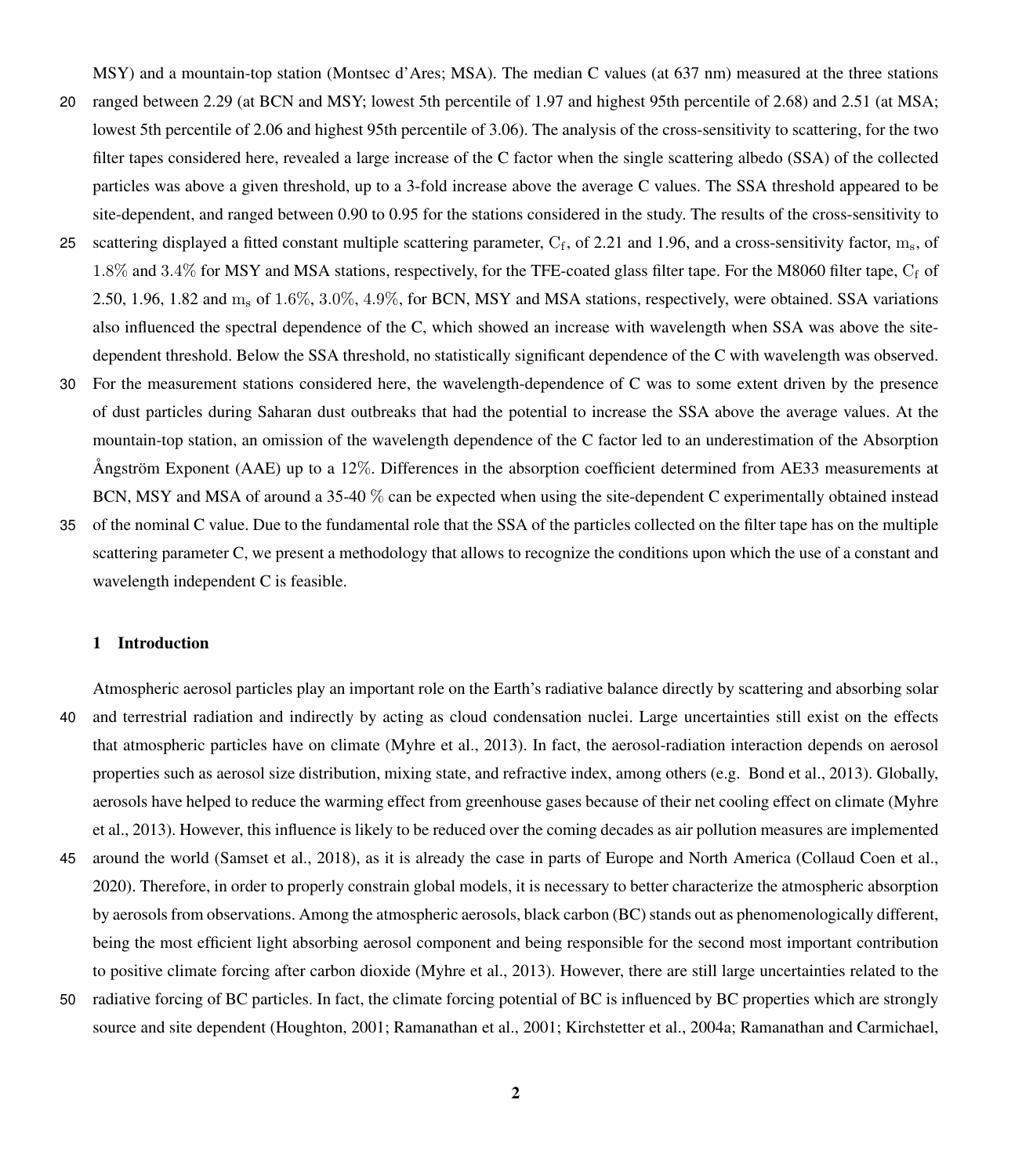[2008;](#page-31-2) [Myhre et al., 2013;](#page-29-0) [Bond et al., 2013;](#page-25-0) [Liu et al., 2015\)](#page-29-1). In addition to BC, atmospheric absorption by aerosol particles is also driven by specific organic compounds (e.g. from incomplete combustion, biomass smoldering, and secondary and biogenic sources) often referred to as Brown Carbon (BrC) and by mineral dust (e.g. [Alfaro et al., 2004\)](#page-25-1). Unlike BC, which

55 absorbs radiation in a wide range of wavelengths (from UV to infrared) with a wavelength independent refractive index, BrC [a](#page-25-2)nd mineral dust refractive index increases at shorter wavelengths, close to the UV range [\(Kirchstetter et al., 2004b;](#page-28-2) [Andreae](#page-25-2) [and Gelencsér, 2006;](#page-25-2) [Bergstrom et al., 2007;](#page-25-3) [Laskin et al., 2015;](#page-29-2) [Cappa et al., 2019\)](#page-25-4). Therefore, having at disposal accurate absorption measurement techniques is crucial to determine particles light absorption which can afterwards be used in climate projections [\(Mengis and Matthews, 2020;](#page-29-3) [Wang et al., 2020\)](#page-33-0). Moreover, there is also the need of standard aerosol particles to 60 [u](#page-27-0)se as reference for quality assurance of absorption measurements, such as the recently developed flame-generated soot in [Ess](#page-27-0) [and Vasilatou](#page-27-0) [\(2019\)](#page-27-0).

There are three main approaches in the literature to determine aerosol particles light absorption: by measuring the suspended particles in a cell, e.g. with photo-thermal interferometry or photo-acoustic techniques, and by either on-line or off-line filterbased photometer methods (e.g., [Lin et al., 1973;](#page-29-4) [Terhune and Anderson, 1977;](#page-32-0) [Hansen et al., 1984;](#page-28-3) [Stephens et al., 2003;](#page-32-1)

- 65 [Moosmüller et al., 2009;](#page-29-5) [Ajtai et al., 2010;](#page-25-5) [Vecchi et al., 2014\)](#page-32-2). Among the indirect methods for measuring absorption, the "subtraction method", which does not rely on a filter, calculates the absorption from the difference between extinction and scattering by suspended particles [\(Singh et al., 2014\)](#page-32-3). However, this method can lead to large errors at large single scattering albedo (SSA) values when the extinction is dominated by scattering [\(Onasch et al., 2015\)](#page-30-0). On-line measurement methodologies based on particle suspension, such as the photo-acoustic spectroscopy (PAS) [\(Ajtai et al., 2010\)](#page-25-5), have the advantage of mea-
- 70 suring directly the absorption by particles suspended in a sampling cell avoiding filter-based artifacts. However, in the case of photo-acoustic spectroscopy measurements, the heating of the sample and the evaporation of coating materials on the sample may lead to higher detection limit and artifacts impairing the measurement accuracy [\(Lack et al., 2006;](#page-28-4) [Linke et al., 2016\)](#page-29-6). The photo-thermal interferometry (PTI) is an absorption measurement technique originally developed for measurements of trace gases that has also been applied to aerosol measurements [\(Lee and Moosmüller, 2020;](#page-29-7) [Visser et al., 2020\)](#page-33-1). However, the
- 75 aforementioned techniques have so far proved difficult to deploy in a field setting thus limiting their broader use in international measurements networks. Filter-based instruments (either on-line or off-line) rely on the sampling of aerosol particles collected in a filter matrix and on the measurement of the resulting change of light intensity with a photometer, either on the transmittance [\(Hansen et al., 1984;](#page-28-3) [Bond et al., 1999;](#page-25-6) [Drinovec et al., 2015\)](#page-27-1), or on both transmittance and reflectance [\(Petzold and Schön](#page-30-1)[linner, 2004\)](#page-30-1). This method is affected by artifacts resulting mainly from the effects that the filter has on the measurements.
- 80 Off-line in-house made filter based polar photometers, which measure both transmittance and reflectance, are deployed at some [r](#page-29-8)esearch centers. Examples are the MWAA (multi-wavelength absorption analyzer) deployed at University of Genoa [\(Massabò](#page-29-8) [et al., 2013\)](#page-29-8) and the PP\_UniMI polar photometer deployed at University of Milan [\(Vecchi et al., 2014;](#page-32-2) [Bernardoni et al., 2017\)](#page-25-7). These methods can perform accurate absorption measurements by increasing the number of measuring angles [\(Massabò et al.,](#page-29-8) [2013;](#page-29-8) [Vecchi et al., 2014;](#page-32-2) [Bernardoni et al., 2017\)](#page-25-7) thus allowing an accurate determination of the filter artifacts.
- 85 The main advantage of the on-line filter-based methods is that these techniques are ease of use, allow for unattended operation, are relatively inexpensive and provide real-time data. For these reasons, these methods are widely used in international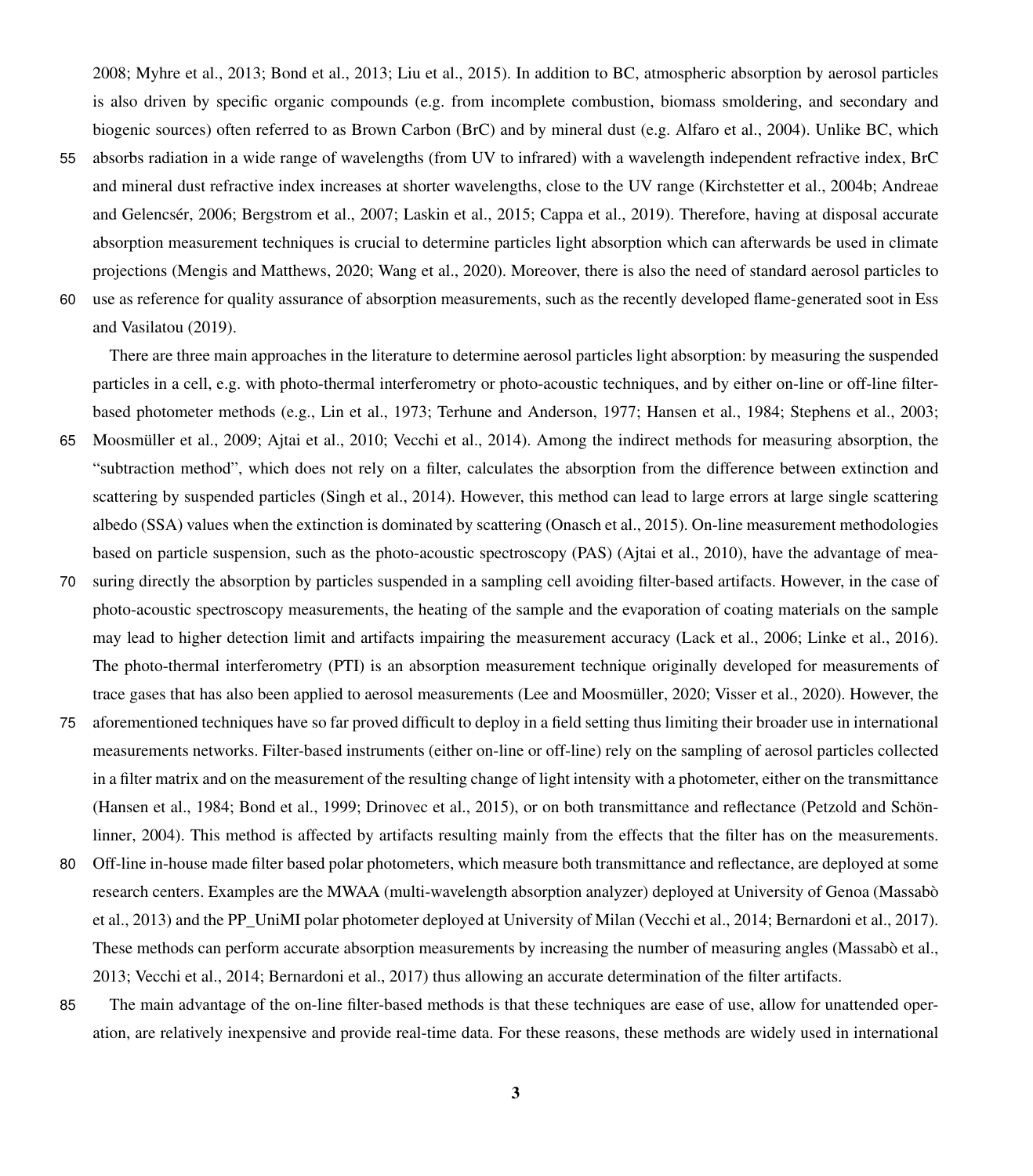networks such as the Global Atmosphere Watch (GAW, World Meteorological Organization) and the European Research Infrastructure for the Observation of Aerosol, Clouds and Trace Gases (ACTRIS; [www.actris.eu\)](www.actris.eu). The most used filter-based instruments are the Aethalometer [\(Hansen et al., 1984;](#page-28-3) [Drinovec et al., 2015\)](#page-27-1), the Particle Soot Absorption Photometer (PSAP,

- 90 [Bond et al., 1999\)](#page-25-6), the Continuous Light Absorption Photometer (CLAP; [Ogren et al., 2017\)](#page-29-9), and the Multi-Angle Absorption Photometer (MAAP, Model 5012, Thermo, Inc., USA; [Petzold and Schönlinner, 2004\)](#page-30-1). The measured mass concentration of [l](#page-30-2)ight absorbing carbonaceous aerosol inferred via optical attenuation of light is referred to as equivalent BC (eBC; [Petzold](#page-30-2) [et al., 2013\)](#page-30-2). The main artifacts affecting the light absorption measurements of these instruments are the multiple light scattering within the filter, the filter loading effect and the particle scattering correction [\(Liousse et al., 1993;](#page-29-10) [Bond et al., 1999;](#page-25-6)
- 95 [Weingartner et al., 2003;](#page-33-2) [Schmid et al., 2006;](#page-32-4) [Collaud Coen et al., 2010;](#page-26-1) [Lack et al., 2014\)](#page-28-5). Algorithms for correcting these artifacts have been applied and their efficacy tested over the years [\(Weingartner et al., 2003;](#page-33-2) [Arnott et al., 2005;](#page-25-8) [Schmid et al.,](#page-32-4) [2006;](#page-32-4) [Virkkula et al., 2007;](#page-32-5) [Collaud Coen et al., 2010;](#page-26-1) [Virkkula et al., 2015\)](#page-33-3). Currently, due to the described limitations of the filter-based photometers and other in-situ methods, no reference technique for measuring near-real time aerosol particles light absorption is available [\(Petzold et al., 2013;](#page-30-2) [Lack et al., 2014\)](#page-28-5).
- 100 The filter loading effect consists in the accumulation of particles and the consequent loss of sensitivity of the instrument with an increasing particle load [\(Bond et al., 1999;](#page-25-6) [Weingartner et al., 2003;](#page-33-2) [Lack et al., 2008;](#page-28-6) [Moosmüller et al., 2009\)](#page-29-5). The crosssensitivity to scattering is the consequence of the multiple light scattering within the filter fibers and between particles and fibers, thus it is largely dependent on the single scattering albedo of the deposited aerosols. For the older Aethalometer model (AE31) the filter loading effect has been thoroughly studied and different methods for its quantification have been suggested.
- 105 These methods use for example the discontinuity between the eBC concentration measurements before and after a filter spot is changed [\(Weingartner et al., 2003;](#page-33-2) [Virkkula et al., 2007\)](#page-32-5), or use the relationship between the eBC concentration and light attenuation [\(Park et al., 2010;](#page-30-3) [Segura et al., 2014;](#page-32-6) [Drinovec et al., 2015\)](#page-27-1) to correct for filter loading effect. For the AE33 model the loading effect is corrected on-line using the dual-spot technology [\(Drinovec et al., 2015\)](#page-27-1). In addition, the different physical and chemical properties of the collected particles influence particle optical properties, such as the backscatter fraction and
- 110 the single scattering albedo (SSA), thus affecting also the multiple scattering of the collected particles and the filter loading effect [\(Weingartner et al., 2003;](#page-33-2) [Lack et al., 2008;](#page-28-6) [Virkkula et al., 2015;](#page-33-3) [Drinovec et al., 2017\)](#page-27-2). Among the on-line filter-based instruments, the Multi Angle Absorption Photometer (MAAP) also uses the measurements of light scattered by the blank and loaded filter in order to take into account both the loading effect and the aerosol particles multiple scattering. Consequently, the MAAP directly provides particle absorption coefficients similar to those obtained with other types of instruments (e.g. PAS;
- 115 [Petzold and Schönlinner, 2004;](#page-30-1) [Petzold et al., 2005\)](#page-30-4).

The multi-wavelength dual-spot Aethalometer software (AE33, Magee Scientific, Aerosol d.o.o. - [Drinovec et al., 2015\)](#page-27-1) corrects the loading effect on-line and directly implements the use of a correction factor (C) related to the multiple scattering within the filter matrix to convert the measured attenuation to an absorption coefficient. This C factor is generally assumed a priori, but it can be experimentally determined by using independent absorption measurements or by comparisons with other

120 filter photometers(e.g. [Weingartner et al., 2003;](#page-33-2) [Arnott et al., 2005;](#page-25-8) [Drinovec et al., 2015;](#page-27-1) [Backman et al., 2017\)](#page-25-9). For previous filter tapes and aethalometer versions different values of the multiple scattering parameter have been reported: for the AE31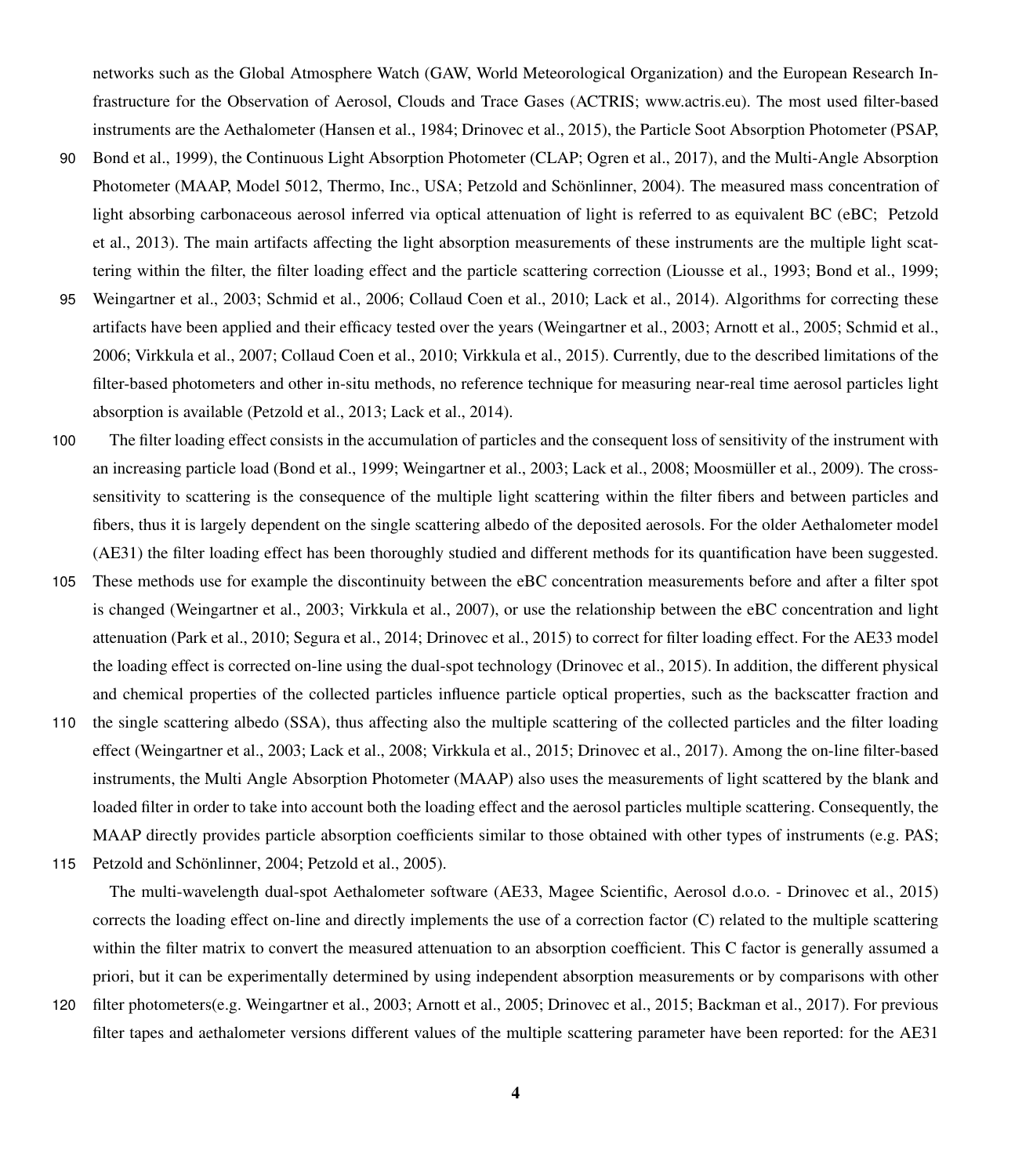quartz filter [Weingartner et al.](#page-33-2) [\(2003\)](#page-33-2) proposed a value of 2.14 which later on was recommended to be 3.5, i.e. larger by a factor of 1.64 [\(Müller, 2015;](#page-29-11) [WMO, 2016\)](#page-33-4); for the AE33 [Drinovec et al.](#page-27-1) [\(2015\)](#page-27-1) found a C of 1.57 for the Pallfex Teflon-coated glass fiber (TFE-coated glass, also known as M8020), which, after re-normalization using the factor 1.64, resulted in C=2.57.

125 [M](#page-27-3)oreover, different experimental C factor values have been obtained ranging between 2.57-4.24 [\(Müller et al., 2011b;](#page-29-12) [Drinovec](#page-27-3) [et al., 2020;](#page-27-3) [Laing et al., 2020;](#page-28-7) [Valentini et al., 2020a;](#page-32-7) [Bernardoni et al., 2020\)](#page-25-10). In addition, the quartz filter for the AE31 and the TFE-coated glass filter for the AE33 have been found to feature a cross-sensitivity to scattering, ms, ranging between 1 and 3% [\(Müller et al., 2011a;](#page-29-13) [Müller, 2015;](#page-29-11) [Drinovec et al., 2015;](#page-27-1) [Zhang et al., 2018;](#page-33-5) [Corbin et al., 2018;](#page-26-2) [Laing et al., 2020;](#page-28-7) [Drinovec et al., 2020\)](#page-27-3). However, to the best of our knowledge, so far, no in-situ ambient measurements have been used for a

130 detailed characterization of the recommended new M8060 filter tape. Moreover, no sensitivity studies of the cross-sensitivity to scattering of the C factor have been reported and only very few studies dealt with the wavelength dependence of the C for either the previous and the current filter tapes.

The recent comparison between the MAAP and the off-line PP\_UniMI polar photometer carried out by [Valentini et al.](#page-32-8) [\(2020b\)](#page-32-8) pointed to a possible measurement bias of the MAAP absorption coefficients. It is well established that the MAAP,

- 135 although limited to one measuring wavelength, is the most accurate filter-based on-line method available for the determination of the absorption coefficient [\(Petzold et al., 2005;](#page-30-4) [Sheridan et al., 2005;](#page-32-9) [Andreae and Gelencsér, 2006;](#page-25-2) [Müller et al., 2011a\)](#page-29-13). Therefore, it is often taken as the reference in inter-comparison exercises with other instruments, such as the AE33 e.g. in [Backman et al.](#page-25-9) [\(2017\)](#page-25-9). The discrepancy between MAAP and PP\_UniMI reported by [Valentini et al.](#page-32-8) [\(2020b\)](#page-32-8) was mainly attributed to the value of the fraction of backscattered radiation set in the MAAP algorithm and directly measured by PP\_UniMI
- 140 due to its high angular resolution which scans the whole scattering plane (resolution of 0.4 degrees in the scattering angle range 0-173°). [Valentini et al.](#page-32-8) [\(2020b\)](#page-32-8) also reported no differences between MAAP and PP\_UniMI when the PP\_UniMI was used with the same assumptions as those used in the MAAP (PaM as defined in [Valentini et al., 2020b\)](#page-32-8).

The main objective of this study is to characterize the C factor for different filter tapes used in AE33 instruments including the currently used M8060. To this aim, we compared the absorption coefficient measurements from the off-line PP\_UniMI polar

- 145 photometer with the on-line MAAP and AE33 measurements performed at three measurement stations (urban background, BCN; regional background, MSY; and mountain-top, MSA) in the Western Mediterranean Basin (WMB). The novelty of this study relies in the the seasonal and diel variations analysis of the C factor, and especially, in the exploration of the crosssensitivity to scattering of C and its relationship with the intensive optical properties of the collected particles at the three sites. This analysis allowed us to obtain both the multiple scattering parameter,  $C_f$ , and the cross-sensitivity to scattering,  $m_s$ ,
- 150 constants for the M8060 filter currently used by the AE33 aethalometers. Moreover, we compared the results for the M8060 filter tape with the previously used TFE-coated glass filter tape (T60A20, also referred to as M8020) [\(Weingartner et al., 2003;](#page-33-2) [Arnott et al., 2005;](#page-25-8) [Drinovec et al., 2015\)](#page-27-1). As aforementioned, the comparison between PP\_UniMI and MAAP was reported in [Valentini et al.](#page-32-8) [\(2020b\)](#page-32-8) where data from BCN and MSY stations were also used to evaluate the performances of PP\_UniMI vs MAAP. One of the main objectives of this study was using the multi-wavelength absorption coefficient measurements from
- 155 the off-line polar photometer extrapolated to the seven AE33 measurement wavelengths to study the wavelength dependence of the AE33 C factor at the three measurement sites.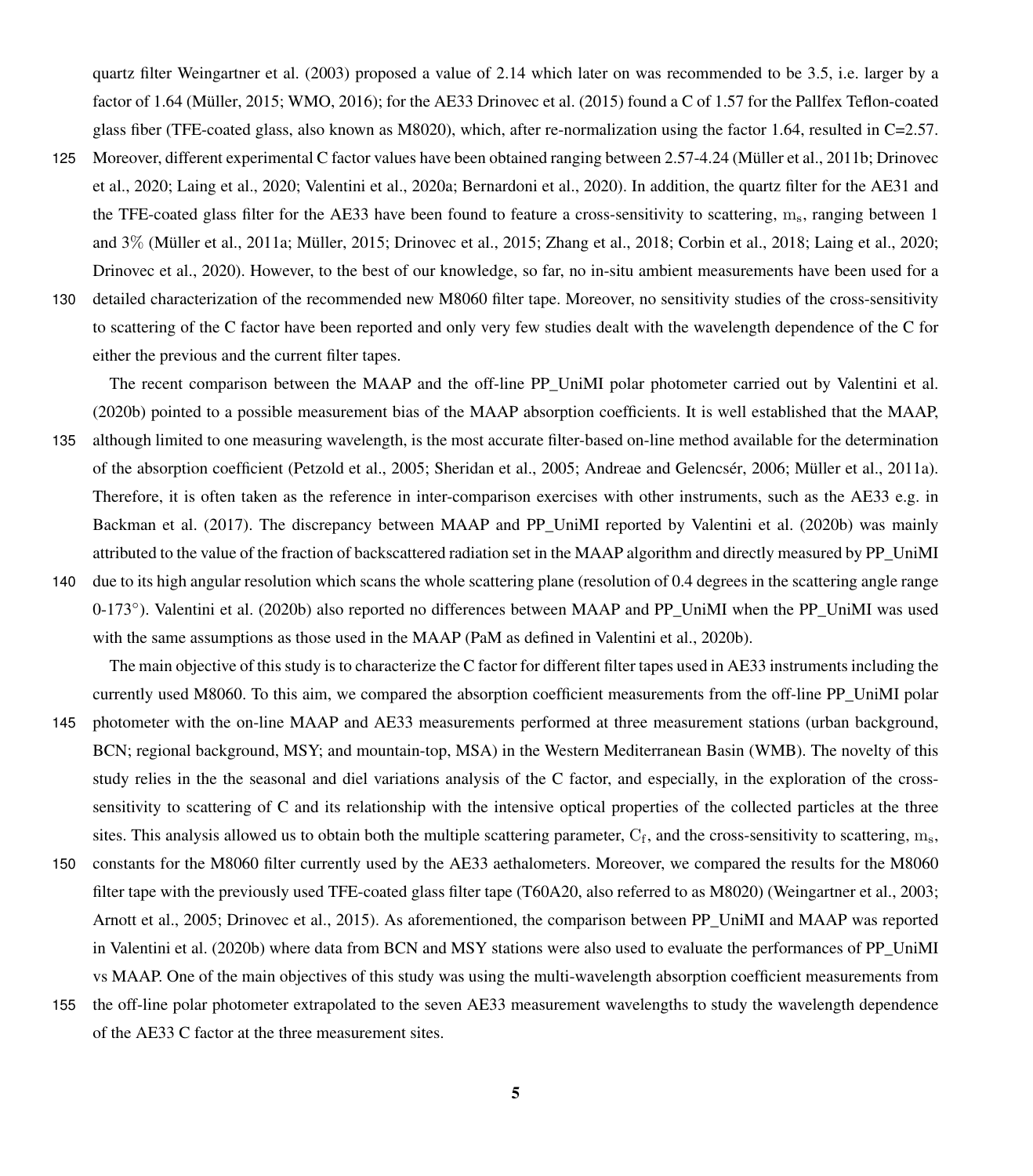# 2 Methodology

#### 2.1 Measurement sites

Aerosols measurements were performed at Barcelona (BCN, urban background,  $41°23'24.01''N$ ,  $02°6'58.06''E$ , 80 m a.s.l.),

- 160 Montseny (MSY, regional background,  $41°46'46''N$ ,  $02°21'29''E$ , 720 m a.s.l.) and Montsec (MSA, mountain-top,  $42°03'05''N$ ,  $00^{\circ}43'46''$  E, 1570 m a.s.l.) monitoring supersites (NE Spain). As shown later, these stations are characterized by aerosols with different physical and chemical properties that influenced the differences obtained in the C values. A detailed characterization [o](#page-31-4)f the three measurement stations can be found in previous works (e.g. [Querol et al.](#page-30-5) [\(2001\)](#page-30-5); [Rodrıguez et al.](#page-31-3) [\(2001\)](#page-31-3); [Reche](#page-31-4) [et al.](#page-31-4) [\(2011\)](#page-31-4) for BCN; [Pérez et al.](#page-30-6) [\(2008\)](#page-30-6); [Pey et al.](#page-30-7) [\(2009\)](#page-30-7); [Pandolfi et al.](#page-30-8) [\(2011\)](#page-30-8) for MSY; [Pandolfi et al.](#page-30-9) [\(2014a\)](#page-30-9); [Ripoll](#page-31-5)
- 165 [et al.](#page-31-5) [\(2014\)](#page-31-5); [Ealo et al.](#page-27-4) [\(2016\)](#page-27-4) for MSA). Briefly, BCN station is located within the Barcelona metropolitan area of nearly 4.5 million inhabitants at a distance of about 5 km from the coast. MSY station is located in a hilly and densely forested area, 50 km to the N–NE of the Barcelona and 25 km from the Mediterranean coast. MSA station is located in a remote highaltitude emplacement in the southern side of the Pre-Pyrenees at the Montsec d'Ares Mountain Range, at 140 km to the NW of Barcelona and 140 km to the WNW of MSY. These supersites are part of the Catalonian Air Quality Monitoring Network,
- 170 and are part of ACTRIS and GAW networks. Aerosol optical properties at the three sites were measured following standard protocols (WMO/GAW, 2016).

The area of study is characterized by high concentrations of both primary and secondary aerosols, especially in summer [\(Rodríguez et al., 2002;](#page-31-6) [Dayan et al., 2017;](#page-26-3) [Rivas et al., 2020;](#page-31-7) [Brean et al., 2020\)](#page-25-11) from diverse emission sources. Anthropogenic emissions from road traffic, industry, agriculture, and maritime shipping, among others, strongly contribute to the air quality

175 impairment in this region [\(Querol et al., 2009b;](#page-31-8) [Amato et al., 2009;](#page-25-12) [Pandolfi et al., 2014b\)](#page-30-10). Moreover, the Mediterranean Basin [i](#page-25-13)s also highly influenced by natural sources, such as mineral dust from African deserts and smoke from forest fires [\(Bergametti](#page-25-13) [et al., 1989;](#page-25-13) [Querol et al., 1998;](#page-30-11) [Rodrıguez et al., 2001;](#page-31-3) [Lyamani et al., 2006;](#page-29-14) [Mona et al., 2006;](#page-29-15) [Koçak et al., 2007;](#page-28-8) [Kalivitis](#page-28-9) [et al., 2007;](#page-28-9) [Querol et al., 2009b;](#page-31-8) [Schauer et al., 2016;](#page-32-10) [Ealo et al., 2016;](#page-27-4) [Querol et al., 2019,](#page-31-9) among others).

### 2.2 Aerosol characterization

#### 180 2.2.1 Aerosol absorption and eBC measurements

The on-line aerosol absorption coefficient,  $b_{abs}$ , was measured at the three sites with a multi angle absorption photometer (MAAP, Model 5012, Thermo Inc., USA, [Petzold and Schönlinner, 2004\)](#page-30-1). This instrument derives the absorption coefficient at 637 nm [\(Müller et al., 2011a\)](#page-29-13) and eBC concentration using a radiative transfer model from the measurements of transmission of light through the filter tape and backscattering of light at two different angles. Black carbon, eBC, and attenuation

185 measurements,  $b_{atn}$ , were also performed with the AE33 multi-wavelengths aethalometer (model AE33, Magee Scientific, Aerosol d.o.o. [Drinovec et al., 2015\)](#page-27-1). The AE33 is based on the measurement at 7 different wavelengths (370, 470, 520, 590, 660, 880, and 950 nm) of the transmission of light through two sample spots with different flows and particle loading relative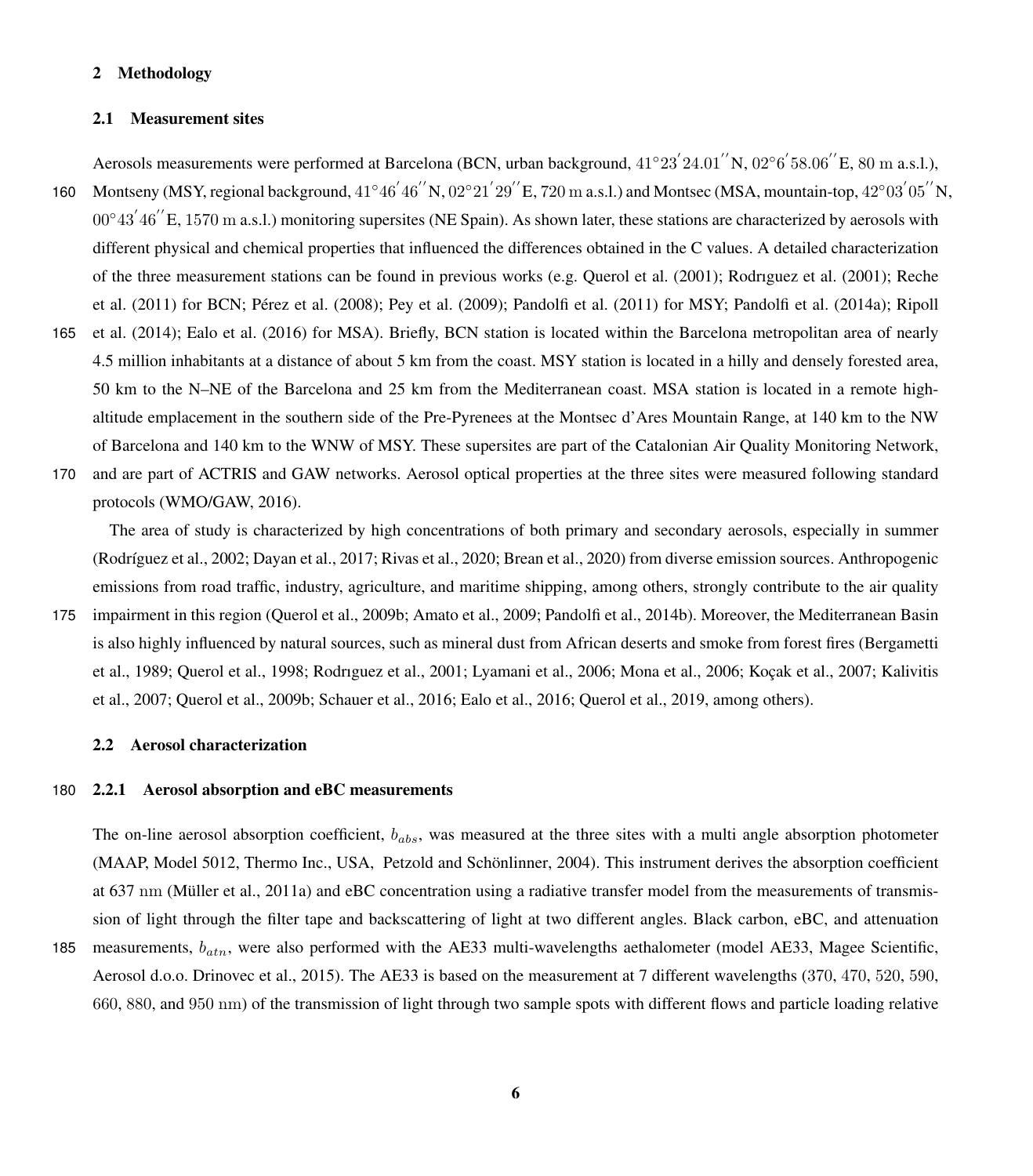to the reference spot. It derives the eBC concentration and the attenuation coefficients by applying eqs. [\(1\)](#page-6-0) and [\(2\)](#page-6-1), respectively, following [Drinovec et al.](#page-27-1) [\(2015\)](#page-27-1):

$$
190 \quad eBC = \frac{S \cdot (\Delta \text{ATN}_1/100)}{F_1(1-\zeta) \cdot \sigma_{abs} \cdot C(1 - k\Delta \text{ATN}_1) \cdot \Delta t};\tag{1}
$$

<span id="page-6-1"></span><span id="page-6-0"></span>
$$
b_{atn} = \frac{S \cdot (\Delta \text{ATN}_1/100)}{F_1(1-\zeta) \cdot (1 - k\Delta \text{ATN}_1) \cdot \Delta t},\tag{2}
$$

where S is the filter surface area loaded with the sample,  $F_1$  the volumetric flow of the spot 1,  $\zeta$  the lateral airflow leakage,  $\sigma_{abs}$  the mass-absorption cross-section, k the loading factor parameter and  $\Delta \text{ATN}_1$  the variation of attenuation of light of the filter tape loaded with the sample of the spot 1, ATN<sub>1</sub>, during the measurement timestamp  $\Delta t$ .

195 The Aethalometer absorption coefficient can be derived by dividing the attenuation coefficient (eq. [2\)](#page-6-1) by the multiple scattering parameter C of the filter tape

$$
b_{abs} = \frac{b_{atn}}{C} \tag{3}
$$

Off-line multi-wavelength particle absorption coefficients were obtained using the PP\_UniMI polar photometer [\(Vecchi](#page-32-2) [et al., 2014;](#page-32-2) [Bernardoni et al., 2017\)](#page-25-7) measurements on the MAAP filter spots. 85 filter spots collected at BCN in the period 200 October 2018 - June 2019, 126 filter spots collected at MSY between June - December 2018 [\(Valentini et al., 2020b\)](#page-32-8), and 122 filter spots collected at MSA between June and November 2018 were analyzed. The time elapsed between the MAAP measurements and the MAAP spots analysis with the PP\_UniMI in Milan varied between one year and one month. Once selected and cut, each MAAP spot was stored in a petri dish in a fridge and then sent to Milan. We assumed that there were no major particle losses affecting the measured optical properties, although some volatile compounds could have been evaporated

- 205 over the period. The PP\_UniMI measures the transmitted and scattered radiation at 4 wavelengths (405, 532, 635 and 780 nm) in a range of scattering angles from  $0^{\circ}$  to 173 $^{\circ}$  with a resolution down to  $0.4^{\circ}$  and applies a radiative transfer model to derive the absorption coefficients. The PP\_UniMI working principle and the detailed analysis of the inter-comparison between the MAAP and PP\_UniMI for different measurement sites, including BCN and MSY, was reported in [Vecchi et al.](#page-32-2) [\(2014\)](#page-32-2)[Bernardoni et al.](#page-25-7) [\(2017\)](#page-25-7) and in [Valentini et al.](#page-32-8) [\(2020b\)](#page-32-8). As mentioned before, in these studies no differences were observed between MAAP and
- 210 PP\_UniMI when the latter was used as a MAAP (PaM), i.e. using a data inversion with similar assumptions as those performed in the MAAP.

Here we obtain the wavelength dependent attenuation coefficients  $b_{atn}(\lambda)$  derived exclusively from the AE33 measurements by multiplying the eBC concentrations provided by the AE33 (eq. [4\)](#page-6-2) by the default wavelength independent instrumental filter constant  $C_0$  from the AE33 setup file (1.57 for the TFE-coated glass fiber tape T60A20, also referred to as M8020; and 1.39 215 for the M8060 filter tape),

<span id="page-6-2"></span>
$$
b_{atn}(\lambda) = eBC(\lambda) \cdot \sigma_{abs}(\lambda) \cdot C_0 = \frac{S}{F} \frac{\Delta \text{ATN}(\lambda)}{\Delta t} \cdot f(ATN, \lambda)
$$
\n(4)

where  $f(ATN, \lambda)$  is the function which contains all the corrections, i.e. filter loading and leakage, which are performed by the AE33 for each wavelength [\(Drinovec et al., 2015\)](#page-27-1). Note that the new filter tape M8060 structurally differs from the old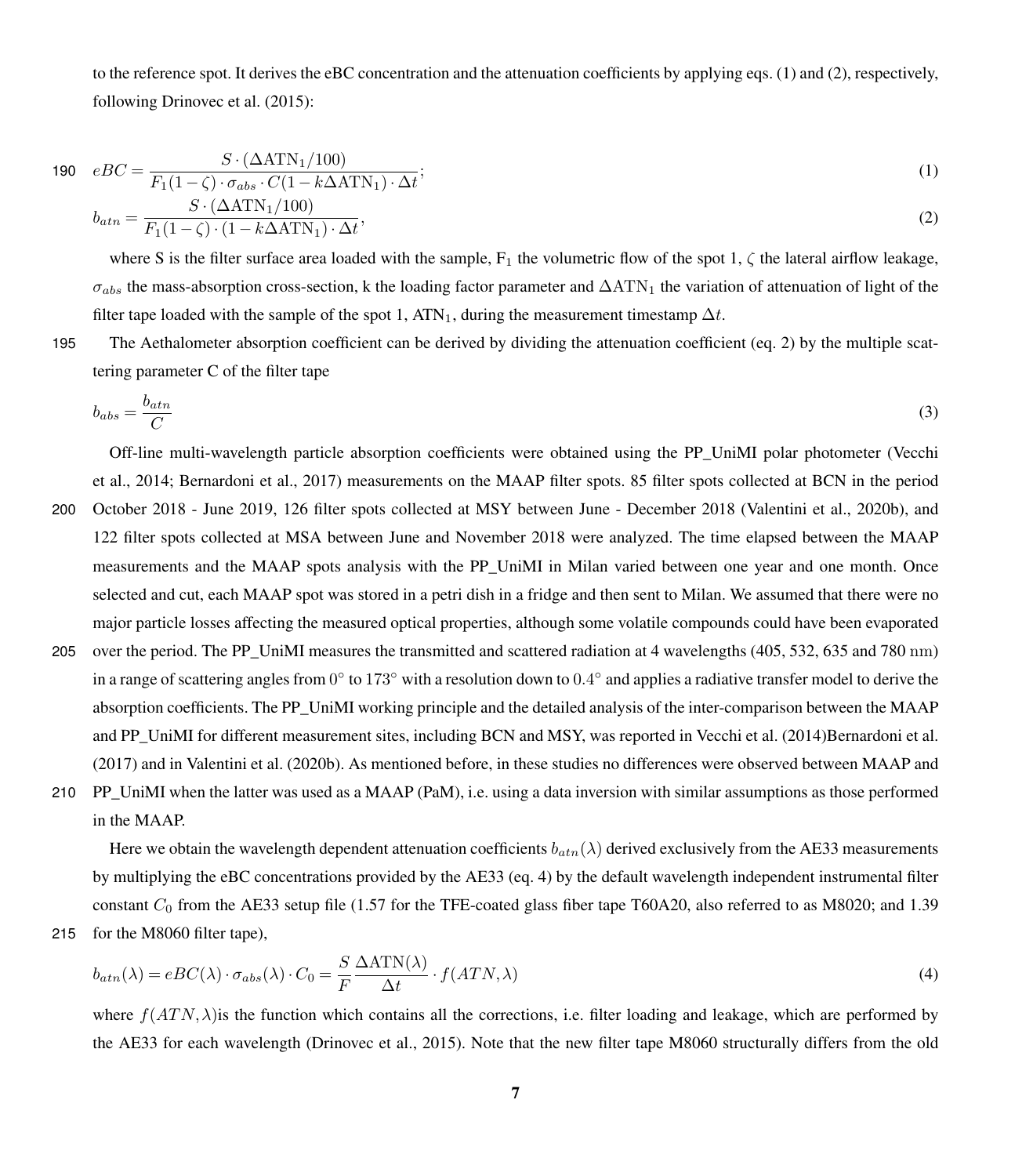filter tape M8020 in filter fibers material, thickness and density, thus leading to different  $C_0$  values (details can be found in

220 [t](https://mageesci.com/tape/Magee_Scientific_Filter_Aethalometer_AE_Tape_Replacement_discussion.pdf)he following online document from Magee Scientific: https://mageesci.com/tape/Magee\_Scientific\_Filter\_Aethalometer\_AE Tape Replacement discussion.pdf).

Then, we determined the average and seasonal multiple scattering factor C both as the ratio between the AE33 attenuation coefficients and the absorption coefficients  $b_{abs}(\lambda)$  measured by the MAAP and the PP\_UniMI (eq. [5\)](#page-7-0), and also by applying a Deming regression between the AE33 attenuation coefficients and the MAAP absorption coefficients for the overall average 225 values for each filter tape.

<span id="page-7-0"></span>
$$
C(\lambda) = \frac{b_{atn}(\lambda)}{b_{abs}(\lambda)}\tag{5}
$$

This value of the multiple scattering parameter  $C(\lambda)$  is the value derived from the experimental comparison of different instruments, contrasting the default instrumental constant value  $C_0$ . The data availability at BCN station ranged between 2016 and 2020, at MSY and MSA data was measured from 2013 to 2020. Different AE33 filter tapes were used during these periods 230 at the three stations as shown in Fig. S1.

# 2.2.2 Aerosol scattering measurements

On-line particle total scattering  $(b_{sp})$  and hemispheric backscatter  $(b_{bsp})$  coefficients were measured on-line at the three sites with LED-based integrating nephelometers (Aurora 3000, ECOTECH Pty Ltd, Knoxfield, Australia) operating at three wavelengths (450, 525 and 635 nm). Calibration of the nephelometers was performed three times per year using  $CO<sub>2</sub>$  as span gas 235 while zero adjusts were performed once per day using internally filtered particle-free air. The RH threshold was set by using a processor-controlled automatic heater inside the Aurora 3000 nephelometer to ensure a sampling RH of less than 40 % [\(GAW,](#page-27-5) [2016\)](#page-27-5).  $\sigma_{sp}$  coefficients were corrected for non-ideal illumination of the light source and for truncation of the sensing volumes following the procedure described in [Müller et al.](#page-29-12) [\(2011b\)](#page-29-12).

#### 2.3 Data treatment and conceptual model

240 The different analyses performed herein were performed considering the absorption coefficients provided either by the MAAP or the PP\_UniMI as reference absorption measurements depending on either time resolution and coverage, or on the measurement availability at several wavelengths. The AE33 and MAAP data (provided with high temporal resolution) were used to study the seasonal variations and the cross-sensitivity to scattering of the C factor. The AE33 and PP\_UniMI data (provided with low temporal resolution but at different wavelengths) were used to determine the wavelength dependence of the C factor.

### <span id="page-7-1"></span>245 2.3.1 Average, seasonal values analysis and cross-sensitivity to scattering analysis

As aforementioned, the seasonal analysis of the C factor, its average values and the study of its cross-sensitivity to scattering were performed using the long high-time resolution dataset from the MAAP and AE33 measurements at the three measurement sites. For this, we applied eq. [\(5\)](#page-7-0) using the absorption coefficient from the MAAP and the AE33 attenuation coefficient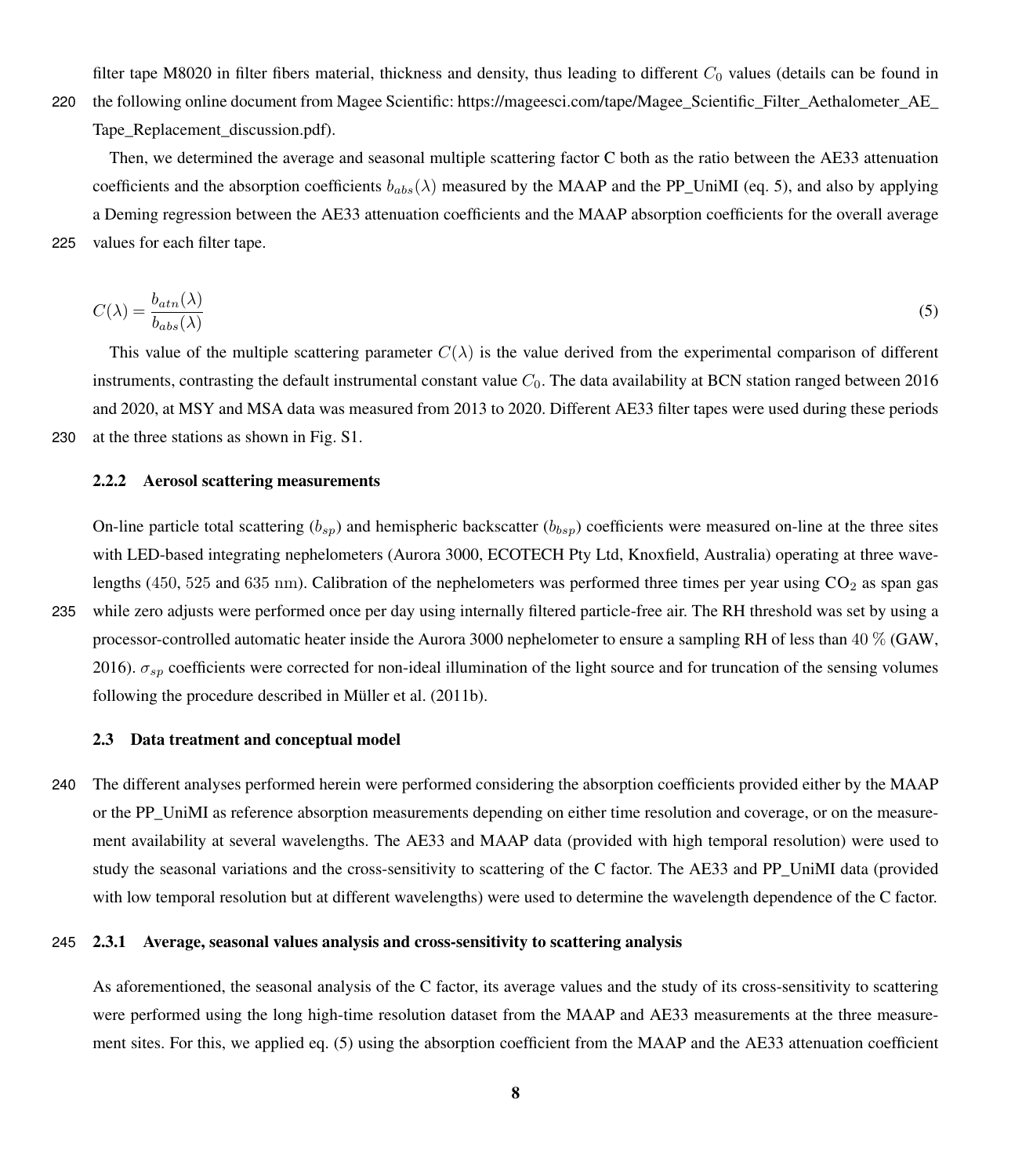extrapolated to the 637 nm wavelength of the MAAP through the Ångström exponent obtained from the AE33 measurements

250 at 7 wavelengths.

The cross-sensitivity to scattering which, as shown later, can strongly affect the C factor values, is neglected in AE33 applications where it is generally assumed that the measured light attenuation is only due to the absorption of light by the collected particles (eqs. [1](#page-6-0)[-2\)](#page-6-1). Moreover, it is also generally assumed that the multiple scattering by particles is sample independent, or constant, and can be taken into account by introducing the multiple scattering correction factor C [\(Drinovec et al., 2015\)](#page-27-1).

255 However, this assumption is a first approximation, since the attenuation of transmitted light is also due to the scattering of light [b](#page-25-8)y the collected particles [\(Bond et al., 1999;](#page-25-6) [Arnott et al., 2005\)](#page-25-8). Taking this dependence into account and following [Arnott](#page-25-8) [et al.](#page-25-8) [\(2005\)](#page-25-8) and [Segura et al.](#page-32-6) [\(2014\)](#page-32-6), we parameterized the light attenuation coefficient as

$$
b_{atn} = \frac{S}{F} \frac{\Delta \text{ATN}}{\Delta t} \cdot f(ATN) + m_s \cdot b_{sp},\tag{6}
$$

<span id="page-8-0"></span>to obtain the relationship between the absorption, attenuation and scattering coefficients

$$
260 \t b_{abs} = \frac{b_{atn}}{C_f} - m \cdot b_{sp},\tag{7}
$$

The cross-sensitivity to scattering, which is denoted by the constant  $m_s$ , is related with m through  $m = m_s/C_f$ . Here  $C_f$ refers to the filter multiple scattering parameter, that is a value (possibly wavelength dependent) that depends only on filter properties. If we rearrange eq. [\(7\)](#page-8-0) by expressing the scattering coefficient through the single scattering albedo, we obtain the dependence of the absorption as a function of SSA (eq[.8\)](#page-8-1), similarly to eq. 17 in [Schmid et al.](#page-32-4) [\(2006\)](#page-32-4). The measured multiple 265 parameter, C, affected by the cross-sensitivity to scattering can be expressed as shown in eq. [\(9\)](#page-8-2).

<span id="page-8-1"></span>
$$
b_{abs} = \frac{b_{atn}}{C_f} \cdot \frac{1}{1 + m \cdot \frac{SSA}{1 - SSA}}\tag{8}
$$

<span id="page-8-2"></span>
$$
C = C_f \left( 1 + m \cdot \frac{SSA}{1 - SSA} \right) = C_f + m_s \cdot \frac{SSA}{1 - SSA} \tag{9}
$$

The effective multiple scattering parameter, C, depends on the physical properties of collected particles. By comparing data from different instruments (AE33, MAAP, and nephelometer) we were able to parameterize the cross-sensitivity of the C to 270 scattering (eq. [8\)](#page-8-1). Eq[.9](#page-8-2) shows that the actual AE33 cross-sensitivity to scattering is more pronounced when the measured aerosol particles have higher SSA, whereas for particles with lower SSA eq[.9](#page-8-2) converges to eq. [5.](#page-7-0)

By analyzing the dependency of the effective multiple scattering parameter C with the SSA we obtained the experimental fit constants ( $C_f$  and  $m_s$ ) that describe the relationship between C and SSA. Furthermore, we will present in Section [3.1](#page-9-0) how the cross-sensitivity to scattering of C depended on some intensive aerosol particle optical properties that strongly depend on 275 aerosol particles size distribution and chemical composition (Figs. S3-S5).

The AE33 data treatment applied to obtain the C seasonality and the cross-sensitivity to scattering included a pre-process filtering method following the approach suggested in [Springston and Sedlacek](#page-32-11) [\(2007\)](#page-32-11) and [Backman et al.](#page-25-9) [\(2017\)](#page-25-9). This filtering method consists on setting a threshold value for the measured attenuation variation,  $\Delta ATN_1$ , high enough so that the signal-to-noise ratio is large; herein we have used a fixed value of 0.01. As can be deduced from eq. [\(1\)](#page-6-0), the faster the fixed  $\Delta ATN_1$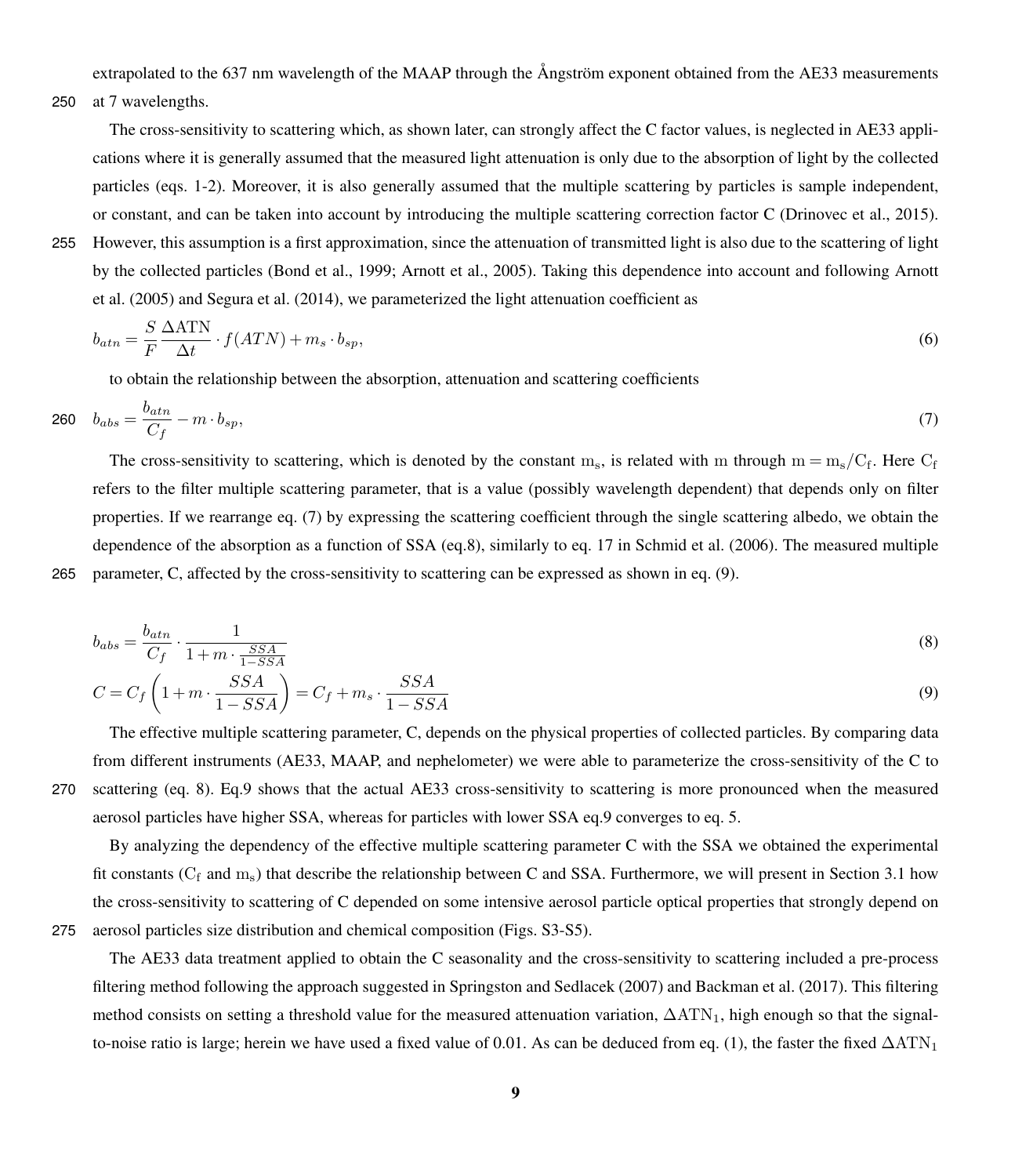- 280 is reached, the shorter is the period  $\Delta t$ , implying therefore a higher eBC concentration value during the same period. The method we employed determines the period at which the  $\Delta A T N_1$  step was reached, and recalculated the eBC concentration for this  $\Delta t$ . As a consequence of this eBC re-calculation, we filtered out the noise resulting from very small values close to the detection limit of the instrument while maintaining the higher eBC values measured without introducing a bias to the measurements as is the case when averaging. With the aim to study the seasonality of the C factor and its cross-sensitivity
- 285 to scattering, we averaged  $b_{abs,MAP}$  and  $b_{sp}$  coefficients to match the corresponding AE33 variable timestamp,  $\Delta t$ , which ranged approximately between 3 and 14 min (cf. Fig. S2). Moreover, the time granularity of the measurements varied between 1 to 5 minutes, depending on the software used for data logging (see Table S1). Given the length of the measurement periods, we assumed that the AE33 filter tapes considered here were characterized under a wide range of aerosol particle properties typically observed at the measurement stations and that the non-simultaneity of AE33 measurements with the two filter tapes 290 did not prevent the comparison between the obtained C.
- 

#### 2.3.2 Wavelength dependence analysis

To study the wavelength dependence of the C factor we compared the absorption coefficients at several wavelengths measured with the PP\_UniMI with the attenuation coefficients obtained from the AE33 (eq. [5\)](#page-7-0). Since the off-line PP\_UniMI measurements were performed on the MAAP spots, the measured attenuation and scattering coefficients from AE33 and nephelometer, 295 respectively, were averaged over the timestamp of each one of the selected MAAP spots. The absorption coefficients from the PP\_UniMI were inter/extrapolated to the seven AE33 wavelengths using the attenuation Ångström exponent, obtained through a log-log fit from the PP\_UniMI absorption measurements.

[Valentini et al.](#page-32-8) [\(2020b\)](#page-32-8) reported that the MAAP overestimates the absorption coefficient compared to the PP\_UniMI. For BCN and MSY [Valentini et al.](#page-32-8) [\(2020b\)](#page-32-8) reported a MAAP overestimation of 18% and 21%, respectively. By applying the same 300 methodology as in [Valentini et al.](#page-32-8) [\(2020b\)](#page-32-8) we obtained a difference between MAAP and PP\_UniMI for MSA of 19% (Fig. [A1\)](#page-24-0) similar to the biases obtained for BCN and MSY. For this reason, [Valentini et al.](#page-32-8) [\(2020b\)](#page-32-8) also studied the comparison between MAAP and PP\_UniMI using for the PP\_UniMI data inversion the same assumptions as those performed in the MAAP (PaM approach) and reported a 1:1 correlation between the two instruments. Given that most of the aethalometer C values reported in literature were obtained by comparing AE33 attenuation measurements and MAAP absorption measurements, we report here 305 also the median C values obtained comparing the AE33 with the PP\_UniMI (Table S2) and with PaM (Table S3).

3 Results

#### <span id="page-9-0"></span>3.1 Multiple scattering parameter cross-sensitivity to scattering

The cross-sensitivity to scattering of the C factor at the three stations was obtained by analyzing the relationship between the multiple scattering parameter C (at 637 nm) and the measured SSA (eq. [9\)](#page-8-2).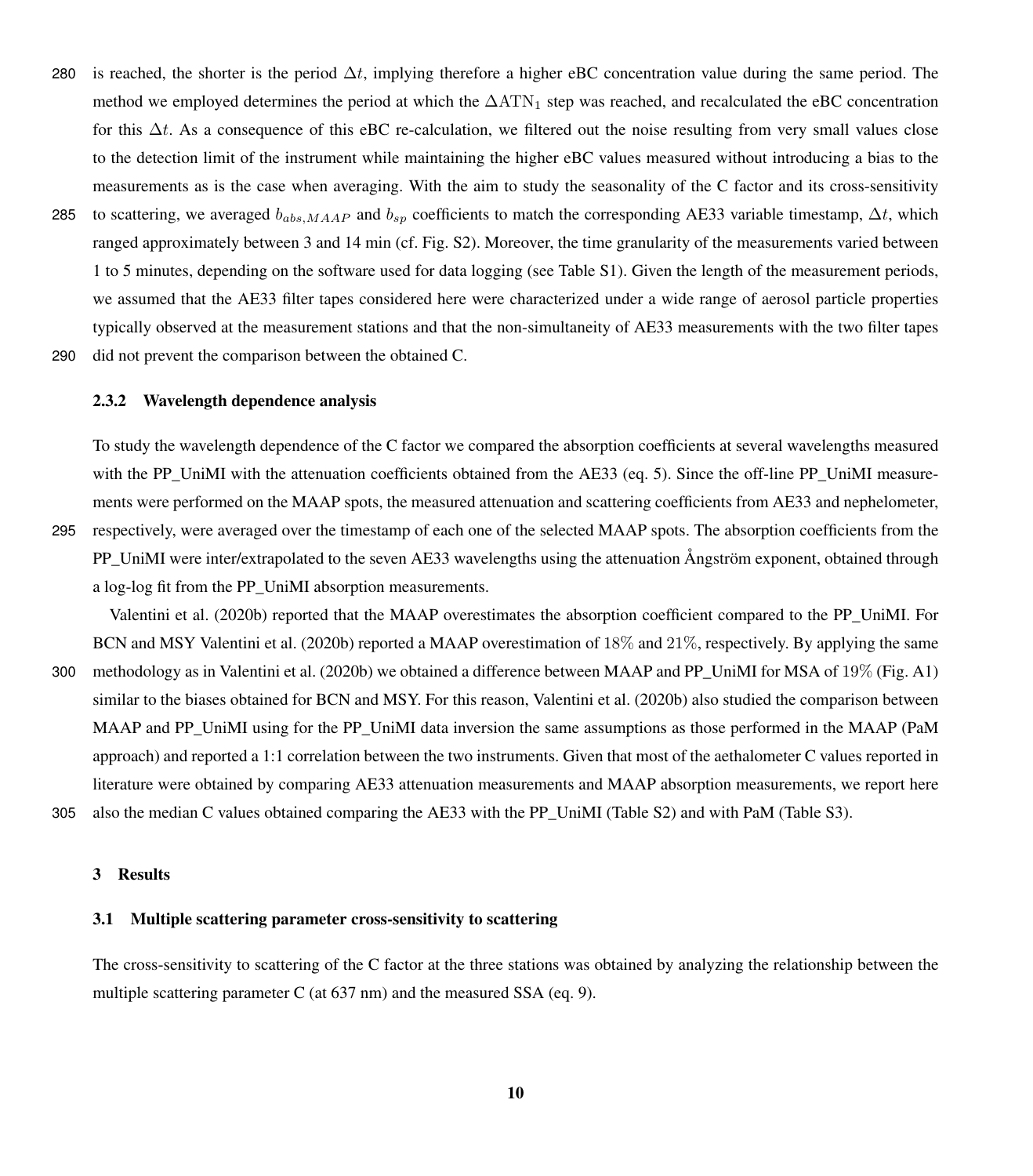<span id="page-10-0"></span>Table 1. AE33 multiple scattering parameter C for some measurement stations (included BCN, MSY and MSA) and cross-sensitivity to scattering for BCN, MSY and MSA station compared to literature values for AE33 TFE-coated glass (M8020). Different approaches, as aforementioned in Section [3.2,](#page-11-0) have been used to obtain the factor C. Since the literature values are obtained through either one of the methods, we include these vales in its corresponding column (C or  $C_{\text{Demino}}$ )

|  | Site                  | Characteristics     | Filter type | Reference                | $\mathcal{C}$   | $C_{\text{Deming}}$ | $C_f$           | $m_s$ $(\%)$  |
|--|-----------------------|---------------------|-------------|--------------------------|-----------------|---------------------|-----------------|---------------|
|  | <b>Barcelona</b>      | Urban background    | M8020       | This study               | $2.29 \pm 0.49$ | $1.99 + 0.02$       |                 |               |
|  |                       |                     | M8060       | This study               | $2.44 \pm 0.57$ | $2.20 + 0.02$       | $2.50 \pm 0.02$ | $1.6 \pm 0.3$ |
|  | Leipzig               | Urban background    | M8020       | Müller $(2015)$          | 3.2             |                     |                 |               |
|  |                       |                     | M8020       | Bernardoni et al. (2020) |                 | 2.78                |                 |               |
|  | Rome                  | Urban background    | M8060       | Valentini et al. (2020a) | 2.66            |                     |                 |               |
|  | Klagenfurt            | Urban background    | M8020       | Drinovec et al. (2020)   | 1.57            |                     |                 |               |
|  | <b>Montseny</b>       | Regional background | M8020       | This study               | $2.29 + 0.46$   | $2.05 + 0.02$       | $2.21 + 0.01$   | $1.8 + 0.1$   |
|  |                       |                     | M8060       | This study               | $2.23 \pm 0.30$ | $2.13 + 0.01$       | $1.96 + 0.01$   | $3.0 \pm 0.1$ |
|  | <b>Montsec d'Ares</b> | Mountain-top        | M8020       | This study               | $2.36 \pm 0.59$ | $2.21 \pm 0.03$     | $1.96 \pm 0.02$ | $3.4 \pm 0.1$ |
|  |                       |                     | M8060       | This study               | $2.51 \pm 0.71$ | $2.05 + 0.02$       | $1.82 + 0.02$   | $4.9 \pm 0.1$ |
|  | Mt. Bachelor          | Mountain-top        | M8020       | Laing et al. $(2020)$    | 4.24            |                     |                 |               |

- 310 The SSA was obtained independently at 637 nm using simultaneous MAAP and multiple-wavelength integrating nephelometer data. C was obtained through eq. [\(5\)](#page-7-0) from the AE33 attenuation coefficient, extrapolated at 637 nm using the AAE from AE33, and the MAAP absorption coefficients at 637 nm. The analysis was performed by binning the SSA data using [Freedman and Diaconis](#page-27-6) [\(1981\)](#page-27-6) criteria, and then averaging the obtained C values within each SSA bin. Binned data were then fitted following [\(9\)](#page-8-2) to obtain the experimental values of both  $C_f$  and  $m_s$ .
- 315 Figure [1](#page-12-0) and Table [1](#page-10-0) show the results of the fit for BCN, MSY and MSA for both M8020 and M8060 filter tapes. Moreover, Table [1](#page-10-0) compares the C values obtained here with those reported in literature for the M8020 filter tape. For M8020, we calculated a constant  $C_f$  of 2.21  $\pm$  0.01 and a cross-sensitivity to scattering, m<sub>s</sub>, of 1.8  $\pm$  0.1 at MSY, and of 1.96  $\pm$  0.02 and 3.4  $\pm$  0.1 % at MSA. For the M8060 filter tape, the fit yielded a multiple scattering constant  $C_f$  of 2.50  $\pm$  0.02 and a cross-sensitivity to scattering of 1.6  $\pm$  0.3 % at BCN, a  $C_f$  of 1.96  $\pm$  0.01 and a m<sub>s</sub> of 3.0  $\pm$  0.1 % at MSY, and a constant  $C_f$ 320 of  $1.82 \pm 0.02$  and a m<sub>s</sub> of  $4.9 \pm 0.1$  % at MSA.

As a consequence of the cross-sensitivity to scattering, we can appreciate in Fig. [1](#page-12-0) a clear increase of C with increasing SSA with an up to 3-fold increase of C for SSA>0.90-0.95 depending on the station and filter tape considered. The cross-sensitivity to scattering was evident for both filter tapes at the regional (MSY) and mountain (MSA) stations where the probability of measuring SSA higher than 0.90-0.95 was high (57-70% of the data in Fig. [1\)](#page-12-0). Conversely, at the urban site (BCN), where

325 the SSA was on average lower (12% of SSA data was above 0.90), a lower cross-sensitivity to scattering was observed. This significant increase of the C factor at high SSA, if not accounted for, can lead to a large overestimation of both eBC concentrations and absorption coefficients from Aethalometer instruments. This effect can have a larger impact at sites where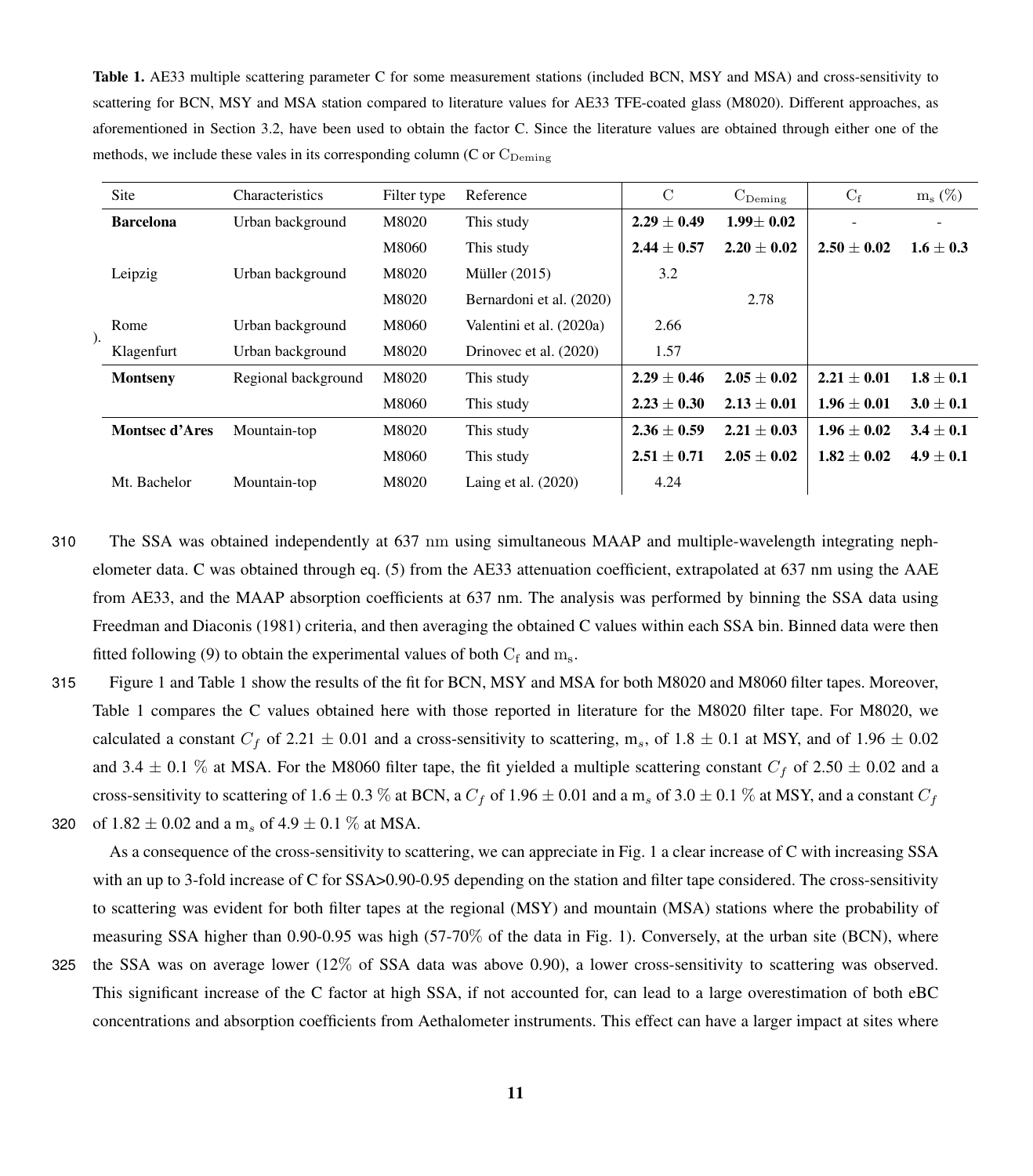high SSA values are typically observed as remote arctic sites and mountain-top sites [\(Collaud Coen et al., 2004;](#page-26-4) [Gyawali et al.,](#page-27-7) [2009;](#page-27-7) [Andrews et al., 2011;](#page-25-14) [Pandolfi et al., 2014a,](#page-30-9) [2018;](#page-30-12) [Schmeisser et al., 2018;](#page-32-12) [Ferrero et al., 2019;](#page-27-8) [Laj et al., 2020\)](#page-28-10), as well as

- 330 in places where increasing or decreasing trends of SSA have been observed [\(Collaud Coen et al., 2020\)](#page-26-5). This cross-sensitivity to scattering of the filter explains the higher C factors obtained on average at these types of sites (Table [1\)](#page-10-0) and suggests the need of using either a site-specific C, or a C that takes into account the SSA measured by an independent absorption method. Given its impact on the absorption coefficient, this effect needs to be taken into account for climate studies.
- In order to further characterize the observed cross-sensitivity to scattering, we explored how the variations of C with SSA 335 depended on different aerosol particle intensive optical properties, namely AAE (Fig. S3), backscatter fraction (BF; Fig. S4) and single scattering albedo Ångström exponent (SSAAE; Fig. S5). We found that large C values, and high SSA, were often obtained when the sampled aerosol composition was dominated by mineral dust during Saharan dust outbreaks, as demonstrated by the occurrence of negative SSAAE at high SSA (Fig. S5). In fact, Saharan dust outbreaks, which are common in the WMB [\(Escudero et al., 2005;](#page-27-9) [Querol et al., 2004,](#page-31-10) [2009b,](#page-31-8) [a;](#page-31-11) [Ealo et al., 2016;](#page-27-4) [Querol et al., 2019;](#page-31-9) [Yus-Díez et al., 2020\)](#page-33-6), have
- 340 the potential to increase the SSA above the average velues especially at the regional (MSY) and remote (MSA) stations (e.g. Pandolfi et al., 2014a). In prior studies, negative values of the SSAAE have been associated with an aerosol mixture dominated by mineral dust [\(Collaud Coen et al., 2004;](#page-26-4) [Ealo et al., 2016;](#page-27-4) [Yus-Díez et al., 2020\)](#page-33-6). Moreover, we observed that high C values (for SSA>0.95) were also associated with AAE values higher than around 1.5 (cf. Fig. S3) thus indicating a relatively higher absorption efficiency of the collected particles in the UV, consistent with the presence of either dust or brown carbon (BrC)
- 345 particles [\(Kirchstetter et al., 2004b;](#page-28-2) [Chen and Bond, 2010;](#page-26-6) [Zotter et al., 2017;](#page-33-7) [Forello et al., 2019,](#page-27-10) [2020\)](#page-27-11). Furthermore, low BF values, indicative of the predominance of large particles, were also on average associated with high SSA values (cf. Fig. S4). Note that the dependence of the C vs. SSA on the aforementioned intensive optical properties was not clearly observed in BCN, where, at least for the period under study, local pollution masked the effects of coarse dust particles on the measured intensive optical properties and on SSA which kept values lower than around 0.90-0.95. The observed dependency of C on 350 aerosol particle intensive optical properties demonstrated that both particle size distribution and chemical composition can
	- affect the reported C vs. SSA relationships.

#### <span id="page-11-0"></span>3.2 Multiple scattering correction factor: Average values and seasonal variation

Here we present the average values and the seasonal cycle of the C factor calculated at 637 nm at BCN, MSY and MSA. We analyzed the multiple scattering parameter C values both through a Deming regression, taking into account the measurement 355 error of the MAAP (12%; [Petzold and Schönlinner, 2004\)](#page-30-1) and of the AE33 (15%; [Zanatta et al., 2016;](#page-33-8) [Rigler et al., 2020\)](#page-31-12), and by calculating the median value of the C factor density distribution. The uncertainties of the C factor were derived as either the methodological error from the regression slope of the Deming fit, or as the half-width at half maximum (HWHM) of the density distribution of the C factor. We present here the results from both the aforementioned methods because both methods have been reported in literature (e.g. [Backman et al., 2017;](#page-25-9) [Bernardoni et al., 2020,](#page-25-10) ; c.f. Table [1](#page-10-0) in this work).

360 The density distribution of the C factor obtained from the ratio (with a variable time resolution, as aforementioned in Sect. [2.3.1\)](#page-7-1), showed a quasi-Gaussian distribution at the three measurement sites with a small tail toward higher C values (Fig. [2\)](#page-13-0).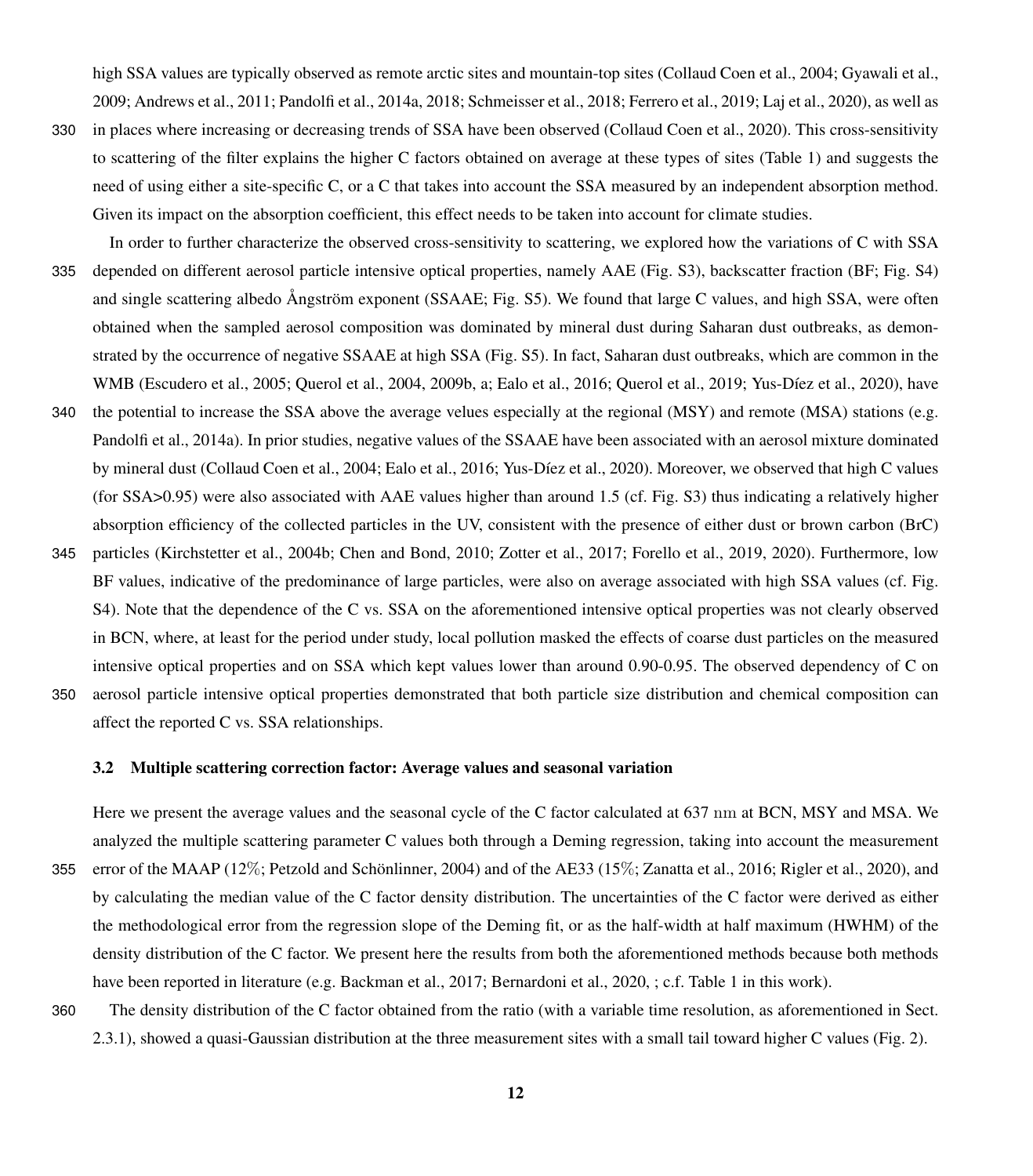<span id="page-12-0"></span>

Figure 1. Cross-sensitivity to scattering analysis for TFE-coated glass tape (also known as M8020, upper panel) and M8060 filter tape (lower panel) for BCN (c), MSY (a,d) and MSA (b,e) stations obtained by attenuation coefficients from the AE33, absorption coefficients from the MAAP photometer and scattering coefficients from the integrating nephelometer. Each data point represents the mean, and the vertical bars the first and third quartile for each bin. Multiple scattering constant,  $C_f$  and cross-sensitivity to scattering,  $m_s$ , are determined by fitting eq. [\(9\)](#page-8-2) to the binned data.

The median values of the C factor for the M8020 filter tape were 2.29  $\pm$  0.48, 2.29  $\pm$  0.46, 2.36  $\pm$  0.59 for BCN, MSY and MSA, respectively. These values were on average similar or slightly lower (with differences less than a 7%) compared to the median C values obtained for the M8060 filter tape of 2.44  $\pm$  0.57, 2.23  $\pm$  0.30, and 2.51  $\pm$  0.71 (cf. Table [1\)](#page-10-0). The 365 Deming regression fit results (Fig. S6) showed C values of  $1.99 \pm 0.02$ ,  $2.05 \pm 0.02$ , and  $2.21 \pm 0.03$  (at BCN, MSY and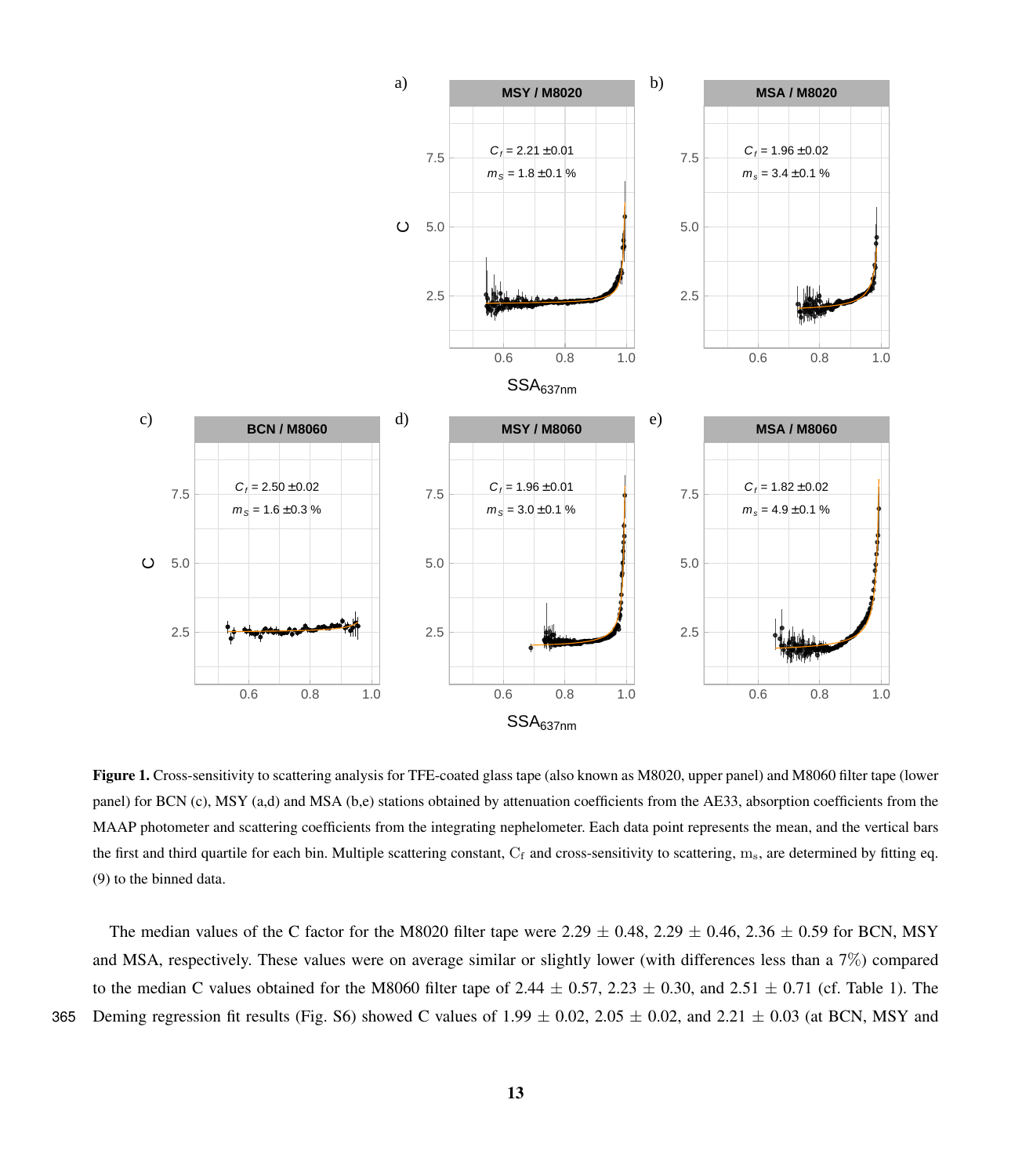<span id="page-13-0"></span>

Figure 2. Density distribution of the C factor for each filter type, M8020 and M8060, as obtained through eq. [\(5\)](#page-7-0) using both attenuation coefficient from the AE33 and the absorption coefficient from the MAAP. The vertical line represents the median value of each distribution.

MSA, respectively) for the M8020 which were slightly lower (with differences  $\langle 10\% \rangle$  compared to the C values of 2.20  $\pm$ 0.02, 2.13  $\pm$  0.01, and 2.05  $\pm$  0.02 obtained for the M8060. Note that the uncertainties from the Deming regression were lower compared to the uncertainties derived as HWHM of the distributions because the Deming regressions were performed using binned data (cf. Fig. S6). This also was the likely explanation for the lower C values on average obtained with the Deming 370 regression compared to the median values of the density distribution. The difference of the C values between both methods ranged between 4-18% depending on the filter tape/measurement station considered (cf. Table [1\)](#page-10-0). However, both methods were consistent and provided higher C factor for the M8060 than for the M8020 filter tape.

As reported in Table [1,](#page-10-0) overall, higher C values were found at MSA, where both the SSA and the cross-sensitivity of the filter tape to scattering were higher compared to MSY and BCN (cf. Figs. [1](#page-12-0) and S7). The C values for the AE33 M8020 and M8060

375 [fi](#page-25-10)lter tapes obtained at urban background stations in Rome [\(Valentini et al., 2020a\)](#page-32-7) and Leipzig [\(Müller, 2015;](#page-29-11) [Bernardoni](#page-25-10) [et al., 2020\)](#page-25-10) were in the same range as those found in this work for BCN (Table [1\)](#page-10-0).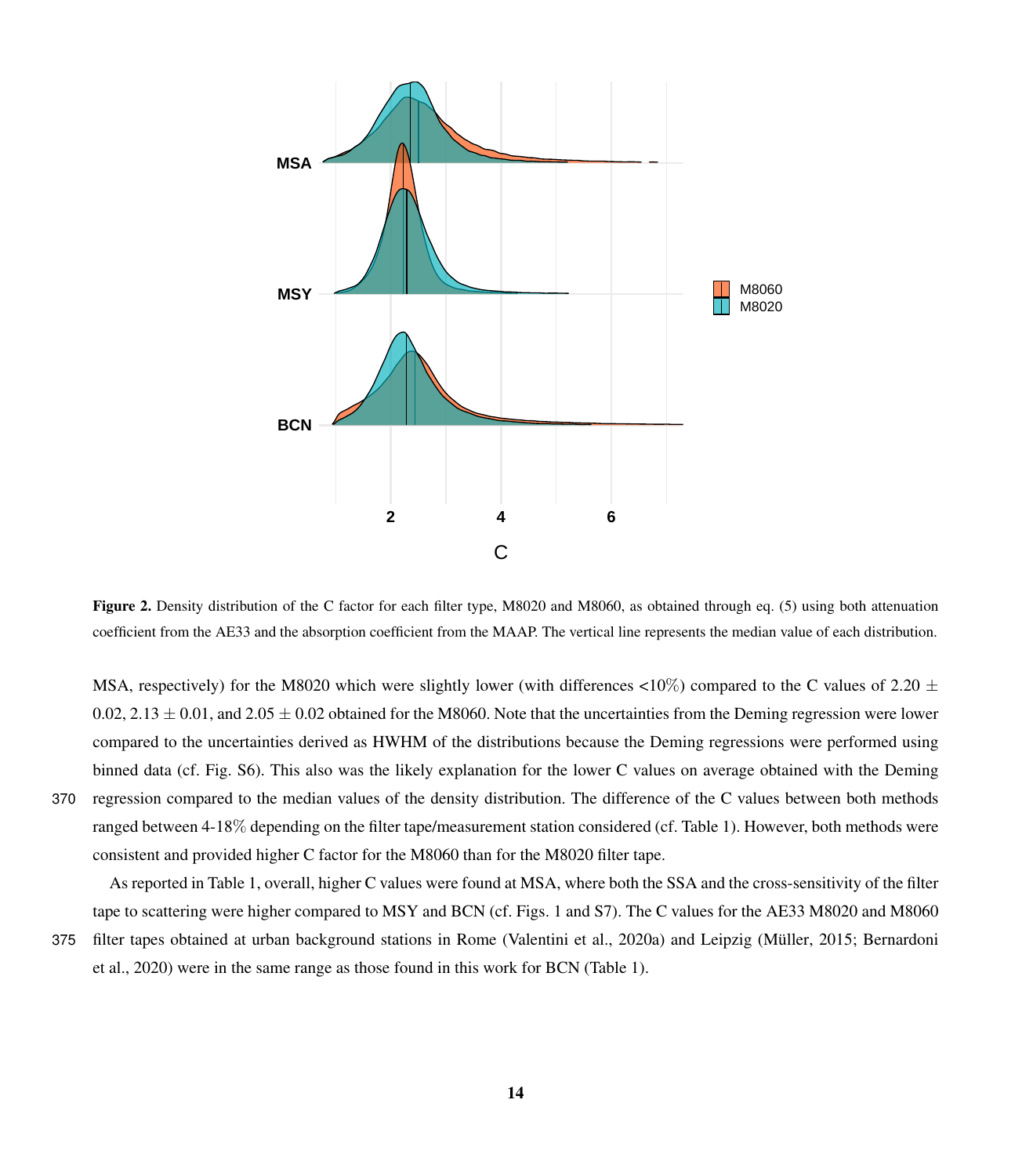Figure [3](#page-15-0) shows the seasonal variability of the C factor for the TFE-coated glass and M8060 filter tapes at the three stations. It can be appreciated the large variability of the obtained C parameters (cf. Fig. [3\)](#page-15-0) at the three sites during all the seasons, consistent with the width of the C factor density distribution(Fig. [2\)](#page-13-0) and the SSA seasonal evolution variability (Fig. S7).

380 On average, an increase of C was observed at MSY and MSA in summer (JJA) for both filter tapes. This increase was likely driven by a greater influence of diurnal processes and the impact of the atmospheric boundary layer (ABL) during the warm months at these two elevated stations, and by changes in the chemical and physical properties of collected particles in summer compared to winter (DJF). In fact, spring and summer seasons in the WMB are characterized by a high frequency of Saharan dust outbreaks (e.g. [Pey et al., 2013;](#page-30-13) [Yus-Díez et al., 2020\)](#page-33-6) and formation of high concentrations of secondary organic aerosols 385 and secondary sulfate particles (e.g. [Ripoll et al., 2015\)](#page-31-13) which in turn increase the particle scattering efficiency and the SSA in summer compared to winter [\(Pandolfi et al., 2011\)](#page-30-8). Although dust particles can absorb radiation (e.g. [Sokolik and Toon, 1999;](#page-32-13) [Di Biagio et al., 2019\)](#page-26-7), the effect of Saharan dust outbreaks at the measurement stations considered here was to increase the SSA (at 637 nm) over the average values. In fact, as shown by [Pandolfi et al.](#page-30-9) [\(2014a\)](#page-30-9), both scattering and absorption increased at MSY and MSA during Saharan dust outbreaks, but the resulting SSA was higher compared to other atmospheric scenarios 390 typical of the area under study. Therefore, the higher C values observed during Saharan dust outbreaks were coherent with an increase of SSA over the threshold above which the C sharply increased (cf. Fig. [1,](#page-12-0) S3, S4 and S5). An increase of the C when [d](#page-26-8)ust particles are deposited on the filter tape was also reported by [Di Biagio et al.](#page-26-8) [\(2017\)](#page-26-8) for the AE31 aethalometer. [Di Biagio](#page-26-8)

395 2 of [Di Biagio et al.](#page-26-8) [\(2017\)](#page-26-8)).

As shown in Sect. [3.1,](#page-9-0) high SSA increased the C values, and, consequently, the C seasonality was affected, to some degree, by the SSA seasonality. In fact, Fig. S7 in the supplementary material shows that the seasonal evolution of the SSA at MSY and MSA mirrored quite well the seasonal evolution of the C, with an increase of both C and SSA toward the warm season. In BCN, the inter-season variability of both C and SSA was less pronounced and the C remained fairly constant during the

[et al.](#page-26-8) [\(2017\)](#page-26-8) reported C values for dust particles by generating particles by mechanical shaking of dust samples from different desert soils using AE31 and MAAP measurements, and reported C values between 3.6 and 3.96 for Saharan desert soils (Table

- 400 different seasons. Exception was in the winter period (DJF) when both C (M8060) and SSA showed minima. Nevertheless, the variability within each season was the largest in BCN, due to a higher variability of the SSA values at this station within each season compared to MSY and MSA (Fig. S7). The relationship between C and SSA can be also observed in Fig. S8, where the diel cycles of both C and SSA were reported. In BCN, both C and SSA showed two relative minima in the morning and in the afternoon, mirroring the traffic rush hours. At MSY, the sea-breeze-driven transport of pollutants in the afternoon caused a
- 405 reduction of both SSA and C. Conversely, at MSA both C and SSA showed less variability in the diel cycles and less similarity was observed. Note that the similarities commented above between the diel/seasonal cycles of C and SSA were more or less evident depending on the season/station considered. In fact, we have shown in Fig. [1](#page-12-0) that high SSA (> 0.90-0.95) can strongly affect the C values, but less dependency between C and SSA was observed for lower SSA thus also contributing to mask the similarities between C and SSA reported in Figs. [3,](#page-15-0) S7, and S8 which were obtained averaging all available data, including C

<sup>410</sup> values at lower SSA.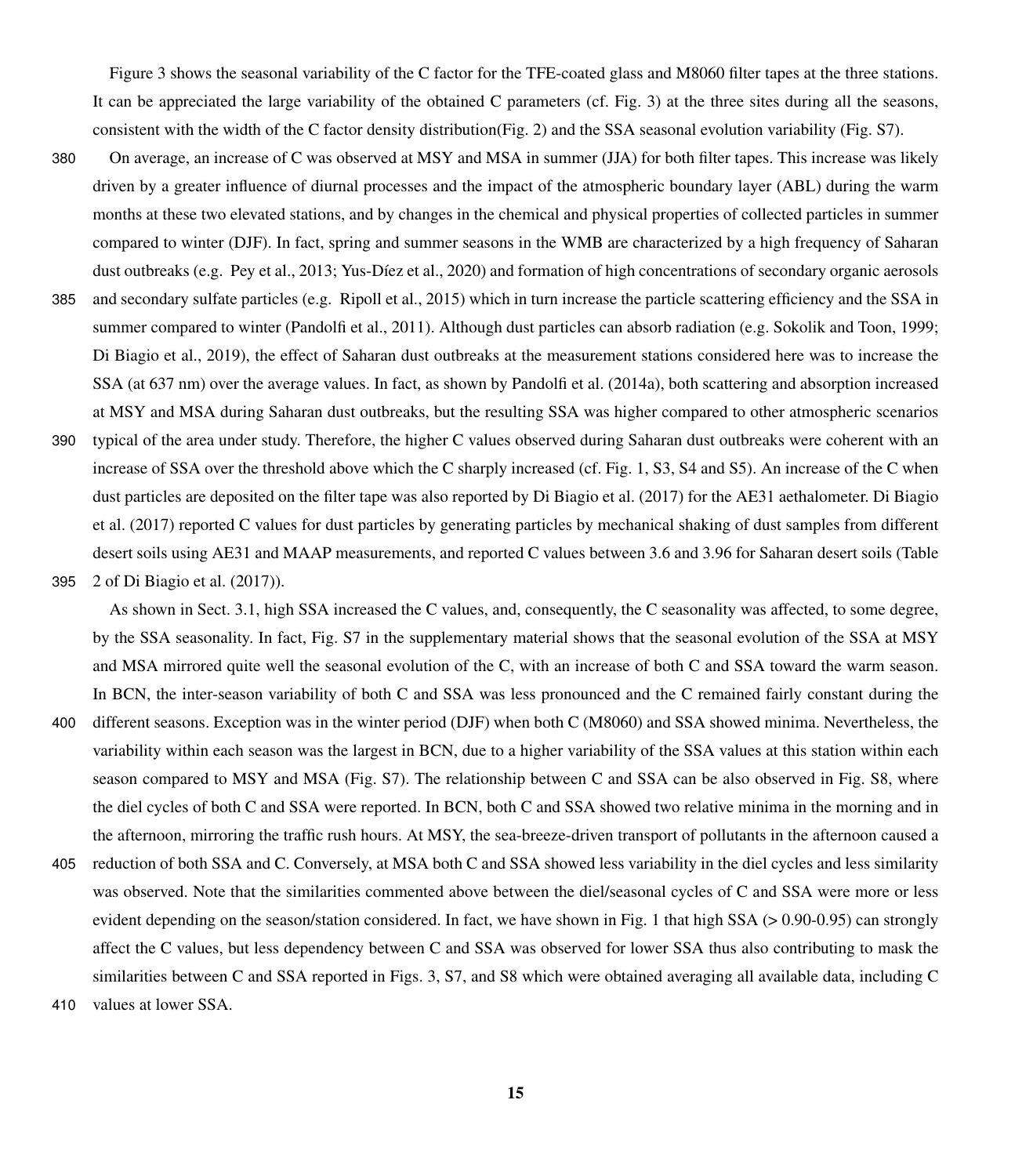<span id="page-15-0"></span>

 $\Rightarrow$  M8060  $\Rightarrow$  M8020

Figure 3. Seasonal evolution of the C factor at a) BCN, b) MSY and c) MSA measurement stations for both TFE-coated glass (M8020) and M8060 filter tapes. The box plot boxes show the range between the first and third quartile (IQR) with the median value for each season distribution represented by the inner line; the maximum whisker length is proportional to 1.5 times the third and first quartile difference, or inter-quartile range  $(1.5 \cdot IQR)$ .

# 3.3 Wavelength dependence analysis from the PP\_UniMI vs AE33 comparison

The spectral dependence of the AE33 C factor,  $C(\lambda)$ , was studied at the three stations by comparing the attenuation coefficients,  $b_{atn}$ , from AE33 at seven different wavelengths with the absorption coefficients,  $b_{abs}$ , from the PP\_UniMI. To this aim, the PP\_UniMI absorption coefficients were inter/extrapolated to the seven AE33 wavelengths using the Absorption Ångström 415 Exponent (AAE) obtained from the original PP UniMI measurements. The obtained mean AAE were 1.12  $\pm$  0.17, 1.29  $\pm$ 0.24, and 1.35  $\pm$  0.18 for BCN, MSY, and MSA stations, respectively, with an increase from the urban (BCN) to the regional (MSY) and remote (MSA) sites due to the increase in the relative importance of non-fossil BC sources (e.g. biomass burning) and Saharan dust at the remote sites compared to BCN.

- Fig. [4](#page-16-0) shows that at the urban (BCN) and regional (MSY) stations the C factor did not present a statistically significant 420 dependence with the wavelength. However, Fig. [4c](#page-16-0) shows that at the remote MSA station the multiple scattering parameter C presented a statistically significant increase between 370 nm  $(C=3.47)$  and 950 nm  $(C=4.03)$  (cf. Table S2). The observed increase of the C factor with wavelength affects the absorption coefficients derived from the AE33 attenuation measurements and, consequently, can affect all the intensive optical parameters such as AAE, SSA and SSAAE which can be derived from the multi-wavelength AE33 absorption measurements and scattering coefficient measurements. Moreover, a wavelength-dependent
- 425 C factor can impair aethalometer based BC source apportionment analysis, such as the Aethalometer model, used to determine the contribution from fossil fuels vs biomass burning emissions [\(Sandradewi et al., 2008\)](#page-31-14). Contradictory results have been reported in literature about the spectral dependence of C for older versions of aethalometer (model AE31). For example,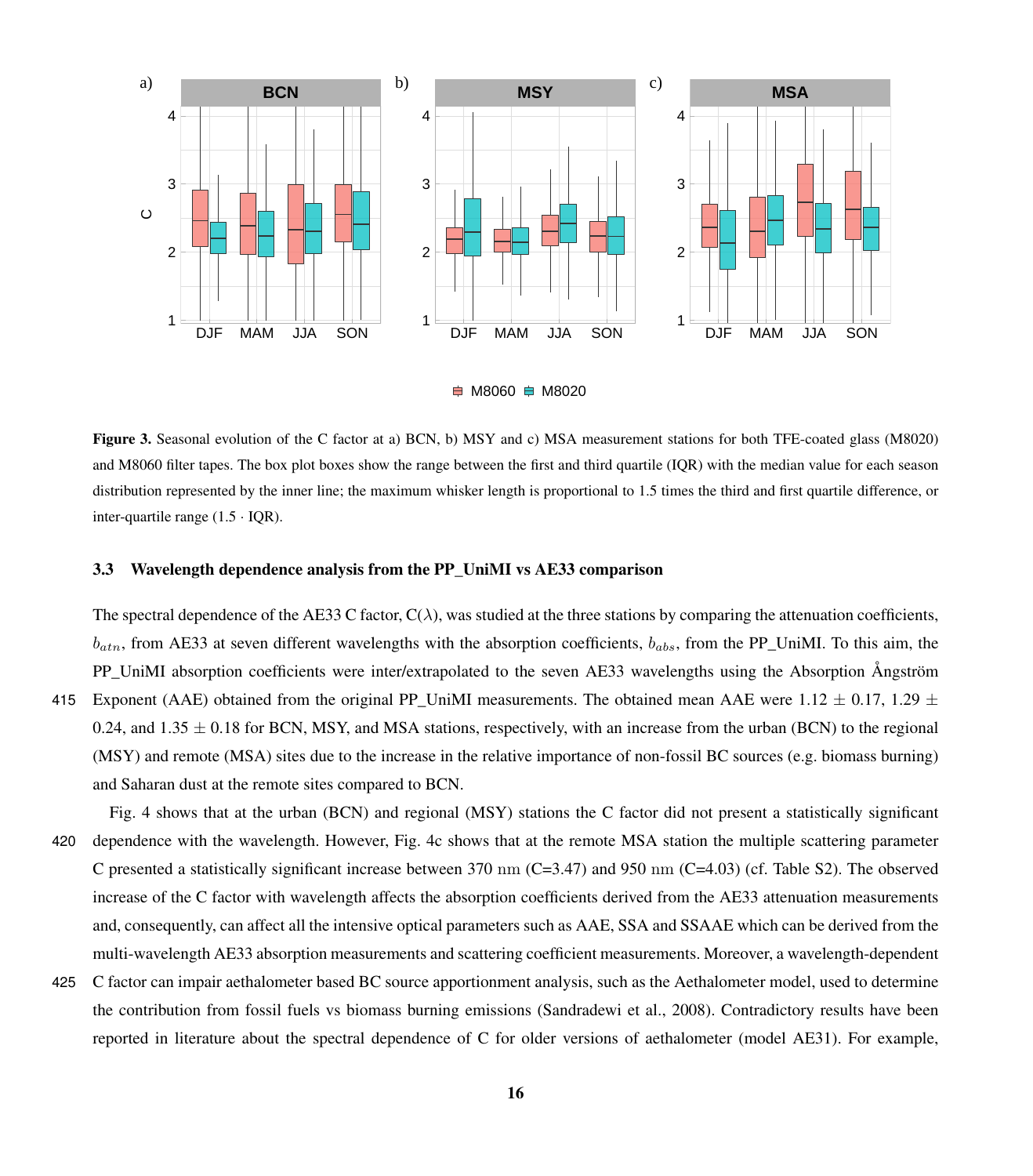<span id="page-16-0"></span>

Figure 4. Wavelength dependence of C at BCN, MSY and MSA comparing  $b_{atn}$  from the AE33 measured at each wavelength and  $b_{abs}$ inter/extrapolated to the same wavelength from the PP\_UniMI. Box plots have been obtained as in Fig. [3](#page-15-0) with the addition of the mean value of the distribution for each wavelength represented by a marker. The values above the box plots between adjacent wavelengths and between 370 and 950 nm wavelength box plots show the obtained p-values, with p<0.05 meaning a statistically significance difference.

[Weingartner et al.](#page-33-2) [\(2003\)](#page-33-2) found strong indication of the independence of C with wavelength, and neither [Segura et al.](#page-32-6) [\(2014\)](#page-32-6) found any wavelength dependence of the multiple scattering parameter C with the wavelength. Conversely, [Bernardoni et al.](#page-25-10) 430 [\(2020\)](#page-25-10) observed a decrease of the C factor with wavelengths, although it was not statistically significant.

As can be appreciated by comparing Figs. [2,](#page-13-0) [3](#page-15-0) and Fig. [4,](#page-16-0) the multiple scattering correction factors obtained using the PP\_UniMI reference instrument were larger than those obtained with the MAAP as a consequence of the offset in the absorption measurements between MAAP and PP\_UniMI. A detailed discussion of this offset can be found in Fig. A1 and in Fig. 2 in [Valentini et al.](#page-32-8) [\(2020b\)](#page-32-8).

- 435 Hereafter, we propose a possible explanation for the different spectral dependencies found for the C at the measurement sites considered here. We have shown in Section [3.1](#page-9-0) that, independently from the measurement station considered, the crosssensitivity to scattering can strongly increase the C for SSA values above an upper threshold. To explore if the SSA can also affect the C wavelength dependence, we studied the wavelength dependence of the C for SSA values above and below the site-dependent SSA thresholds. Figure [5](#page-17-0) shows the comparison between the C factor at MSY and MSA for SSA above (high
- 440 SSA), and below (low SSA) the SSA thresholds of 0.95 and 0.9, respectively, for MSY and MSA (cf. Fig. [1\)](#page-12-0). Fig. [5](#page-17-0) shows that at MSA there was a statistically significant increase of C with the wavelength for SSA>0.90, whereas no statistically significant increase was observed for SSA<0.90. For this specific analysis, based on the PP\_UniMI off-line measurements, 86% of SSA values at MSA (68 samples out of 79) were above the SSA threshold of 0.95. At MSY, only 1 sample out of 126 was characterized by SSA value higher than the SSA threshold of 0.95, thus preventing a robust statistical analysis of the C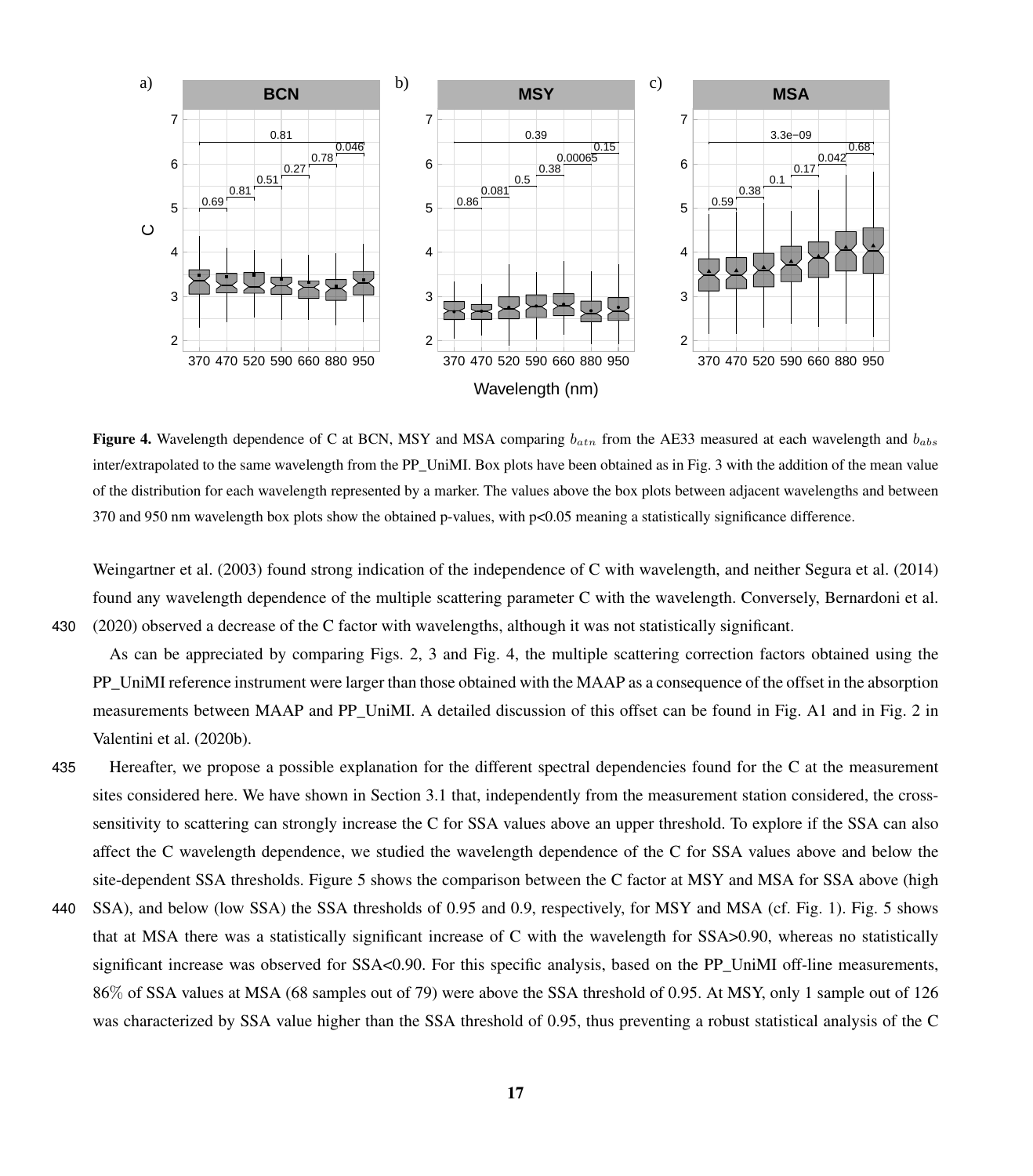<span id="page-17-0"></span>

Figure 5. Wavelength dependence of C at MSY (a,c) and MSA (b,d) obtained comparing  $b_{atn}$  from the AE33 measured at each wavelength and  $b_{abs}$  inter/extrapolated to the same wavelength from the PP\_UniMI. Box plots have been obtained as in Fig. [3](#page-15-0) and separated into two categories depending whether the SSA was above (high ssa, upper panel) or below (low ssa, lower panel) the threshold at which C sharply increases. As in Fig. [3,](#page-15-0) the values above the box plots between adjacent wavelengths and between 370 and 950 nm wavelength box plots show the obtained p-values, with  $p<0.05$  meaning a statistically significance difference.

445 wavelength dependence for high SSA at MSY. Despite this, a 17% increase of C with the wavelength, from 2.85 at 370 nm to 3.43 at 950 nm, for this single point was observed (cf. Fig. [5a](#page-17-0)). At MSY, similarly to MSA, the C did not show any dependence with the wavelength for SSA<0.95 (cf. Fig[.5c](#page-17-0)). Thus, this analysis demonstrated that high SSA of the particles deposited on the filter tape can increase the C values, influencing at the same time its wavelength dependence.

We have shown in Section [3.1](#page-9-0) that the sharp increase of C at high SSA at the stations herein analyzed can be associated 450 with the presence of particles dominated by dust, characterized by low SSAAE and BF and high AAE and SSA (Figs. S3,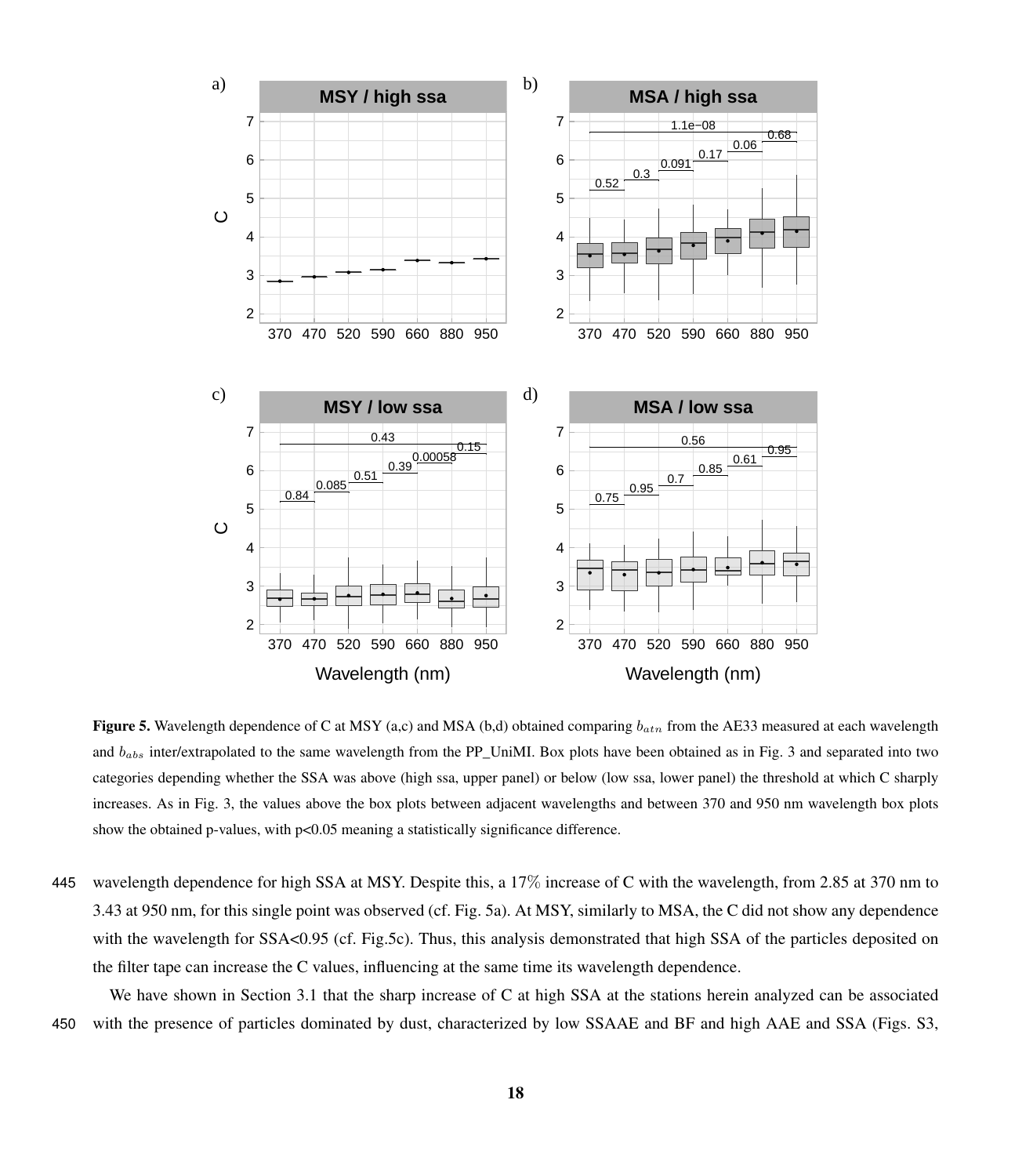S4 and S5). Therefore, we performed a similar C spectral dependence analysis as in Fig. [5,](#page-17-0) but separating the days affected by Saharan dust (dust) and the days without dust influence (no-dust). As shown in Fig. [6,](#page-19-0) no spectral dependence of C was observed during either dust and no-dust scenarios at MSY. This lack of dependence with the dust intrusions could be due to the limited number of off-line samples at MSY characterized by high SSA (1 out of 126). Thus, due to the low temporal

455 resolution of off-line PP\_UniMI measurements, even during Saharan dust days the SSA at MSY rarely increased above the SSA threshold. Nevertheless, using high-time resolution data (cf. Fig. [1\)](#page-12-0) the potential effect of dust particles to increase the SSA (and consequently the C) was evident at both MSY and MSA. At MSA (cf. Fig. [6\)](#page-19-0) the C showed a statistical significant increase with wavelength for both dust and no-dust samples due to the fact the the samples with high SSA at MSA (86%) were well distributed between the two scenarios. Thus, these results confirmed that the SSA was the main parameter that influenced

460 the spectral behaviour of the C parameter.

To further explore the possible causes that contributed to the different C spectral dependencies observed, we performed a similar analysis as in [Virkkula et al.](#page-33-3) [\(2015\)](#page-33-3) by comparing the C and its wavelength dependence with different aerosol particles intensive optical properties, namely: SSA, BF and SSAAE. [Virkkula et al.](#page-33-3) [\(2015\)](#page-33-3) and [Drinovec et al.](#page-27-2) [\(2017\)](#page-27-2) have shown that the AE33 factor loading parameter, k, increases with increasing BF (smaller particles) and decreases with increasing SSA and

- 465 that the wavelength dependence of k also depends on these two optical properties as well as on the particle mixing state. In Fig. S9 we present a similar analysis by studying the effects of these intensive optical properties on the multiple scattering parameter C instead of k. Fig. S9 shows the slope of C with the wavelength (i.e. the wavelength-dependence of C) with SSA, BF, and SSAAE at the three sites. No clear relationship was observed between the C slope and the three intensive optical properties at both BCN and MSY. Moreover, the C slope at these two sites were close to zero for the considered intensive optical properties.
- 470 The observed lack of C gradient was again likely due to the fact that at BCN and MSY the SSA did not exceed the threshold value, even when the SSAAE indicated the possible presence of Saharan dust intrusions at MSY (cf. Fig. S9h). However, Fig. S9c shows that at MSA there was a shift of the C slope toward large positive values when SSA was above 0.95. Below this SSA threshold value, the C slope was close to zero confirming the reduced C wavelength dependence for low SSA values at MSA. Moreover, when the SSAAE(BF) at MSA (cf. Fig. S9i and S9f) decreased towards negative(low) values (Saharan
- 475 dust intrusions), the slope of the C increased, again confirming the potential of coarse Saharan dust to increase the SSA and, consequently, the C especially at the remote site. Note that, as already commented (cf. Fig. [6\)](#page-19-0), the C slope kept positive values at MSA also for the samples not dominated by dust (SSAAE>0), thus further indicating the predominance effect of SSA on the C wavelength dependence. Thus, the results presented in Fig. S9 confirmed the effects of SSA on the C presented in Fig. [5](#page-17-0) and [6.](#page-19-0)
- 480 The lack of points for BCN (none) and MSY (1 of 126) for large SSA values, specially above the SSA threshold obtained in Fig. [1,](#page-12-0) prevented from extrapolating the results to other measurement background conditions and further studies should be performed to better characterize the spectral behaviour of C and its dependency with the cross-sensitivity to scattering under different atmospheric conditions/scenarios. This is specially important, as already commented, in view of the contradictory results reported in literature (e.g. [Weingartner et al., 2003;](#page-33-2) [Segura et al., 2014;](#page-32-6) [Bernardoni et al., 2020\)](#page-25-10). The results presented
- 485 here clearly indicated that when the SSA exceeded a given site-dependent threshold, as determined using the method in Sect.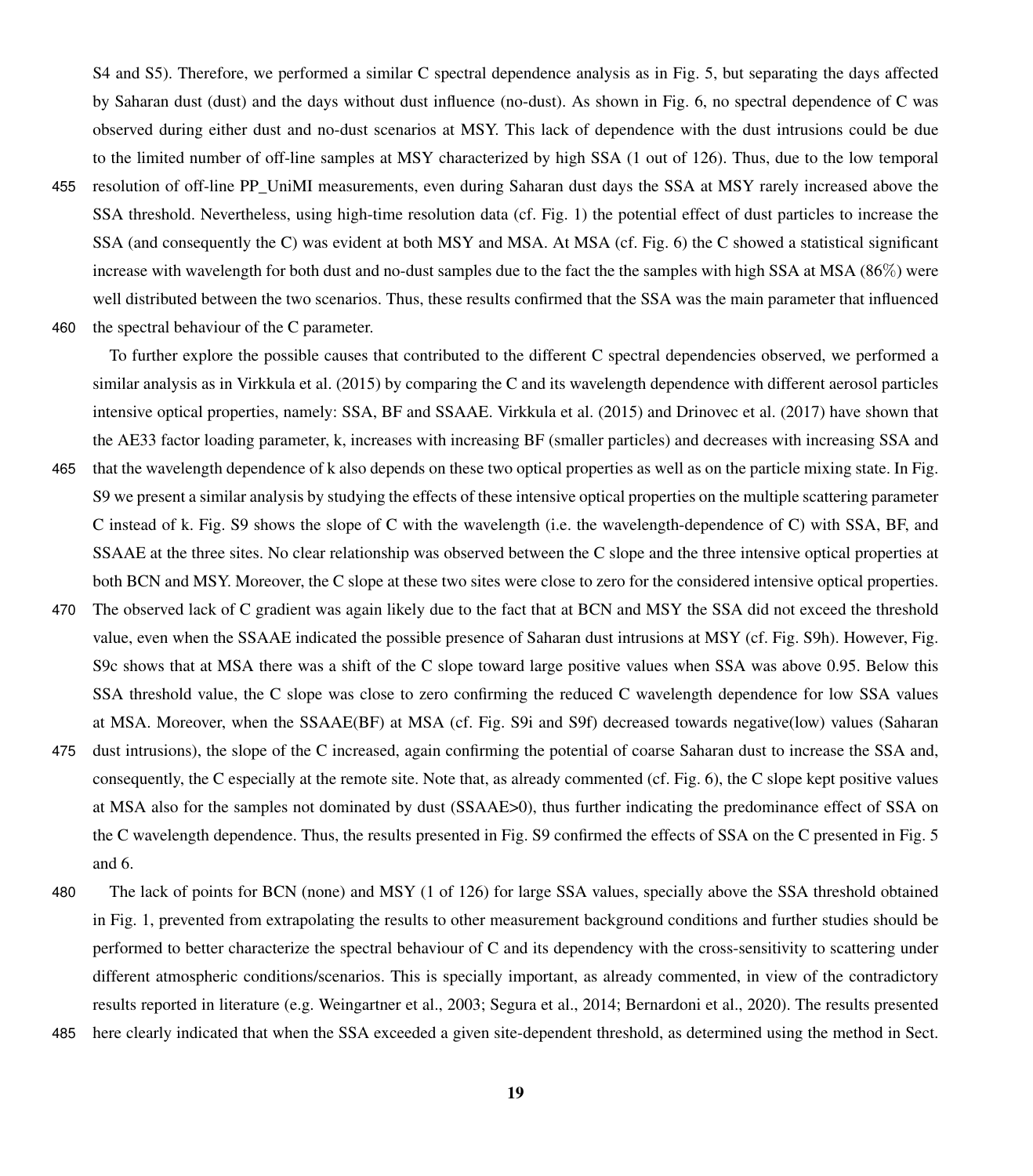<span id="page-19-0"></span>

Figure 6. Wavelength dependence of C at MSY (a,c) and MSA (b,d) obtained comparing  $b_{atn}$  from the AE33 measured at each wavelength and  $b_{abs}$  inter/extrapolated to the same wavelength from the PP\_UniMI. Box plots have been obtained as in Fig. [3](#page-15-0) and separated into two categories depending whether Saharan dust outbreaks took place (dust) or not (no-dust). As in Fig. [3,](#page-15-0) the values above the box plots between adjacent wavelengths and between 370 and 950 nm wavelength box plots show the obtained p-values, with p<0.05 meaning a statistically significance difference.

[3.1,](#page-9-0) the C values and its wavelength dependence increased. For the measurement sites considered here, Saharan dust outbreaks were identified as possible cause for SSA values higher than the threshold. However, from a general point of view, other factors, including the location of the measurement stations and/or absence of anthropogenic pollution, can determine the presence of a particle mixture with high or very high SSA.

490 Finally, we performed a sensitivity study on the effects that using a wavelength-dependent  $C(C(\lambda))$  had on the AAE derived from AE33 measurements, comparing the results with those obtained using the usual approach based on the application of a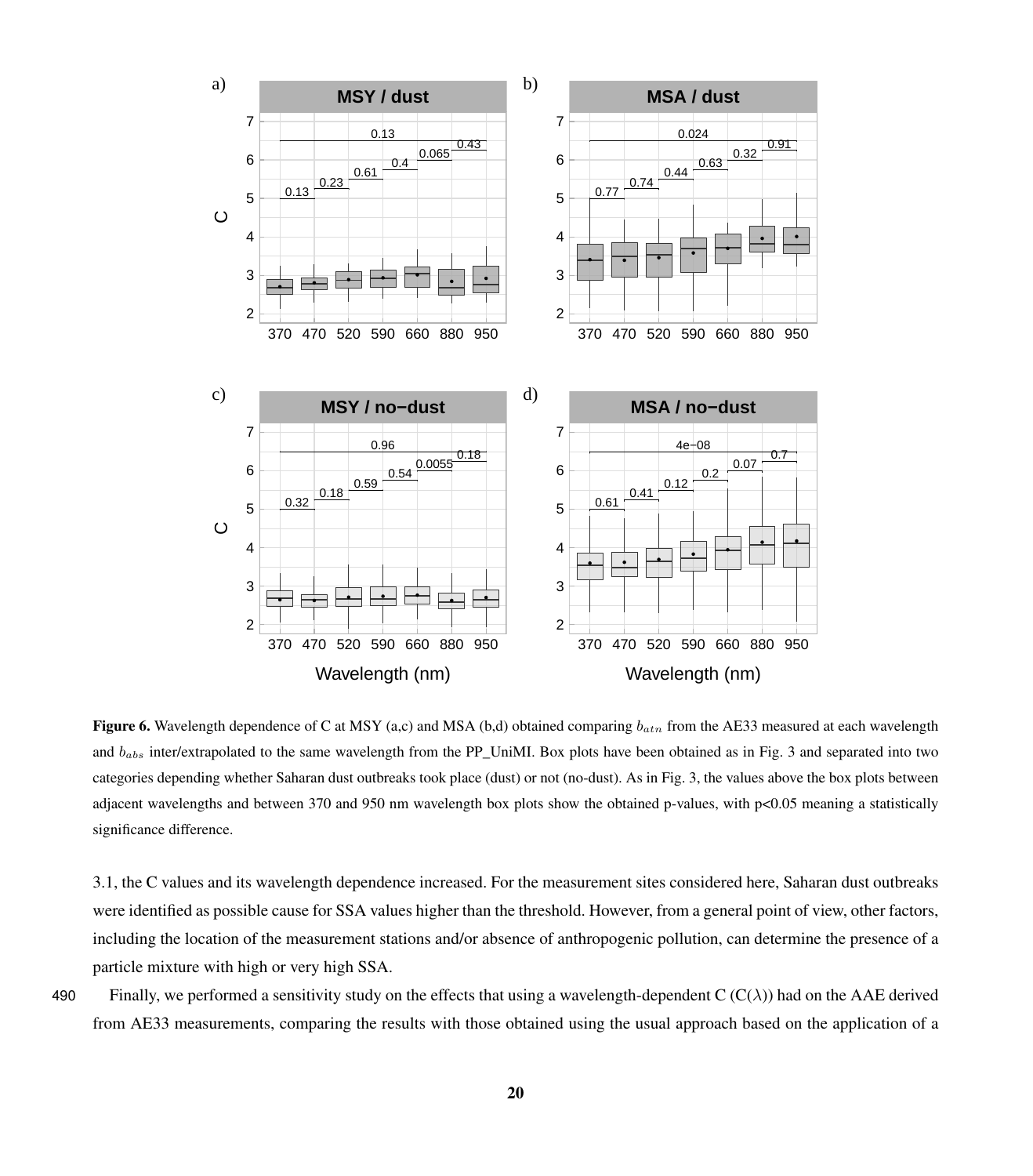<span id="page-20-0"></span>

**Figure 7.** The absorption Ångström exponent (AAE) calculated with a constant C(const) and the wavelength-dependent  $C(\lambda)$  for all stations. Box plots have been obtained as in Figs. [3](#page-15-0) and [4,](#page-16-0) with the markers indicating the mean AAE values.

constant C factor (C(const)). Figure [7](#page-20-0) shows that the AAE values for BCN and MSY did not present any significant variation (cf. Table S4), with AAE mean values of  $1.19 \pm 0.15$  and  $1.27 \pm 0.12$  (at BCN and MSY, respectively) for C(const), and 1.17  $\pm$  0.15 and 1.25  $\pm$  0.12 (for BCN and MSY, respectively) for C( $\lambda$ ). These results for BCN and MSY were coherent with the 495 observed lack of spectral dependence of C at these two stations (Fig. [4\)](#page-16-0). However, at MSA the observed increase of the C with the wavelength, introduced an increase of the AAE of around 13%, from 1.19  $\pm$  0.07 (C(const)) to 1.35  $\pm$  0.07 (C( $\lambda$ )). Similarly, Fig. S10a,b present the results of a sensitivity analysis performed to understand the effects that using a constant or a wavelength-dependent C had on the SSA at 470, 660 and 950 nm. As for the AAE, Fig. S10c shows no significant variation of SSA at the 3 considered wavelengths at BCN and MSY, again consistent with the observed lack of dependence of the C factor 500 with wavelength at these two sites. However, Fig. S10 shows a statistically significant increase of the SSA at MSA station of around 1.3% at 660 nm and 2% at 950 nm when using  $C(\lambda)$  instead of C(const). Conversely, as expected, no statistically significant change was appreciated at the lower wavelength, 470 nm. This variation introduced by  $C(\lambda)$  on AAE and SSA, although not large, is relevant since it occurs at the threshold of SSA value for which a substantial increase of the C as a function of SSA was observed, as shown in Section [3.1.](#page-9-0)

#### 505 4 Conclusions

In this work we studied the multiple scattering parameter C for two filter tapes used in AE33 dual-spot aethalometers, i.e. the previously used M8020 and the currently used M8060 filter tapes. For this, we used data collected at three different background stations in NE Spain: an urban background station in Barcelona, BCN, a regional background station at Montseny,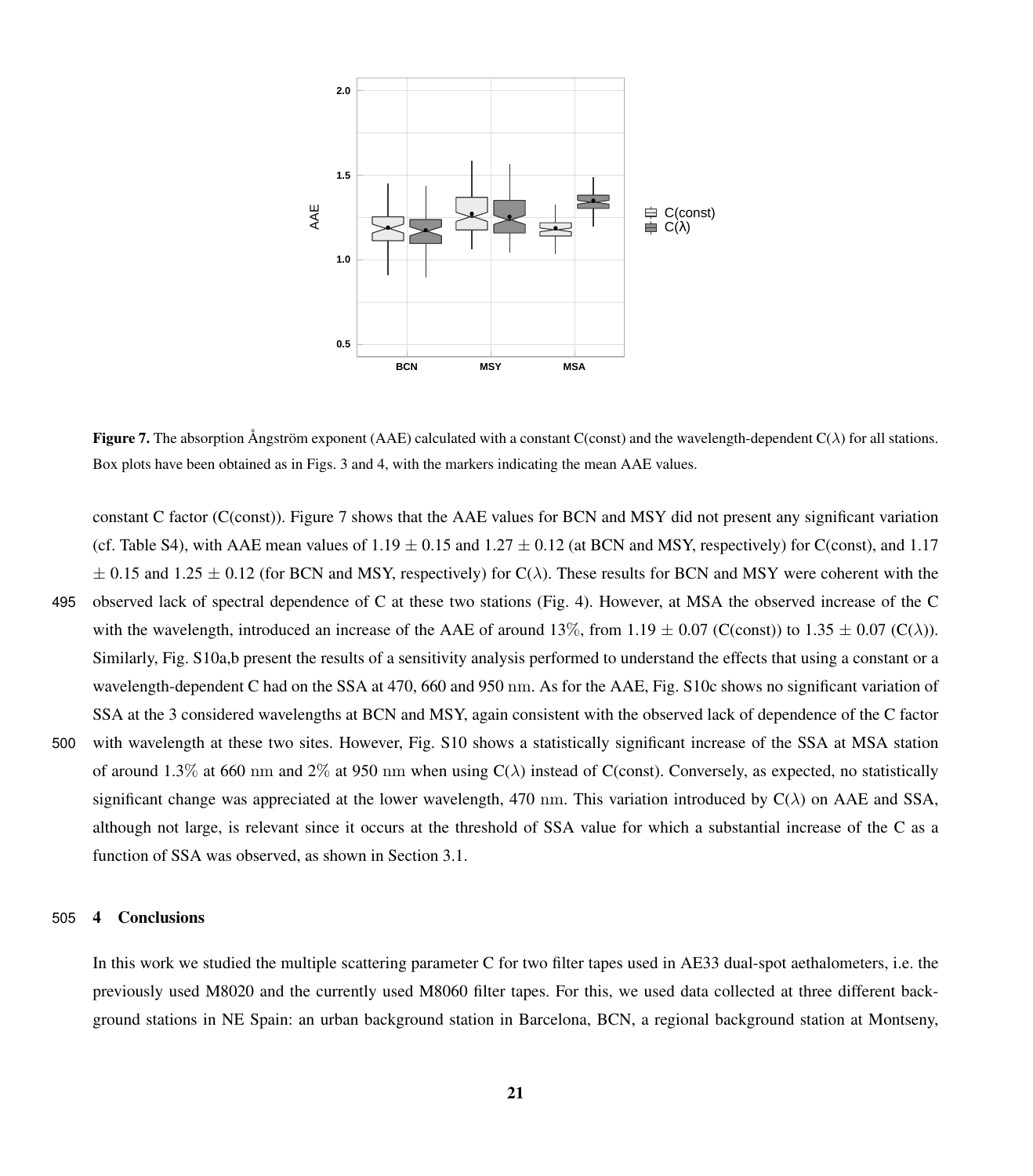MSY, and a mountain-top station at Montsec d'Ares, MSA. We obtained the C correction factor comparing the AE33 atten-510 uation measurements with the absorption coefficients measured from MAAP instruments, and used simultaneous scattering measurements from an integrating nephelometer to characterize the cross-sensitivity to scattering of C. Moreover, we studied the C wavelength dependence at the three sites comparing the AE33 attenuation coefficients with the absorption coefficients from the off-line multi-wavelength PP\_UniMI .

- We presented here a novel approach to characterize the cross-sensitivity to scattering of the C correction factor. This approach 515 consisted in fitting the measurements of the C versus SSA. The fits provided the constant  $C_f$  and a cross-sensitivity factor m<sub>S</sub>. We applied the fits to the M8020 filter tape at MSY and MSA, and we obtained higher cross-sensitivity values of the C factor  $(1.8\pm0.1\%$  and  $3.4\pm0.1\%$  at MSY and MSA, respectively) compared to those reported in the literature (around 1-1.5 %). For the first time, we characterized here the cross-sensitivity to scattering also of the new M8060 filter tape. We obtained a higher cross-sensitivity to scattering for the M8060 than for the M8020 filter tape, with values of  $1.6\pm0.3\%$ ,  $3.0\pm0.1\%$  and  $4.9\pm0.1\%$
- 520 for BCN, MSY and MSA, respectively. The multiple scattering parameter,  $C_f$ , for the M8020 filter tape was  $2.21 \pm 0.01$  at MSY and  $1.96 \pm 0.02$  at MSA. For the M8060 filter tape the fit led to C<sub>f</sub> values of  $2.50 \pm 0.02$  at BCN,  $1.96 \pm 0.01$  at MSY, and  $1.82 \pm 0.02$  at MSA. The consequence of this cross-sensitivity to scattering resulted in a large increase of the C values, up to 3-fold increase, for SSA values above 0.9-0.95. This significant increase of the C factor at high SSA, if not accounted for, can lead to a large overestimation of both eBC concentrations and absorption coefficients measured by aethalometers.
- 525 This can be especially relevant at sites typically characterized by an aerosol mixture with high SSA. In fact, the effect of this cross-sensitivity to scattering of C was the likely reason explaining the higher C values reported in literature for mountain-top and Arctic measurement stations. Here, we observed larger C values and higher cross-sensitivity to scattering at the mountain station and much less C variability at the urban site, where the SSA rarely exceeded the SSA threshold from which changes in C can be observed.
- 530 Overall, the main difference between the two filter tapes studied here was the higher cross-sensitivity to scattering observed for the currently used M8060 filter tape compared to the previously used M8020 filter tape. Despite the different cross sensitivity to scattering, both filter tapes showed average C values which fall within the measurement uncertainties.

We found an average multiple scattering parameter C at 637 nm of 2.29, 2.29, 2.36 for the M8020 filter tape and of 2.44, 2.23 and 2.51 for the M8060 filter tape, for BCN, MSY and MSA measurement stations, respectively. Due to the dominant effect 535 of SSA on the C, the obtained C factors showed seasonal and diel variability at the three sites that mirrored the variability of SSA. At MSY and MSA higher C values were on average observed in summer due to changes in the physical-chemical aerosol properties that led to SSA values on average higher in summer than in winter. A larger fraction of dust particles and formation of secondary organic aerosols and secondary sulfates likely explained the observed increase of C in summer at these regional/remote sites. However, at the urban background station of BCN the C values remain fairly constant throughout the 540 year.

We also analyzed the wavelength dependence of the C parameter for the M8060 filter tape at BCN, MSY and MSA by comparing the AE33 attenuation data with the off-line PP\_UniMI absorption measurements performed on selected MAAP spots. Overall, we found a statistically significant increase with the wavelength, from 3.47 for 370 nm to 4.03 for 950 nm at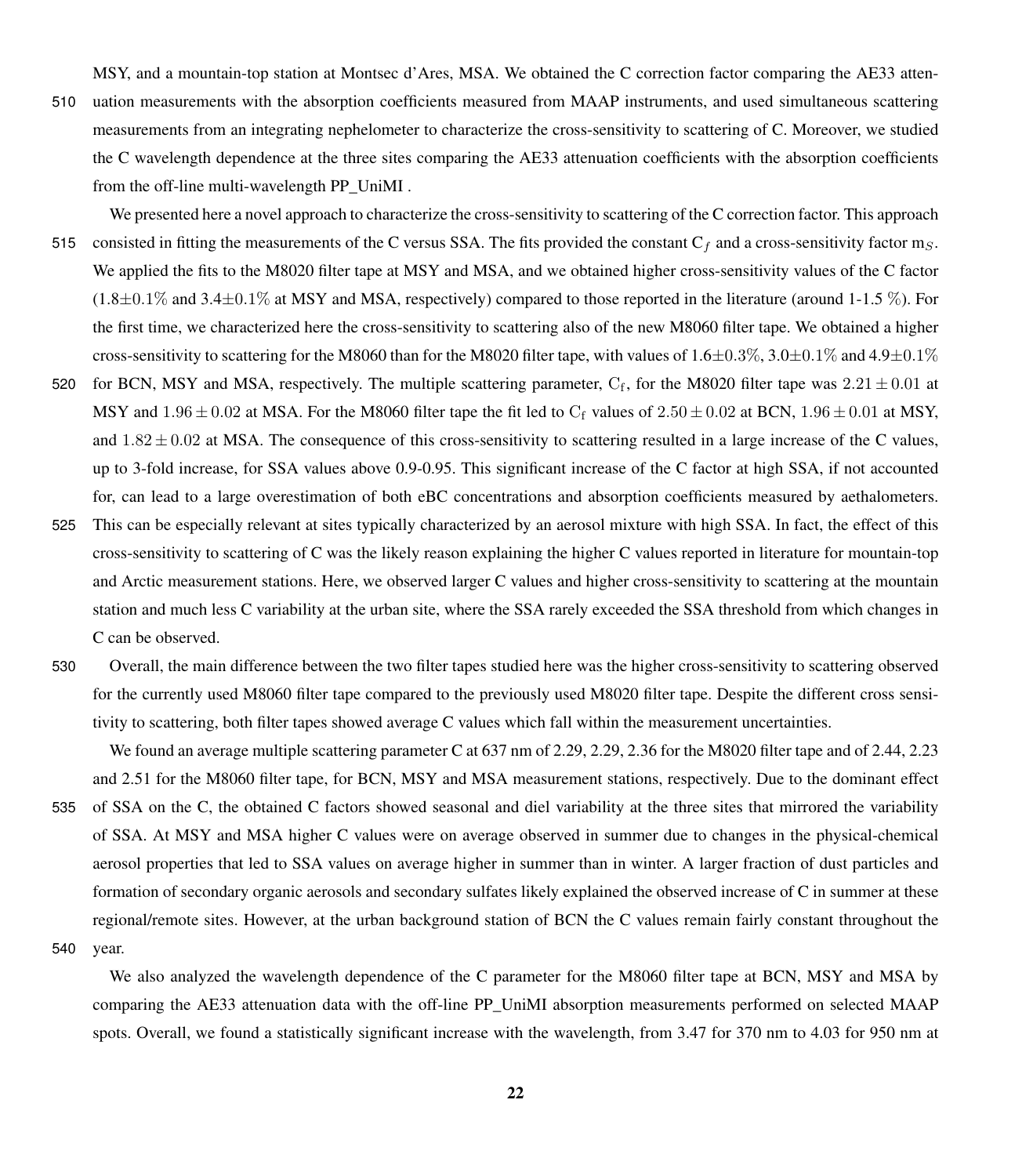the mountain-top station (MSA), whereas at BCN and MSY background stations no statistically significant dependence was 545 found. The reason for the lack of wavelength dependence of the C at BCN and MSY was the lack of MAAP spots characterized by high SSA. Thus, due to the low temporal resolution of off-line PP\_UniMI measurements, the SSA at MSY and, especially, at BCN rarely increased above the SSA threshold. Conversely, the wavelength-dependence of C at the mountain station was due to the high probability of measuring SSA values higher than the site-dependent SSA threshold, from which the C values start to increase. For this analysis, we studied the C wavelength dependence separately for samples characterized by high SSA

- 550 (higher than the site-dependent threshold) and low SSA and observed that at MSA no dependence of the C with the wavelength was observed for samples with low SSA, whereas a clear dependence was observed for the sample with high SSA. Thus, the analysis presented here demonstrated that high SSA of the particles deposited on the filter tape can increase the C values influencing at the same time its wavelength dependence. Interestingly, only one sample (out of 126) collected at MSY regional station was characterized by high SSA and for this sample the calculated C strongly increased with wavelength. The results
- 555 presented here clearly indicated that when the SSA exceeded a given site-dependent threshold, the C values and its wavelength dependence increased. For the measurement sites considered here, Saharan dust outbreaks were identified as possible cause for SSA values higher than the threshold. However, other factors,including the location of the measurement stations and/or the absence of anthropogenic pollution, can determine the presence of a particle mixture with high or very high SSA. We also investigated the effect of considering a wavelength-dependent C at MSA station compared to using a constant C on the
- 560 absorption Ångström exponent (AAE) and the single scattering albedo (SSA) through sensitivity tests. Results revealed an increase of the AAE by 13% and an increase of the SSA by 1.3% when using the wavelength-dependent C factor compared to using a constant C factor (i.e. with no  $\lambda$ -dependence). This effect may impact any source apportionment method which takes into account the multi-wavelength absorption values from the AE33 (e.g. the Aethalometer model).

In summary, based on the results herein presented, the absorption coefficients from AE33 data can be corrected with different 565 degrees of confidence depending on the information available to estimate the multiple scattering parameter C:

- A tailored dynamic multiple scattering parameter can be obtained if on-line simultaneous reference absorption measurements are available. In this case, a dynamic C with high temporal resolution can be obtained, allowing an in-situ correction of AE33 data and allowing studying, for example, diel/seasonal cycles of the multiple scattering parameter. Here we used on-line MAAP absorption measurements at one wavelength for the determination of a dynamic C at the 570 same MAAP wavelength.
- If independent reference multi-wavelengths absorption measurements are available, then the dependence of the multiple scattering parameter with wavelengths can be studied. Here we determined the wavelength dependence of the multiple scattering parameter C by using the polar photometer (PP\_UniMI) off-line absorption measurements performed on the MAAP filter spots and by comparing the off-line PP\_UniMI measurements with AE33 attenuation data integrated over 575 the MAAP filter spots time stamp.
	- If reference absorption measurements are not available for the experimental determination of the C, then the average values of the multiple scattering parameter provided here for three different measurement stations can be used as reference.
		- 23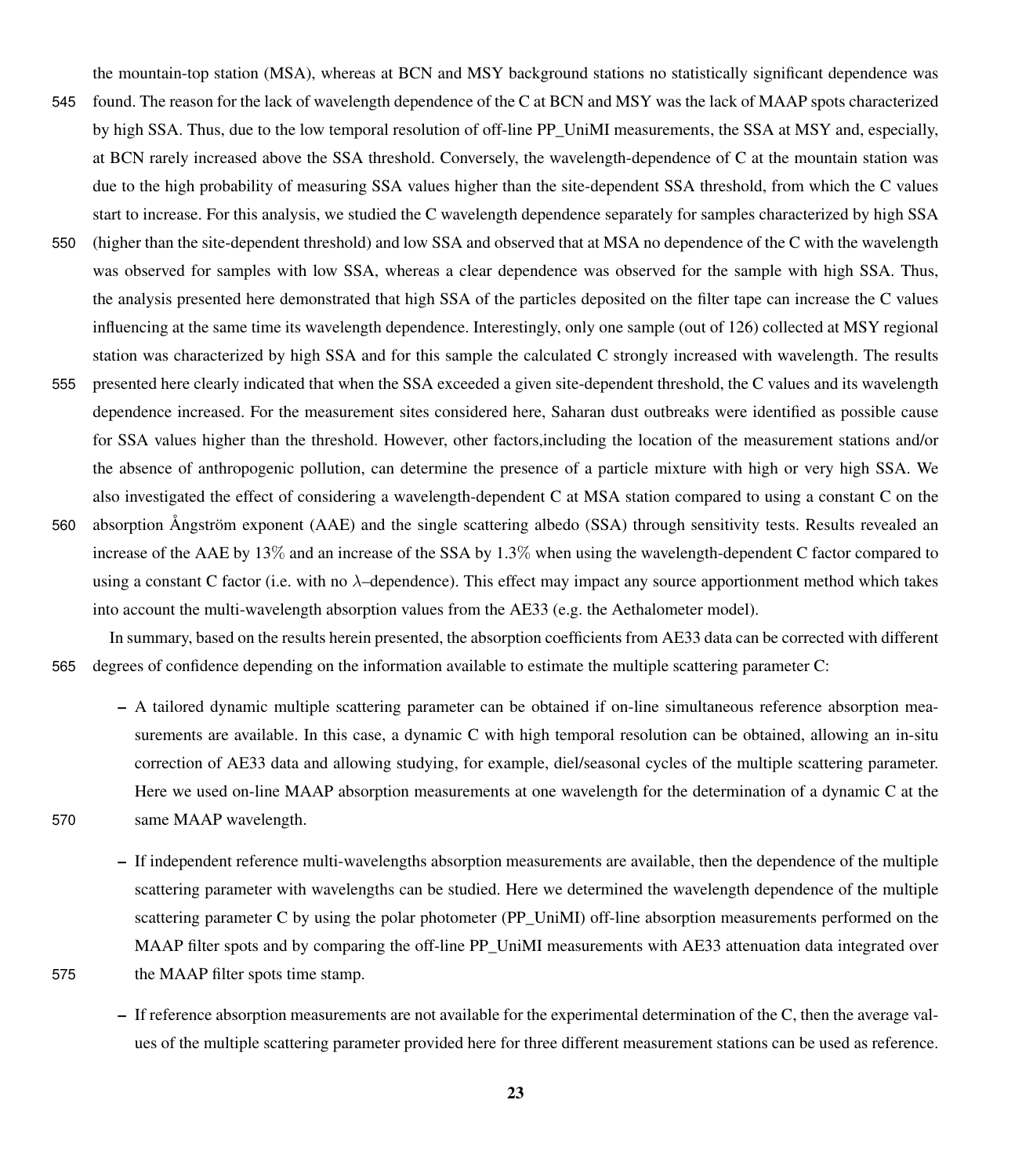- If both independent reference absorption measurements and scattering measurements are available, then the cross sensitivity to scattering of the multiple scattering parameter C can be determined by studying the relationship between C and 580 single scattering albedo (SSA). In this case, a parameterization can be obtained relating C and SSA.
	- If SSA measurements are not available, this work provides parameterized formulas that allow calculating C over a wide range of SSA values.

Finally, the C values obtained in this work for different station types (urban, regional, remote) may serve as reference for similar background measurement sites where the methodology presented here cannot be applied. Nevertheless, discrepancies 585 may arise due to the possible differences in aerosol sources, composition and mixing state at different sites that, accordingly, will results in different aerosol particle optical properties. Similar analysis performed at other measurement sites with similar features may reduce the uncertainties around the applicability of the results presented here to other stations.

# Appendix A: Absorption coefficient relationship between a MAAP and a PP\_UniMI polar photometer for MSA station

- 590 This appendix aims to show the result of applying the same methodology as in Section 3.1 of [Valentini et al.](#page-32-8) [\(2020b\)](#page-32-8) to the PP\_UniMI analyzed dataset for obtaining the bias for the MSA station in the absorption coefficient measurements between the MAAP and the PP\_UniMI polar photometer [A1.](#page-24-0) It consists on the application of a Deming regression fit, which results in a slope of  $0.81 \pm 0.01$  for our dataset.
- *Code and data availability.* The Montseny and Montsec data sets used for this publication are accessible online on the WDCA (World Data 595 Centre for Aerosols) web page: [http://ebas.nilu.no.](http://ebas.nilu.no) The Barcelona data sets were collected within different national and regional projects and/or agreements and are available upon request. The code used for analysis can be obtained upon request to the corresponding author.

*Author contributions.* DC, SV, RV and VB performed and analyzed the measurements with the PP\_UniMI polar photometer. NP, CR, MP, AA and JYD carried out the maintenance and supervision of the BCN, MSY and MSA supersites. AA, GM, MP and XQ played a crucial role in the processes of shaping the manuscript structure as well as helping with the data analysis. JYD developed the data process, the analysis 600 of the results, and summarized and expressed them in this manuscript. All authors provided advice regarding the manuscript structure and content as well as contributed to the writing of the final manuscript.

*Competing interests.* At the time of the research, MR and MI were also employed by the manufacturer of the Aethalometer AE33.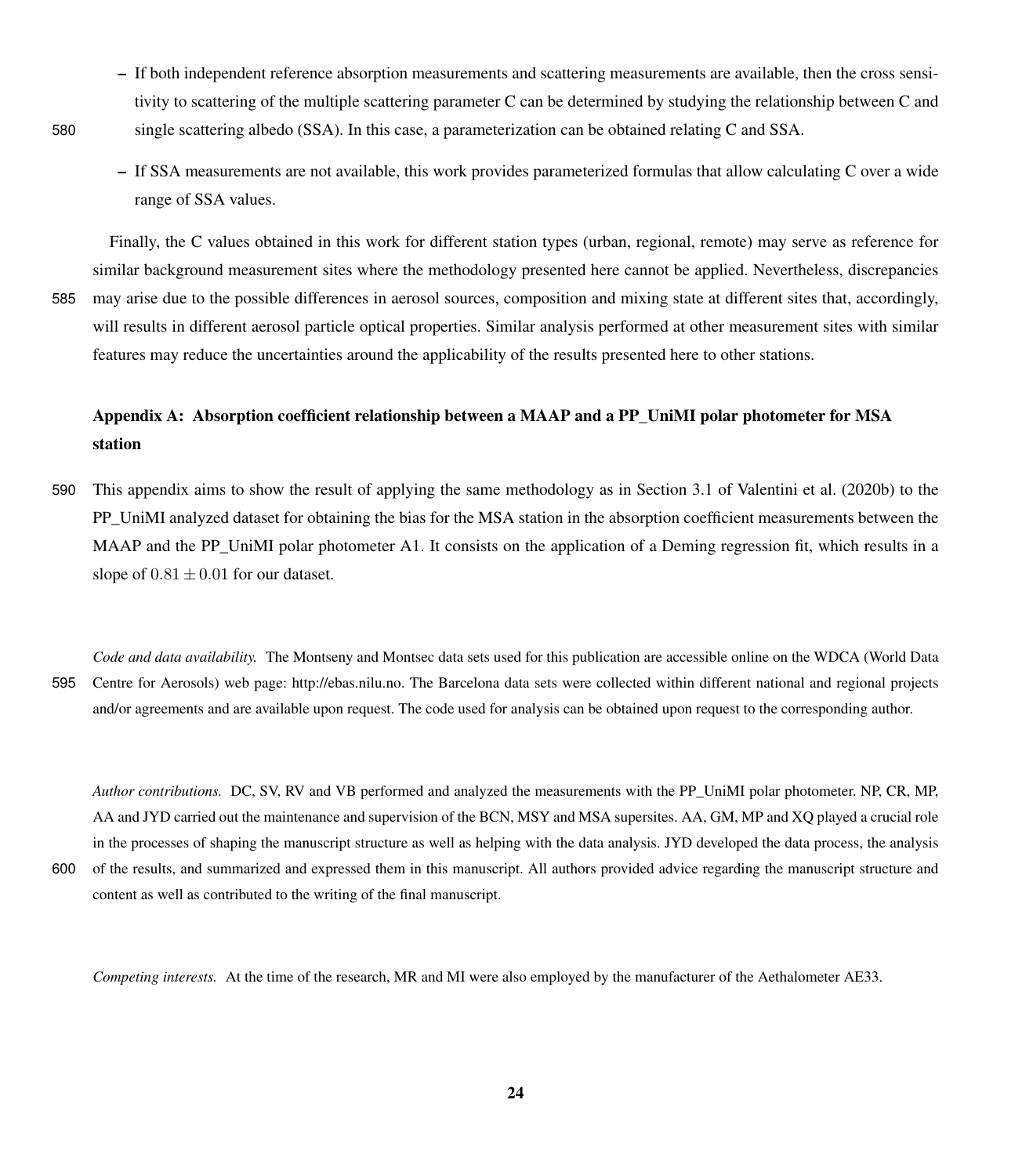<span id="page-24-0"></span>

**Figure A1.** Comparison between the aerosol absorption coefficient measured by PP\_UniMI on sample spots ( $\sigma_{ap\_PP}$   $U_{niM1}$ ) and the MAAP photometer ( $\sigma_{ap\_MAAP}$ ).

*Acknowledgements.* Measurements at Spanish sites (Barcelona, Montseny and Montsec d'Ares) were supported by the Spanish Ministry of Economy, Industry and Competitiveness and I+D+I "Retos Colaboración" funds under the CAIAC project (PID2019-108990PB-100), by 605 the Generalitat de Catalunya (AGAUR 2017 SGR41 and the DGQA) and the European Commission via ACTRIS-IMP (project 871115). We acknowledge support of the COST Action CA16109 COLOSSAL. GM acknowledges support from the Slovenian Research Agency program P1-0385 "Remote sensing of atmospheric properties". IDAEA-CSIC is a Centre of Excellence Severo Ochoa (Spanish Ministry of Science and Innovation, Project CEX2018-000794-S).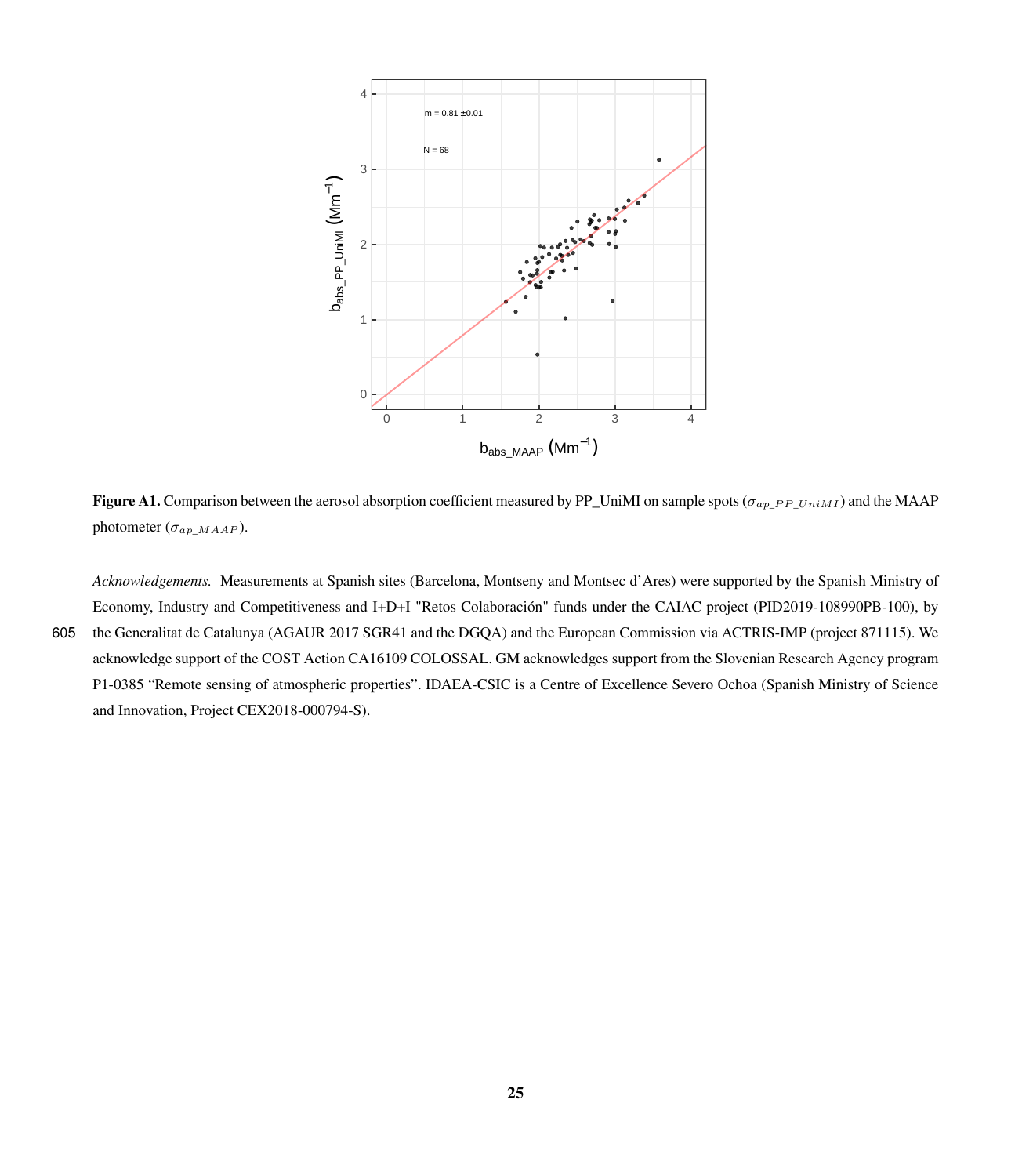### References

- <span id="page-25-5"></span><span id="page-25-1"></span>610 Ajtai, T., Filep, Á., Schnaiter, M., Linke, C., Vragel, M., Bozóki, Z. Á., Szabó, G., and Leisner, T.: A novel multi-wavelength photoacoustic spectrometer for the measurement of the UV-vis-NIR spectral absorption coefficient of atmospheric aerosols, Journal of Aerosol Science, 41, 1020–1029, https://doi.org[/10.1016/j.jaerosci.2010.07.008,](https://doi.org/10.1016/j.jaerosci.2010.07.008) 2010.
	- Alfaro, S., Lafon, S., Rajot, J., Formenti, P., Gaudichet, A., and Maille, M.: Iron oxides and light absorption by pure desert dust: An experimental study, Journal of Geophysical Research: Atmospheres, 109, 2004.
- <span id="page-25-12"></span><span id="page-25-2"></span>615 Amato, F., Querol, X., Alastuey, A., Pandolfi, M., Moreno, T., Gracia, J., and Rodriguez, P.: Evaluating urban PM10 pollution benefit induced by street cleaning activities, Atmospheric Environment, 43, 4472–4480, 2009.

Andreae, M. O. and Gelencsér, A.: Black carbon or brown carbon? the nature of light-absorbing carbonaceous aerosols, Atmospheric Chemistry and Physics, 6, 3131–3148, https://doi.org[/10.5194/acp-6-3131-2006,](https://doi.org/10.5194/acp-6-3131-2006) 2006.

- <span id="page-25-14"></span>Andrews, E., Ogren, J., Bonasoni, P., Marinoni, A., Cuevas, E., Rodríguez, S., Sun, J. Y., Jaffe, D., Fischer, E., Baltensperger, U., et al.: 620 Climatology of aerosol radiative properties in the free troposphere, Atmospheric Research, 102, 365–393, 2011.
- <span id="page-25-8"></span>Arnott, W. P., Hamasha, K., Moosmüller, H., Sheridan, P. J., and Ogren, J. A.: Towards aerosol light-absorption measurements with a 7 wavelength aethalometer: Evaluation with a photoacoustic instrument and 3-wavelength nephelometer, Aerosol Science and Technology, 39, 17–29, https://doi.org[/10.1080/027868290901972,](https://doi.org/10.1080/027868290901972) 2005.
	- Backman, J., Schmeisser, L., Virkkula, A., Ogren, J. A., Asmi, E., Starkweather, S., Sharma, S., Eleftheriadis, K., Uttal, T., Jefferson, A.,
- <span id="page-25-13"></span><span id="page-25-9"></span>625 Bergin, M., Makshtas, A., Tunved, P., and Fiebig, M.: On Aethalometer measurement uncertainties and an instrument correction factor for the Arctic, Atmospheric Measurement Techniques, 10, 5039–5062, https://doi.org[/10.5194/amt-10-5039-2017,](https://doi.org/10.5194/amt-10-5039-2017) 2017.
	- Bergametti, G., Dutot, A.-L., Buat-Menard, P., Losno, R., and Remoudaki, E.: Seasonal variability of the elemental composition of atmospheric aerosol particles over the northwestern Mediterranean, Tellus B: Chemical and Physical Meteorology, 41, 353–361, 1989.
- <span id="page-25-7"></span><span id="page-25-3"></span>Bergstrom, R. W., Pilewskie, P., Russell, P. B., Redemann, J., Bond, T. C., Quinn, P. K., and Sierau, B.: Spectral absorption properties of 630 atmospheric aerosols, Atmospheric Chemistry and Physics, 7, 5937–5943, https://doi.org[/10.5194/acp-7-5937-2007,](https://doi.org/10.5194/acp-7-5937-2007) 2007.
	- Bernardoni, V., Valli, G., and Vecchi, R.: Set-up of a multi wavelength polar photometer for off-line absorption coefficient measurements on 1-h resolved aerosol samples, Journal of Aerosol Science, 107, 84 – 93, https://doi.org[/https://doi.org/10.1016/j.jaerosci.2017.02.009,](https://doi.org/https://doi.org/10.1016/j.jaerosci.2017.02.009) [http://www.sciencedirect.com/science/article/pii/S0021850216301549,](http://www.sciencedirect.com/science/article/pii/S0021850216301549) 2017.
	- Bernardoni, V., Ferrero, L., Bolzacchini, E., Forello, A. C., Gregori, A., Mo, G., Prati, P., Rigler, M., Santagostini, L., Soldan, F., Valli, G.,
- <span id="page-25-10"></span><span id="page-25-6"></span>635 and Vecchi, R.: Determination of Aethalometer multiple-scattering enhancement parameters and impact on source apportionment during the winter 2017-2018 EMEP / ACTRIS / COLOSSAL campaign in Milan ., 2020.
	- Bond, T. C., Anderson, T. L., and Campbell, D.: Calibration and Intercomparison of Filter-Based Measurements of Visible Light Absorption by Aerosols, Aerosol Science and Technology, 30, 582–600, https://doi.org[/10.1080/027868299304435,](https://doi.org/10.1080/027868299304435) 1999.

<span id="page-25-0"></span>Bond, T. C., Doherty, S. J., Fahey, D., Forster, P., Berntsen, T., DeAngelo, B., Flanner, M., Ghan, S., Kärcher, B., Koch, D., et al.: Bounding

- <span id="page-25-11"></span>640 the role of black carbon in the climate system: A scientific assessment, Journal of Geophysical Research: Atmospheres, 118, 5380–5552, 2013.
	- Brean, J., Beddows, D., Shi, Z., Temime-Roussel, B., Marchand, N., Querol, X., Alastuey, A., Minguillón, M. C., and Harrison, R. M.: Molecular insights into new particle formation in Barcelona, Spain, Atmospheric Chemistry and Physics, 20, 10 029–10 045, 2020.

Cappa, C. D., Zhang, X., Russell, L. M., Collier, S., Lee, A. K., Chen, C. L., Betha, R., Chen, S., Liu, J., Price, D. J., Sanchez, K. J.,

<span id="page-25-4"></span>645 McMeeking, G. R., Williams, L. R., Onasch, T. B., Worsnop, D. R., Abbatt, J., and Zhang, Q.: Light Absorption by Ambient Black and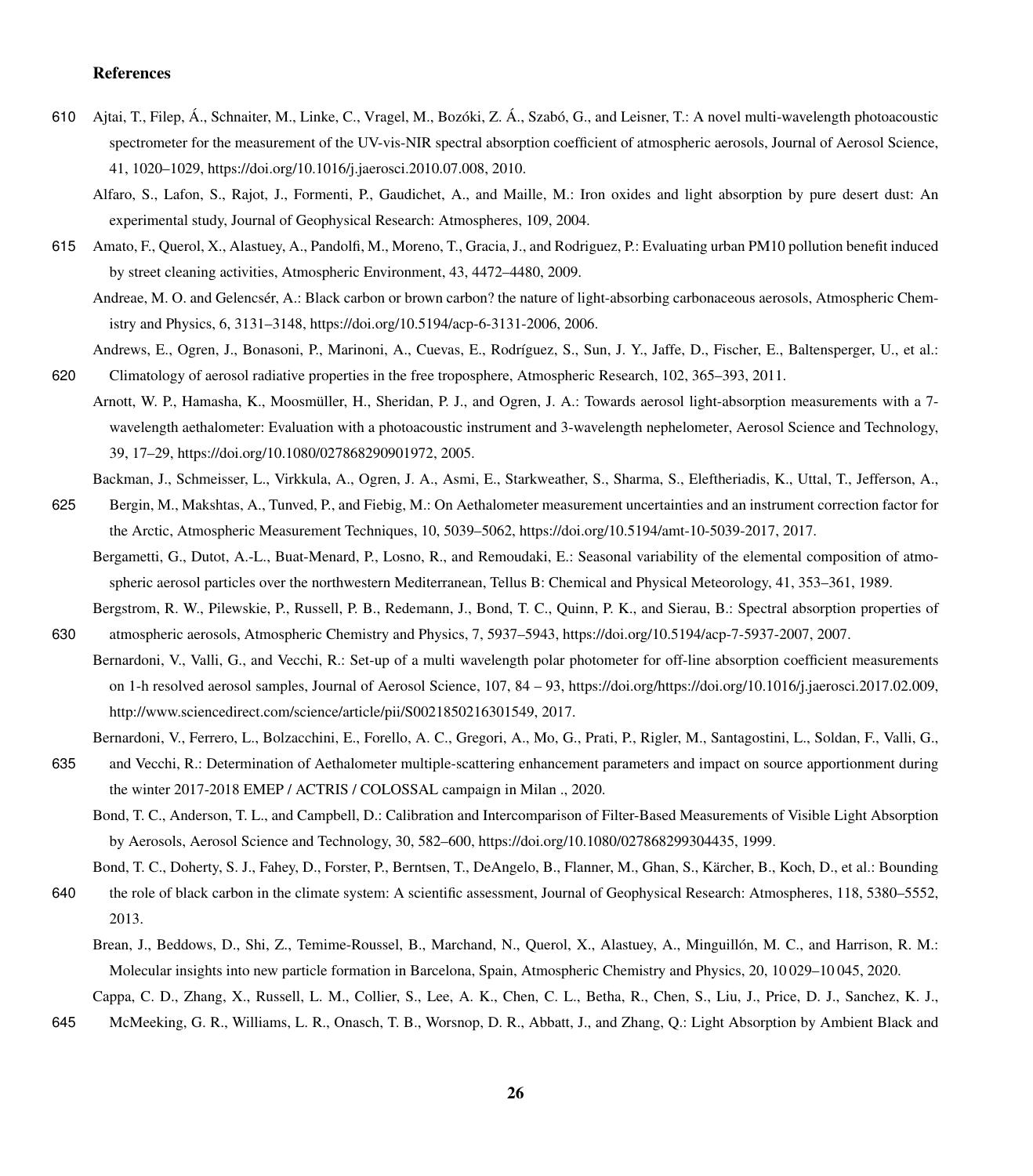Brown Carbon and its Dependence on Black Carbon Coating State for Two California, USA, Cities in Winter and Summer, Journal of Geophysical Research: Atmospheres, 124, 1550–1577, https://doi.org[/10.1029/2018JD029501,](https://doi.org/10.1029/2018JD029501) 2019.

Chen, Y. and Bond, T. C.: Light absorption by organic carbon from wood combustion., Atmospheric Chemistry & Physics, 10, 2010.

- <span id="page-26-6"></span><span id="page-26-4"></span><span id="page-26-1"></span>Collaud Coen, M., Weingartner, E., Schaub, D., Hueglin, C., Corrigan, C., Henning, S., Schwikowski, M., and Baltensperger, U.: Saharan 650 dust events at the Jungfraujoch: detection by wavelength dependence of the single scattering albedo and first climatology analysis, pp. 2465–2480, 2004.
	- Collaud Coen, M., Weingartner, E., Apituley, A., Ceburnis, D., Fierz-Schmidhauser, R., Flentje, H., Henzing, J. S., Jennings, S. G., Moerman, M., Petzold, A., Schmid, O., and Baltensperger, U.: Minimizing light absorption measurement artifacts of the Aethalometer: Evaluation of five correction algorithms, Atmospheric Measurement Techniques, 3, 457–474, https://doi.org[/10.5194/amt-3-457-2010,](https://doi.org/10.5194/amt-3-457-2010) 2010.
- <span id="page-26-0"></span>655 Collaud Coen, M., Andrews, E., Alastuey, A., Arsov, T. P., Backman, J., Brem, B. T., Bukowiecki, N., Couret, C., Eleftheriadis, K., Flentje, H., Fiebig, M., Gysel-Beer, M., Hand, J. L., Hoffer, A., Hooda, R., Hueglin, C., Joubert, W., Keywood, M., Kim, J. E., Kim, S.-W., Labuschagne, C., Lin, N.-H., Lin, Y., Lund Myhre, C., Luoma, K., Lyamani, H., Marinoni, A., Mayol-Bracero, O. L., Mihalopoulos, N., Pandolfi, M., Prats, N., Prenni, A. J., Putaud, J.-P., Ries, L., Reisen, F., Sellegri, K., Sharma, S., Sheridan, P., Sherman, J. P., Sun, J., Titos, G., Torres, E., Tuch, T., Weller, R., Wiedensohler, A., Zieger, P., and Laj, P.: Multidecadal trend analysis of aerosol radiative
- <span id="page-26-5"></span>660 properties at a global scale, Atmospheric Chemistry and Physics Discussions, 2020, 1–54, https://doi.org[/10.5194/acp-2019-1174,](https://doi.org/10.5194/acp-2019-1174) [https:](https://www.atmos-chem-phys-discuss.net/acp-2019-1174/) [//www.atmos-chem-phys-discuss.net/acp-2019-1174/,](https://www.atmos-chem-phys-discuss.net/acp-2019-1174/) 2020.
	- Collaud Coen, M., Andrews, E., Lastuey, A., Petkov Arsov, T., Backman, J., Brem, B. T., Bukowiecki, N., Couret, C., Eleftheriadis, K., Flentje, H., Fiebig, M., Gysel-Beer, M., Hand, J. L., Hoffer, A., Hooda, R., Hueglin, C., Joubert, W., Keywood, M., Eun Kim, J., Kim, S. W., Labuschagne, C., Lin, N. H., Lin, Y., Lund Myhre, C., Luoma, K., Lyamani, H., Marinoni, A., Mayol-Bracero, O. L., Mihalopoulos,
- 665 N., Pandolfi, M., Prats, N., Prenni, A. J., Putaud, J. P., Ries, L., Reisen, F., Sellegri, K., Sharma, S., Sheridan, P., Patrick Sherman, J., Sun, J., Titos, G., Torres, E., Tuch, T., Weller, R., Wiedensohler, A., Zieger, P., and Laj, P.: Multidecadal trend analysis of in situ aerosol radiative properties around the world, Atmospheric Chemistry and Physics, 20, 8867–8908, https://doi.org[/10.5194/acp-20-8867-2020,](https://doi.org/10.5194/acp-20-8867-2020) 2020.

Corbin, J. C., Pieber, S. M., Czech, H., Zanatta, M., Jakobi, G., Massabò, D., Orasche, J., El Haddad, I., Mensah, A. A., Stengel, B., Drinovec,

- <span id="page-26-2"></span>670 L., Mocnik, G., Zimmermann, R., Prévôt, A. S., and Gysel, M.: Brown and Black Carbon Emitted by a Marine Engine Operated on Heavy Fuel Oil and Distillate Fuels: Optical Properties, Size Distributions, and Emission Factors, Journal of Geophysical Research: Atmospheres, 123, 6175–6195, https://doi.org[/10.1029/2017JD027818,](https://doi.org/10.1029/2017JD027818) 2018.
	- Dayan, U., Ricaud, P., Zbinden, R., and Dulac, F.: Atmospheric pollution over the eastern Mediterranean during summer–a review, Atmospheric Chemistry and Physics, 17, 13 233, 2017.
- <span id="page-26-8"></span><span id="page-26-7"></span><span id="page-26-3"></span>675 Di Biagio, C., Formenti, P., Cazaunau, M., Pangui, E., Marchand, N., and Doussin, J.-F.: Corrigendum to " Aethalometer multiple scattering correction C ref for mineral dust aerosols " published in Atmos . Meas . Tech ., 10 , 2923 – 2939 , 2017, Atmospheric Measurement Techniques, 10, 2923–2939, 2017.
	- Di Biagio, C., Formenti, P., Balkanski, Y., Caponi, L., Cazaunau, M., Pangui, E., Journet, E., Nowak, S., Andreae, M., Kandler, K., Saeed, T., Piketh, S., Seibert, D., Williams, E., and Doussin, J.-F.: Complex refractive indices and single scattering albedo of global dust aerosols
- 680 in the shortwave spectrum and relationship to iron content and size, Complex refractive indices and single scattering albedo of global dust aerosols in the shortwave spectrum and relationship to iron content and size, pp. 1–42, https://doi.org[/10.5194/acp-2019-145,](https://doi.org/10.5194/acp-2019-145) 2019.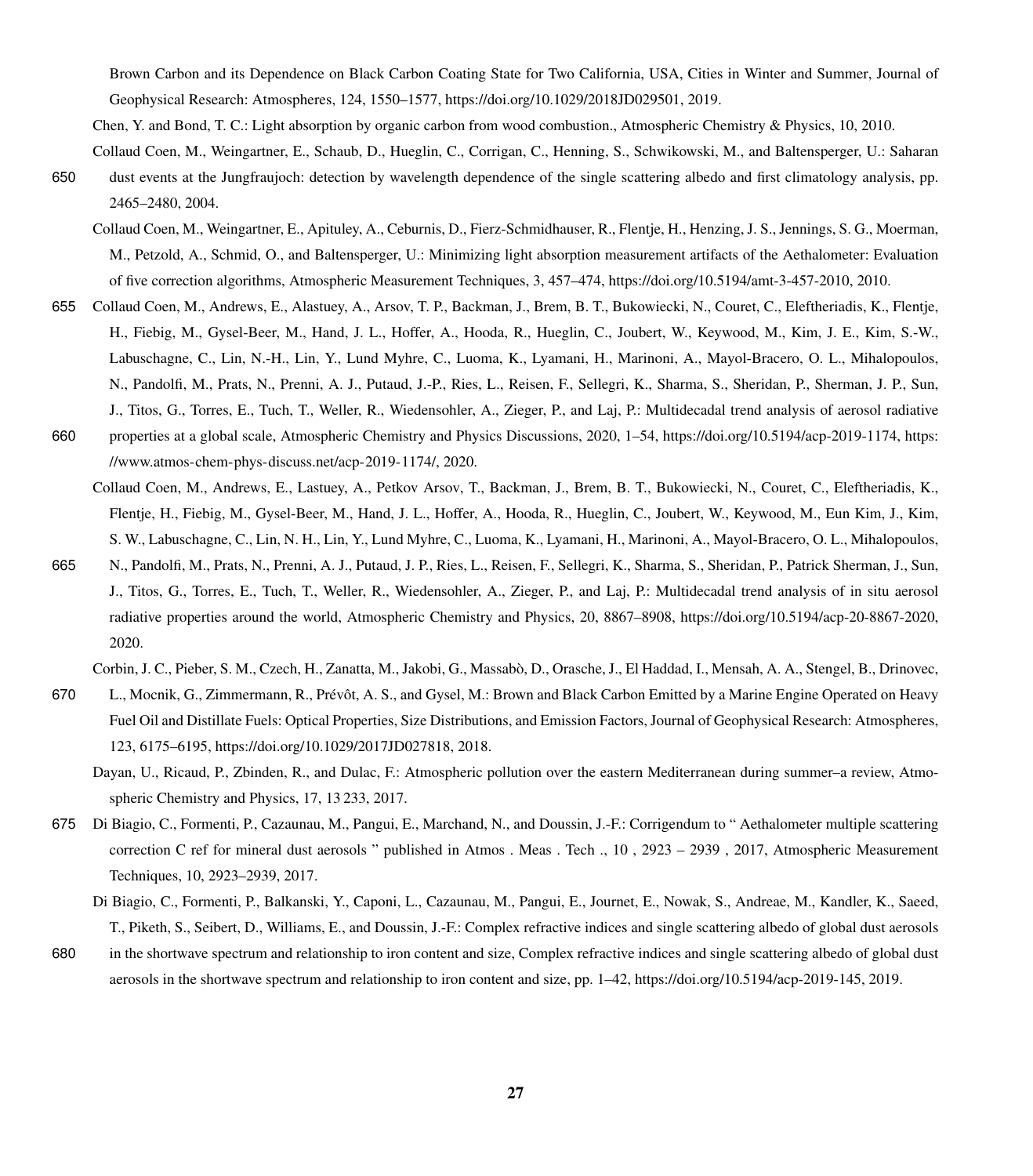- <span id="page-27-1"></span>Drinovec, L., Močnik, G., Zotter, P., Prévôt, A., Ruckstuhl, C., Coz, E., Rupakheti, M., Sciare, J., Müller, T., Wiedensohler, A., and Hansen, A. D. A.: The "dual-spot" Aethalometer: an improved measurement of aerosol black carbon with real-time loading compensation, Atmospheric Measurement Techniques, 8, 1965–1979, 2015.
- <span id="page-27-2"></span>685 Drinovec, L., Gregoric, A., Zotter, P., Wolf, R., Anne Bruns, E., Bruns, E. A., Prevot, A. S., Favez, O., Sciare, J., Arnold, I. J., Chakrabarty, R. K., Moosmüller, H., Filep, A., and Mocnik, G.: The filter-loading effect by ambient aerosols in filter absorption photometers depends on the coating of the sampled particles, Atmospheric Measurement Techniques, 10, 1043–1059, https://doi.org[/10.5194/amt-10-1043-2017,](https://doi.org/10.5194/amt-10-1043-2017) 2017.
	- Drinovec, L., Sciare, J., Stavroulas, I., Bezantakos, S., Pikridas, M., Unga, F., Savvides, C., Višić, B., Remškar, M., and Močnik, G.: A
- <span id="page-27-4"></span><span id="page-27-3"></span>690 new optical-based technique for real-time measurements of mineral dust concentration in PM10 using a virtual impactor, Atmospheric Measurement Techniques Discussions, 2, 1–19, https://doi.org[/10.5194/amt-2019-506,](https://doi.org/10.5194/amt-2019-506) 2020.
	- Ealo, M., Alastuey, A., Ripoll, A., Pérez, N., Minguillón, M. C., Querol, X., and Pandolfi, M.: Detection of Saharan dust and biomass burning events using near-real-time intensive aerosol optical properties in the north-western Mediterranean, Atmospheric Chemistry and Physics, 16, 12 567–12 586, 2016.
- <span id="page-27-9"></span>695 Escudero, M., Castillo, S., Querol, X., Avila, A., Alarcón, M., Viana, M. M., Alastuey, A., Cuevas, E., and Rodríguez, S.: Wet and dry African dust episodes over eastern Spain, Journal of Geophysical Research: Atmospheres, 110, https://doi.org[/10.1029/2004JD004731,](https://doi.org/10.1029/2004JD004731) [https://agupubs.onlinelibrary.wiley.com/doi/abs/10.1029/2004JD004731,](https://agupubs.onlinelibrary.wiley.com/doi/abs/10.1029/2004JD004731) 2005.
- <span id="page-27-0"></span>Ess, M. N. and Vasilatou, K.: Characterization of a new miniCAST with diffusion flame and premixed flame options: Generation of particles with high EC content in the size range 30 nm to 200 nm, Aerosol Science and Technology, 53, 29–44, 700 https://doi.org[/10.1080/02786826.2018.1536818, https://doi.org/10.1080/02786826.2018.1536818,](https://doi.org/10.1080/02786826.2018.1536818) 2019.
- <span id="page-27-8"></span>Ferrero, L., Ritter, C., Cappelletti, D., Moroni, B., Močnik, G., Mazzola, M., Lupi, A., Becagli, S., Traversi, R., Cataldi, M., Neuber, R., Vitale, V., and Bolzacchini, E.: Aerosol optical properties in the Arctic: The role of aerosol chemistry and dust composition in a closure experiment between Lidar and tethered balloon vertical profiles, Science of the Total Environment, 686, 452–467, https://doi.org[/10.1016/j.scitotenv.2019.05.399,](https://doi.org/10.1016/j.scitotenv.2019.05.399) 2019.
- <span id="page-27-11"></span><span id="page-27-10"></span>705 Forello, A. C., Bernardoni, V., Calzolai, G., Lucarelli, F., Massabò, D., Nava, S., Pileci, R. E., Prati, P., Valentini, S., Valli, G., and Vecchi, R.: Exploiting multi-wavelength aerosol absorption coefficients in a multi-time source apportionment study to retrieve source-dependent absorption parameters, Atmospheric Chemistry and Physics Discussions, pp. 1–26, https://doi.org[/10.5194/acp-2019-123,](https://doi.org/10.5194/acp-2019-123) 2019.
	- Forello, A. C., Amato, F., Bernardoni, V., Calzolai, G., Canepari, S., Costabile, F., Di Liberto, L., Gualtieri, M., Lucarelli, F., Nava, S., Perrino, C., Petralia, E., Valentini, S., Valli, G., and Vecchi, R.: Gaining knowledge on source contribution to aerosol optical absorption
- <span id="page-27-6"></span>710 properties and organics by receptor modelling, Atmospheric Environment, 243, 117 873, https://doi.org[/10.1016/j.atmosenv.2020.117873,](https://doi.org/10.1016/j.atmosenv.2020.117873) [https://doi.org/10.1016/j.atmosenv.2020.117873,](https://doi.org/10.1016/j.atmosenv.2020.117873) 2020.
	- Freedman, D. and Diaconis, P.: On the histogram as a density estimator:L2 theory, Zeitschrift für Wahrscheinlichkeitstheorie und Verwandte Gebiete, 57, 453–476, https://doi.org[/10.1007/BF01025868,](https://doi.org/10.1007/BF01025868) 1981.

<span id="page-27-5"></span>GAW: GAW Report No. 226: Coupled Chemistry-Meteorology/Climate Modelling (CCMM): status and relevance for numerical weather

- <span id="page-27-7"></span>715 prediction, atmospheric pollution and climate research, WMO, 1172, 2016.
- Gyawali, M., Arnott, W. P., Lewis, K., and Moosmüller, H.: In situ aerosol optics in Reno, NV, USA during and after the summer 2008 California wildfires and the influence of absorbing and non-absorbing organic coatings on spectral light absorption, Atmospheric Chemistry and Physics, 9, 8007–8015, https://doi.org[/10.5194/acp-9-8007-2009,](https://doi.org/10.5194/acp-9-8007-2009) 2009.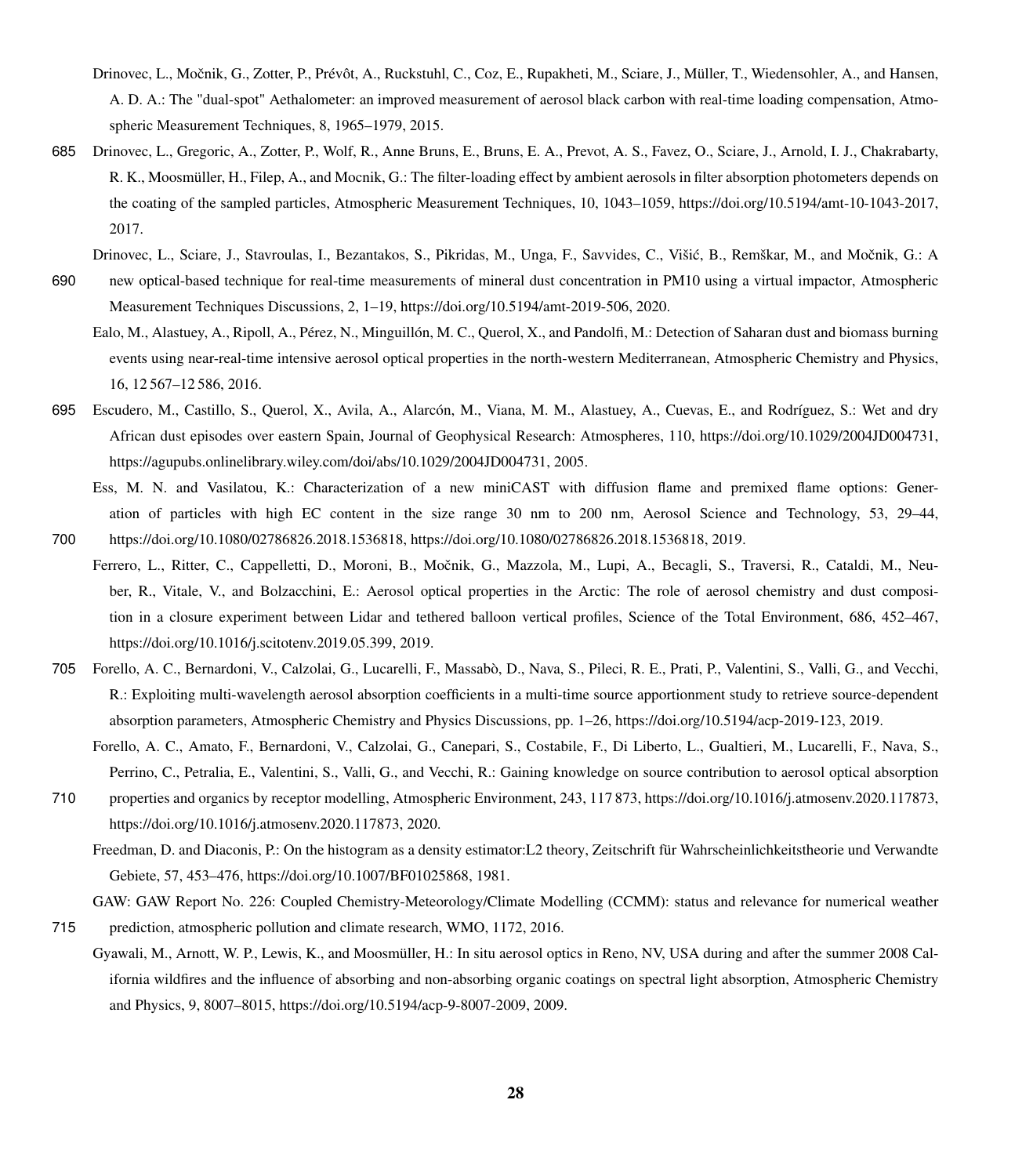Hansen, A., Rosen, H., and Novakov, T.: The aethaloemter- An instrument for the real-time measurement of optical absorption by particles,

- <span id="page-28-3"></span><span id="page-28-0"></span>720 The Science of the Total Environment, 36, 191–196, 1984.
	- Houghton, J.T. Ding, Y. G. D. N. M. L. P. v. d. D. X. M. K. J. C.: Contribution of Working Group I to the Third Assessment Report of the Intergovernmental Panel on Climate Change, Cambridge University Press, p. 94, 2001.
- <span id="page-28-9"></span><span id="page-28-1"></span>Kalivitis, N., Gerasopoulos, E., Vrekoussis, M., Kouvarakis, G., Kubilay, N., Hatzianastassiou, N., Vardavas, I., and Mihalopoulos, N.: Dust transport over the eastern Mediterranean derived from Total Ozone Mapping Spectrometer, Aerosol Robotic Network, and surface 725 measurements, Journal of Geophysical Research: Atmospheres, 112, 2007.
	- Kirchstetter, T. W., Novakov, T., and Hobbs, P. V.: Evidence that the spectral dependence of light absorption by aerosols is affected by organic carbon, Journal of Geophysical Research D: Atmospheres, 109, 1–12, https://doi.org[/10.1029/2004JD004999,](https://doi.org/10.1029/2004JD004999) 2004a.

<span id="page-28-2"></span>Kirchstetter, T. W., Novakov, T., and Hobbs, P. V.: Evidence that the spectral dependence of light absorption by aerosols is affected by organic carbon, Journal of Geophysical Research: Atmospheres, 109, 2004b.

- <span id="page-28-8"></span><span id="page-28-4"></span>730 Koçak, M., Mihalopoulos, N., and Kubilay, N.: Contributions of natural sources to high PM10 and PM2. 5 events in the eastern Mediterranean, Atmospheric Environment, 41, 3806–3818, 2007.
	- Lack, D. A., Lovejoy, E. R., Baynard, T., Pettersson, A., and Ravishankara, A. R.: Aerosol Absorption Measurement using Photoacoustic Spectroscopy: Sensitivity, Calibration, and Uncertainty Developments, Aerosol Science and Technology, 40, 697–708, https://doi.org[/10.1080/02786820600803917,](https://doi.org/10.1080/02786820600803917) 2006.
- <span id="page-28-6"></span>735 Lack, D. A., Cappa, C. D., Covert, D. S., Baynard, T., Massoli, P., Sierau, B., Bates, T. S., Quinn, P. K., Lovejoy, E. R., and Ravishankara, A. R.: Bias in filter-based aerosol light absorption measurements due to organic aerosol loading: Evidence from ambient measurements, Aerosol Science and Technology, 42, 1033–1041, https://doi.org[/10.1080/02786820802389277,](https://doi.org/10.1080/02786820802389277) 2008.
- <span id="page-28-5"></span>Lack, D. A., Moosmüller, H., McMeeking, G. R., Chakrabarty, R. K., and Baumgardner, D.: Characterizing elemental, equivalent black, and refractory black carbon aerosol particles: A review of techniques, their limitations and uncertainties, Analytical and Bioanalytical 740 Chemistry, 406, 99–122, https://doi.org[/10.1007/s00216-013-7402-3,](https://doi.org/10.1007/s00216-013-7402-3) 2014.
- <span id="page-28-7"></span>Laing, J. R., Jaffe, D. A., and Sedlacek, A. J.: Comparison of filter-based absorption measurements of biomass burning aerosol and background aerosol at the mt. Bachelor observatory, Aerosol and Air Quality Research, 20, 663–678, https://doi.org[/10.4209/aaqr.2019.06.0298,](https://doi.org/10.4209/aaqr.2019.06.0298) 2020.

Laj, P., Bigi, A., Rose, C., Andrews, E., Lund Myhre, C., Collaud Coen, M., Wiedensohler, A., Schultz, M., Ogren, J., Fiebig, M., Gliß,

- <span id="page-28-10"></span>745 J., Mortier, A., Pandolfi, M., Petäjä, T., Kim, S.-W., Aas, W., Putaud, J.-P., Mayol-Bracero, O., Keywood, M., Labrador, L., Aalto, P., Ahlberg, E., Alados Arboledas, L., Alastuey, A., Andrade, M., Artíñano, B., Ausmeel, S., Arsov, T., Asmi, E., Backman, J., Baltensperger, U., Bastian, S., Bath, O., Beukes, J. P., Brem, B., Bukowiecki, N., Conil, S., Couret, C., Day, D., Dayantolis, W., Degorska, A., Dos Santos, S. M., Eleftheriadis, K., Fetfatzis, P., Favez, O., Flentje, H., Gini, M., Gregorič, A., Gysel-Beer, M., Hallar, G., Hand, J., Hoffer, A., Hueglin, C., Hooda, R., Hyvärinen, A., Kalapov, I., Kalivitis, N., Kasper-Giebl, A., Kim, J. E., Kouvarakis, G., Kranjc, I., Krejci, R.,
- 750 Kulmala, M., Labuschagne, C., Lee, H.-J., Lihavainen, H., Lin, N.-H., Löschau, G., Luoma, K., Marinoni, A., Meinhardt, F., Merkel, M., Metzger, J.-M., Mihalopoulos, N., Nguyen, N. A., Ondracek, J., Peréz, N., Perrone, M. R., Petit, J.-E., Picard, D., Pichon, J.-M., Pont, V., Prats, N., Prenni, A., Reisen, F., Romano, S., Sellegri, K., Sharma, S., Schauer, G., Sheridan, P., Sherman, J. P., Schütze, M., Schwerin, A., Sohmer, R., Sorribas, M., Steinbacher, M., Sun, J., Titos, G., Tokzko, B., Tuch, T., Tulet, P., Tunved, P., Vakkari, V., Velarde, F., Velasquez, P., Villani, P., Vratolis, S., Wang, S.-H., Weinhold, K., Weller, R., Yela, M., Yus-Diez, J., Zdimal, V., Zieger, P., and Zikova, N.: A global 755 analysis of climate-relevant aerosol properties retrieved from the network of GAW near-surface observatories, Atmospheric Measurement Techniques, pp. 4353–4392, https://doi.org[/10.5194/amt-13-4353-2020,](https://doi.org/10.5194/amt-13-4353-2020) 2020.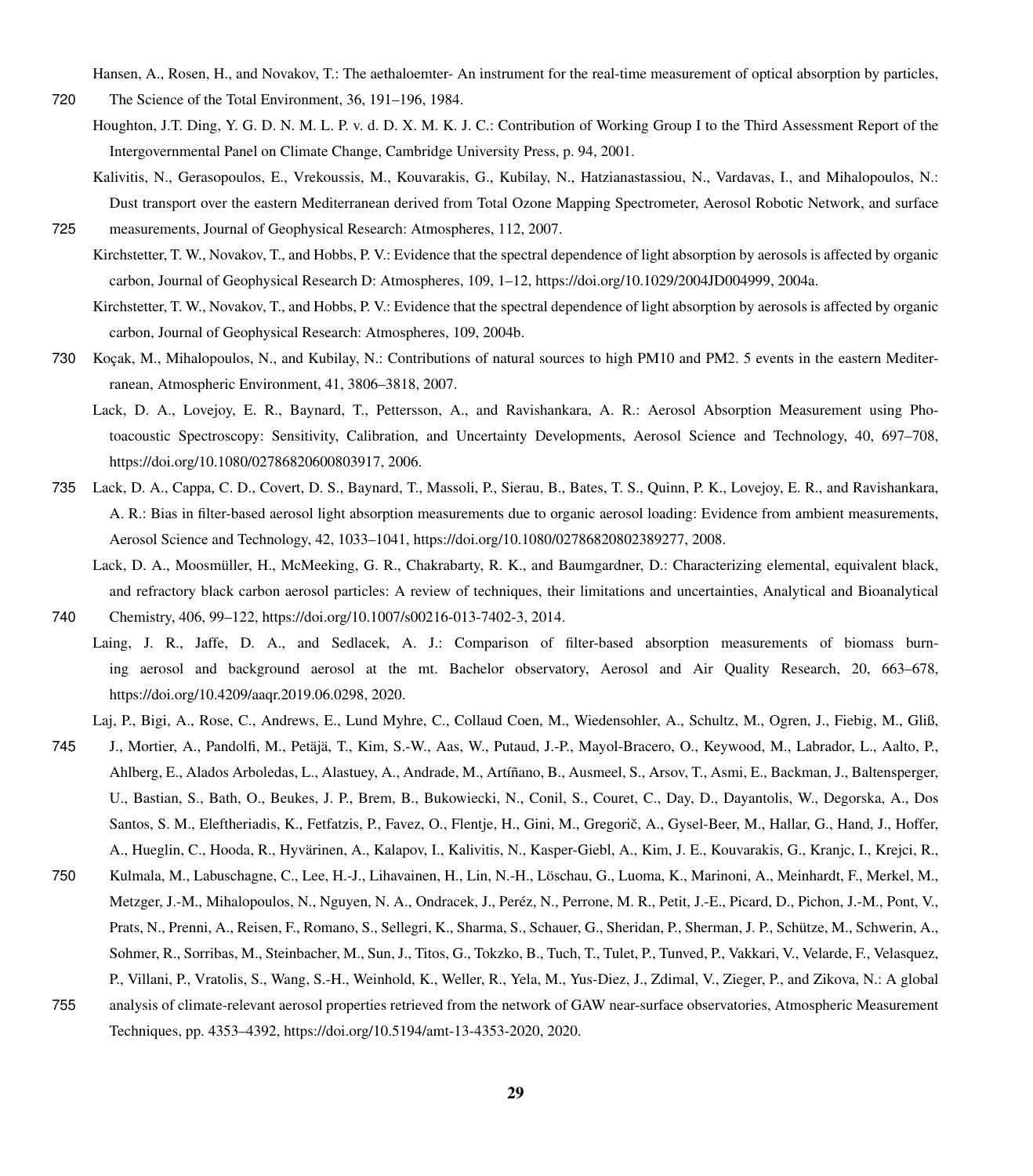<span id="page-29-2"></span>Laskin, A., Laskin, J., and Nizkorodov, S. A.: Chemistry of Atmospheric Brown Carbon, Chemical Reviews, 115, 4335–4382, https://doi.org[/10.1021/cr5006167,](https://doi.org/10.1021/cr5006167) 2015.

Lee, J. and Moosmüller, H.: Measurement of light absorbing aerosols with folded-jamin photothermal interferometry, Sensors (Switzerland),

- <span id="page-29-7"></span><span id="page-29-6"></span><span id="page-29-4"></span>760 20, 1–13, https://doi.org[/10.3390/s20092615,](https://doi.org/10.3390/s20092615) 2020. Lin, C. I., Baker, M., and Charlson, R. J.: Absorption Coefficient of Atmospheric Aerosol: a Method for Measurement., 1973.
	- Linke, C., Ibrahim, I., Schleicher, N., Hitzenberger, R., Andreae, M. O., Leisner, T., and Schnaiter, M.: A novel single-cavity threewavelength photoacoustic spectrometer for atmospheric aerosol research, Atmospheric Measurement Techniques, 9, 5331–5346, https://doi.org[/10.5194/amt-9-5331-2016,](https://doi.org/10.5194/amt-9-5331-2016) 2016.
- <span id="page-29-10"></span><span id="page-29-1"></span>765 Liousse, C., Cachier, H., and Jennings, S. G.: Optical and thermal measurements of black carbon aerosol content in different environments: Variation of the specific attenuation cross-section, sigma (σ), Atmospheric Environment Part A, General Topics, 27, 1203–1211, https://doi.org[/10.1016/0960-1686\(93\)90246-U,](https://doi.org/10.1016/0960-1686(93)90246-U) 1993.
	- Liu, S., Aiken, A. C., Gorkowski, K., Dubey, M. K., Cappa, C. D., Williams, L. R., Herndon, S. C., Massoli, P., Fortner, E. C., Chhabra, P. S., Brooks, W. A., Onasch, T. B., Jayne, J. T., Worsnop, D. R., China, S., Sharma, N., Mazzoleni, C., Xu, L., Ng, N. L., Liu, D., Allan, J. D.,
- <span id="page-29-14"></span>770 Lee, J. D., Fleming, Z. L., Mohr, C., Zotter, P., Szidat, S., and Prévôt, A. S.: Enhanced light absorption by mixed source black and brown carbon particles in UK winter, Nature Communications, 6, https://doi.org[/10.1038/ncomms9435,](https://doi.org/10.1038/ncomms9435) 2015.
	- Lyamani, H., Olmo, F., Alcántara, A., and Alados-Arboledas, L.: Atmospheric aerosols during the 2003 heat wave in southeastern Spain II: Microphysical columnar properties and radiative forcing, Atmospheric Environment, 40, 6465–6476, 2006.
	- Massabò, D., Bernardoni, V., Bove, M. C., Brunengo, A., Cuccia, E., Piazzalunga, A., Prati, P., Valli, G., and Vecchi, R.: A multi-
- <span id="page-29-8"></span><span id="page-29-3"></span>775 wavelength optical set-up for the characterization of carbonaceous particulate matter, Journal of Aerosol Science, 60, 34–46, https://doi.org[/10.1016/j.jaerosci.2013.02.006,](https://doi.org/10.1016/j.jaerosci.2013.02.006) 2013.
	- Mengis, N. and Matthews, H. D.: Non-CO2 forcing changes will likely decrease the remaining carbon budget for 1.5 °C, npj Climate and Atmospheric Science, 3, 1–7, https://doi.org[/10.1038/s41612-020-0123-3,](https://doi.org/10.1038/s41612-020-0123-3) [http://dx.doi.org/10.1038/s41612-020-0123-3,](http://dx.doi.org/10.1038/s41612-020-0123-3) 2020.

<span id="page-29-15"></span>Mona, L., Amodeo, A., Pandolfi, M., and Pappalardo, G.: Saharan dust intrusions in the Mediterranean area: Three years of Raman lidar

<span id="page-29-5"></span>780 measurements, Journal of Geophysical Research: Atmospheres, 111, 2006.

- Moosmüller, H., Chakrabarty, R. K., and Arnott, W. P.: Aerosol light absorption and its measurement: A review, Journal of Quantitative Spectroscopy and Radiative Transfer, 110, 844–878, https://doi.org[/10.1016/j.jqsrt.2009.02.035,](https://doi.org/10.1016/j.jqsrt.2009.02.035) 2009.
- <span id="page-29-11"></span>Müller, T.: Development of correction factors for Aethalometers AE31 and AE33, ACTRIS-2 WP3 Workshop, Athens, 10-12 November 2015, 2015.
- <span id="page-29-13"></span><span id="page-29-12"></span>785 Müller, T., Henzing, J., Leeuw, G. d., Wiedensohler, A., Alastuey, A., Angelov, H., Bizjak, M., Collaud Coen, M., Engström, J., Gruening, C., et al.: Characterization and intercomparison of aerosol absorption photometers: result of two intercomparison workshops, 2011a.
	- Müller, T., Laborde, M., Kassell, G., and Wiedensohler, A.: Design and performance of a three-wavelength LED-based total scatter and backscatter integrating nephelometer, Atmospheric Measurement Techniques, 4, 1291–1303, 2011b.

<span id="page-29-0"></span>Myhre, G., Shindell, D., Breéon, F.-M., Collins, W., Fuglestvedt, J., Huang, J., Koch, D., Lamarque, J.-F., Lee, D., Mendoza, B., Nakajima,

- <span id="page-29-9"></span>790 T., Robock, A., Stephens, G., Takemura, T., and Zhang, H.: Anthropogenic and Natural Radiative Forcing, book section 8, p. 659–740, Cambridge University Press, Cambridge, United Kingdom and New York, NY, USA, https://doi.org[/10.1017/CBO9781107415324.018,](https://doi.org/10.1017/CBO9781107415324.018) [www.climatechange2013.org,](www.climatechange2013.org) 2013.
	- Ogren, J. A., Wendell, J., Andrews, E., and Sheridan, P. J.: Continuous light absorption photometer for long-Term studies, Atmospheric Measurement Techniques, 10, 4805–4818, https://doi.org[/10.5194/amt-10-4805-2017,](https://doi.org/10.5194/amt-10-4805-2017) 2017.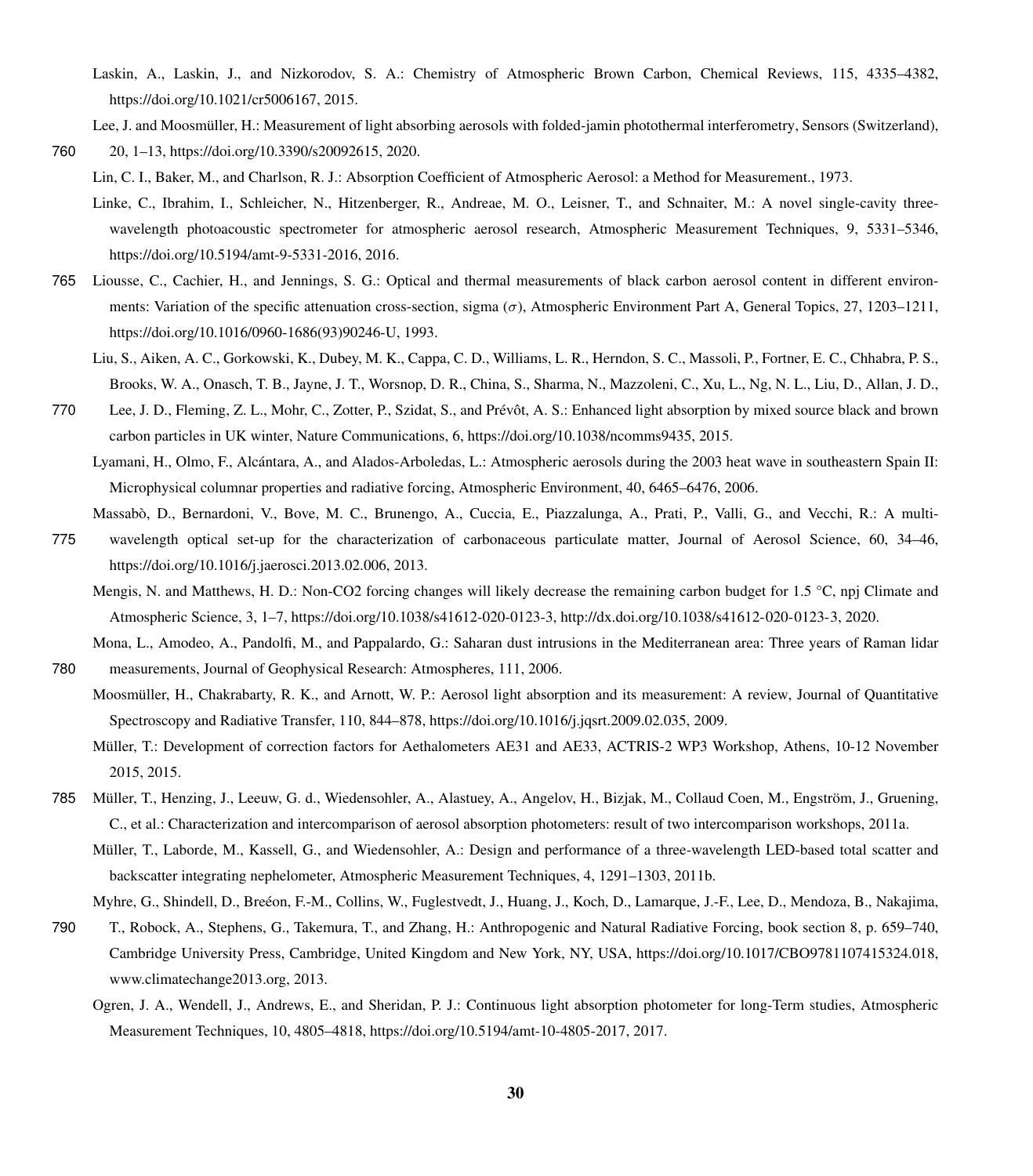- <span id="page-30-8"></span><span id="page-30-0"></span>795 Onasch, T. B., Massoli, P., Kebabian, P. L., Hills, F. B., Bacon, F. W., and Freedman, A.: Single scattering albedo monitor for airborne particulates, Aerosol Science and Technology, 49, 267–279, https://doi.org[/10.1080/02786826.2015.1022248,](https://doi.org/10.1080/02786826.2015.1022248) 2015.
	- Pandolfi, M., Cusack, M., Alastuey, A., and Querol, X.: Variability of aerosol optical properties in the Western Mediterranean Basin, Atmospheric Chemistry and Physics, 11, 8189–8203, 2011.
	- Pandolfi, M., Ripoll, A., Querol, X., and Alastuey, A.: Climatology of aerosol optical properties and black carbon mass absorption cross
- <span id="page-30-12"></span><span id="page-30-10"></span><span id="page-30-9"></span>800 section at a remote high-altitude site in the western Mediterranean Basin, Atmospheric Chemistry and Physics, 14, 6443–6460, 2014a.
	- Pandolfi, M., Tobias, A., Alastuey, A., Sunyer, J., Schwartz, J., Lorente, J., Pey, J., and Querol, X.: Effect of atmospheric mixing layer depth variations on urban air quality and daily mortality during Saharan dust outbreaks, Science of the Total Environment, 494, 283–289, 2014b.
		- Pandolfi, M., Alados-Arboledas, L., Alastuey, A., Andrade, M., Angelov, C., Artiñano, B., Backman, J., Baltensperger, U., Bonasoni, P., Bukowiecki, N., Collaud Coen, M., Conil, S., Coz, E., Crenn, V., Dudoitis, V., Ealo, M., Eleftheriadis, K., Favez, O., Fetfatzis, P., Fiebig,
- 805 M., Flentje, H., Ginot, P., Gysel, M., Henzing, B., Hoffer, A., Holubova Smejkalova, A., Kalapov, I., Kalivitis, N., Kouvarakis, G., Kristensson, A., Kulmala, M., Lihavainen, H., Lunder, C., Luoma, K., Lyamani, H., Marinoni, A., Mihalopoulos, N., Moerman, M., Nicolas, J., O'Dowd, C., Petäjä, T., Petit, J.-E., Pichon, J. M., Prokopciuk, N., Putaud, J.-P., Rodríguez, S., Sciare, J., Sellegri, K., Swietlicki, E., Titos, G., Tuch, T., Tunved, P., Ulevicius, V., Vaishya, A., Viana, M., Virkkula, A., Vratolis, S., Weingartner, E., Wiedensohler, A., and Laj, P.: A European aerosol phenomenology – 6: scattering properties of atmospheric aerosol particles from 28 ACTRIS sites, Atmospheric Chem-
- <span id="page-30-3"></span>810 istry and Physics, 18, 7877–7911, https://doi.org[/10.5194/acp-18-7877-2018,](https://doi.org/10.5194/acp-18-7877-2018) [https://www.atmos-chem-phys.net/18/7877/2018/,](https://www.atmos-chem-phys.net/18/7877/2018/) 2018.
	- Park, S. S., Hansen, A. D., and Cho, S. Y.: Measurement of real time black carbon for investigating spot loading effects of Aethalometer data, Atmospheric Environment, 44, 1449–1455, https://doi.org[/10.1016/j.atmosenv.2010.01.025,](https://doi.org/10.1016/j.atmosenv.2010.01.025) [http://dx.doi.org/10.1016/j.atmosenv.](http://dx.doi.org/10.1016/j.atmosenv.2010.01.025) [2010.01.025,](http://dx.doi.org/10.1016/j.atmosenv.2010.01.025) 2010.
- <span id="page-30-6"></span>Pérez, N., Pey, J., Castillo, S., Viana, M., Alastuey, A., and Querol, X.: Interpretation of the variability of levels of regional background 815 aerosols in the Western Mediterranean, Science of the total environment, 407, 527–540, 2008.
- <span id="page-30-4"></span><span id="page-30-1"></span>Petzold, A. and Schönlinner, M.: Multi-angle absorption photometry—a new method for the measurement of aerosol light absorption and atmospheric black carbon, Journal of Aerosol Science, 35, 421–441, 2004.
	- Petzold, A., Schloesser, H., Sheridan, P. J., Arnott, W. P., Ogren, J. A., and Virkkula, A.: Evaluation of multiangle absorption photometry for measuring aerosol light absorption, Aerosol Science and Technology, 39, 40–51, https://doi.org[/10.1080/027868290901945,](https://doi.org/10.1080/027868290901945) 2005.
- <span id="page-30-7"></span><span id="page-30-2"></span>820 Petzold, A., Ogren, J. A., Fiebig, M., Laj, P., Li, S. M., Baltensperger, U., Holzer-Popp, T., Kinne, S., Pappalardo, G., Sugimoto, N., Wehrli, C., Wiedensohler, A., and Zhang, X. Y.: Recommendations for reporting black carbon measurements, Atmospheric Chemistry and Physics, 13, 8365–8379, https://doi.org[/10.5194/acp-13-8365-2013,](https://doi.org/10.5194/acp-13-8365-2013) 2013.
	- Pey, J., Pérez, N., Castillo, S., Viana, M., Moreno, T., Pandolfi, M., López-Sebastián, J., Alastuey, A., and Querol, X.: Geochemistry of regional background aerosols in the Western Mediterranean, Atmospheric Research, 94, 422–435, 2009.
- <span id="page-30-13"></span>825 Pey, J., Querol, X., Alastuey, A., Forastiere, F., and Stafoggia, M.: African dust outbreaks over the Mediterranean Basin during 2001–2011: PM 10 concentrations, phenomenology and trends, and its relation with synoptic and mesoscale meteorology, Atmospheric Chemistry and Physics, 13, 1395–1410, 2013.
- <span id="page-30-11"></span><span id="page-30-5"></span>Querol, X., Alastuey, A., Puicercus, J. A., Mantilla, E., Miro, J. V., Lopez-Soler, A., Plana, F., and Artiñano, B.: Seasonal evolution of suspended particles around a large coal-fired power station: particulate levels and sources, Atmospheric Environment, 32, 1963–1978, 830 1998.
	- Querol, X., Alastuey, A., Rodriguez, S., Plana, F., Ruiz, C. R., Cots, N., Massagué, G., and Puig, O.: PM10 and PM2. 5 source apportionment in the Barcelona Metropolitan area, Catalonia, Spain, Atmospheric Environment, 35, 6407–6419, 2001.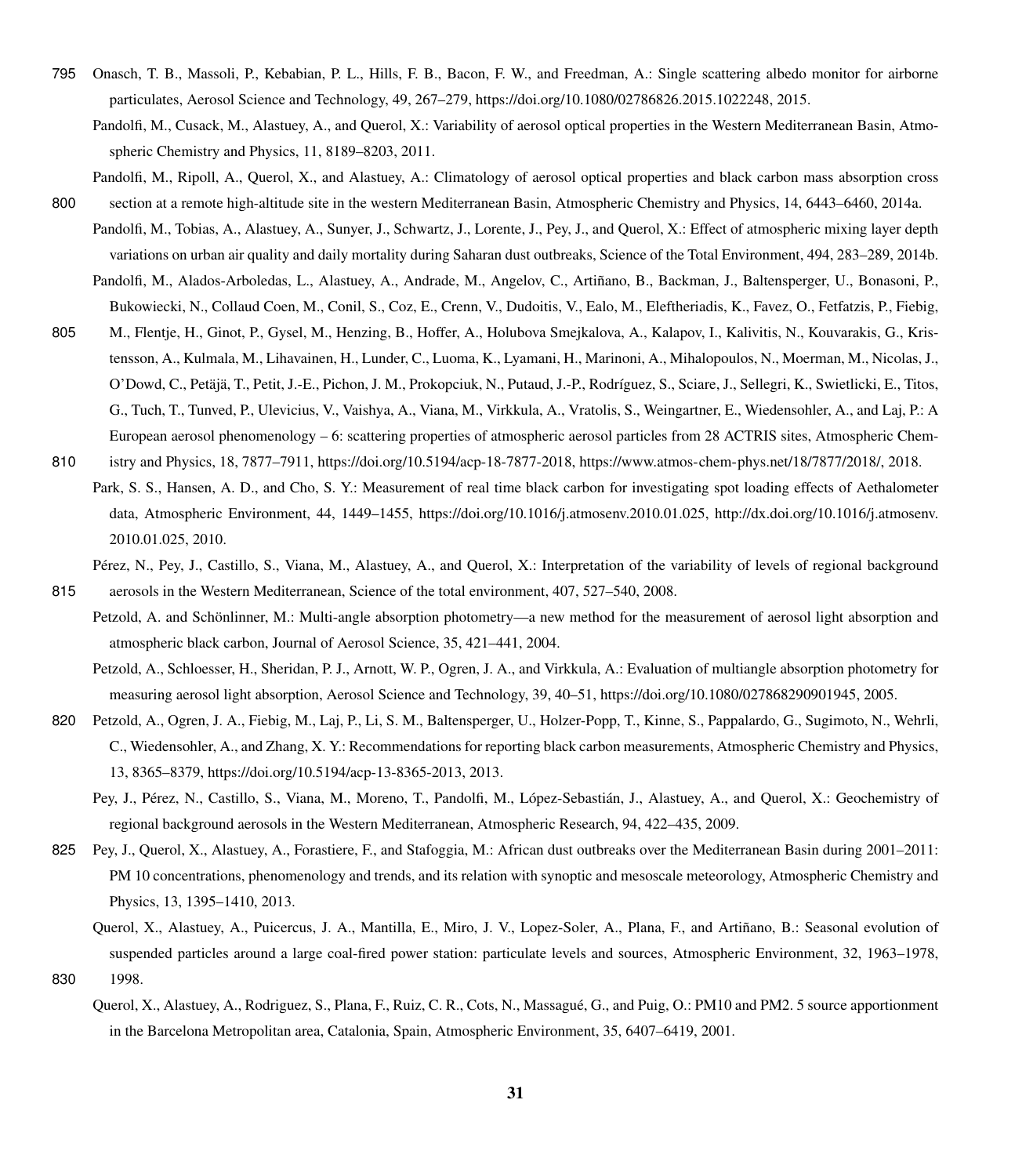- <span id="page-31-10"></span>Querol, X., Alastuey, A., Viana, M. M., Rodriguez, S., Artíñano, B., Salvador, P., Do Santos, S. G., Fernandez Patier, R., Ruiz, C., De la Rosa, J., Sanchez de la Campa, A., Menendez, M., and Gil, J.: Speciation and origin of PM10 and PM2. 5 in Spain, Journal of Aerosol 835 Science, 35, 1151–1172, 2004.
- <span id="page-31-11"></span><span id="page-31-8"></span>
	- Querol, X., Alastuey, A., Pey, J., Cusack, M., Pérez, N., Mihalopoulos, N., Theodosi, C., Gerasopoulos, E., Kubilay, N., and Koçak, M.: Variability in regional background aerosols within the Mediterranean., Atmospheric Chemistry & Physics Discussions, 9, 2009a.
	- Querol, X., Pey, J., Pandolfi, M., Alastuey, A., Cusack, M., Pérez, N., Moreno, T., Viana, M., Mihalopoulos, N., Kallos, G., et al.: African dust contributions to mean ambient PM10 mass-levels across the Mediterranean Basin, Atmospheric Environment, 43, 4266–4277, 2009b.
- <span id="page-31-9"></span><span id="page-31-2"></span>840 Querol, X., Perez, N., Reche, C., Ealo, M., Ripoll, A., Tur, J., Pandolfi, M., Pey, J., Salvador, P., Moreno, T., et al.: African dust and air quality over Spain: Is it only dust that matters?, Science of the total environment, 686, 737–752, 2019.
	- Ramanathan, V. and Carmichael, G.: Global and regional climate changes due to black carbon, Nature Geoscience, 1, 221–227, https://doi.org[/10.1038/ngeo156,](https://doi.org/10.1038/ngeo156) 2008.

<span id="page-31-1"></span>Ramanathan, V., Crutzen, P., Kiehl, J., and Rosenfeld, D.: Aerosols, climate, and the hydrological cycle, science, 294, 2119–2124, 2001.

- <span id="page-31-12"></span><span id="page-31-4"></span>845 Reche, C., Querol, X., Alastuey, A., Viana, M., Pey, J., Moreno, T., Rodríguez, S., González, Y., Fernández-Camacho, R., Rosa, J., et al.: New considerations for PM, Black Carbon and particle number concentration for air quality monitoring across different European cities, Atmospheric Chemistry and Physics, 11, 6207–6227, 2011.
	- Rigler, M., Drinovec, L., Lavri, G., Vlachou, A., Prevot, A. S., Luc Jaffrezo, J., Stavroulas, I., Sciare, J., Burger, J., Kranjc, I., Turšič, J., D. A. Hansen, A., and Mocnik, G.: The new instrument using a TC-BC (total carbon-black carbon) method for the online measurement of
- <span id="page-31-13"></span><span id="page-31-5"></span>850 carbonaceous aerosols, Atmospheric Measurement Techniques, 13, 4333–4351, https://doi.org[/10.5194/amt-13-4333-2020,](https://doi.org/10.5194/amt-13-4333-2020) 2020.
	- Ripoll, A., Pey, J., Minguillón, M. C., Pérez, N., Pandolfi, M., Querol, X., and Alastuey, A.: Three years of aerosol mass, black carbon and particle number concentrations at Montsec (southern Pyrenees, 1570 m asl), Atmospheric Chemistry and Physics, 14, 4279–4295, 2014.
	- Ripoll, A., Minguillón, M. C., Pey, J., Jimenez, J. L., Day, D. A., Sosedova, Y., Canonaco, F., Prévôt, A. S., Querol, X., and Alastuey, A.: Long-term real-time chemical characterization of submicron aerosols at Montsec (southern Pyrenees, 1570 m a.s.l.), Atmospheric

<span id="page-31-7"></span>855 Chemistry and Physics, 15, 2935–2951, https://doi.org[/10.5194/acp-15-2935-2015,](https://doi.org/10.5194/acp-15-2935-2015) 2015.

- Rivas, I., Beddows, D. C., Amato, F., Green, D. C., Järvi, L., Hueglin, C., Reche, C., Timonen, H., Fuller, G. W., Niemi, J. V., et al.: Source apportionment of particle number size distribution in urban background and traffic stations in four European cities, Environment International, 135, 105 345, 2020.
- <span id="page-31-3"></span>Rodrıguez, S., Querol, X., Alastuey, A., Kallos, G., and Kakaliagou, O.: Saharan dust contributions to PM10 and TSP levels in Southern and 860 Eastern Spain, Atmospheric Environment, 35, 2433–2447, 2001.
- <span id="page-31-6"></span>Rodríguez, S., Querol, X., Alastuey, A., and Plana, F.: Sources and processes affecting levels and composition of atmospheric aerosol in the western Mediterranean, Journal of Geophysical Research: Atmospheres, 107, AAC–12, 2002.
- <span id="page-31-0"></span>Samset, B. H., Sand, M., Smith, C. J., Bauer, S. E., Forster, P. M., Fuglestvedt, J. S., Osprey, S., and Schleussner, C. F.: Climate Impacts From a Removal of Anthropogenic Aerosol Emissions, Geophysical Research Letters, 45, 1020–1029, https://doi.org[/10.1002/2017GL076079,](https://doi.org/10.1002/2017GL076079) 865 2018.

<span id="page-31-14"></span>

Sandradewi, J., Prévôt, A. S., Szidat, S., Perron, N., Alfarra, M. R., Lanz, V. A., Weingartner, E., and Baltensperger, U. R.: Using aerosol light absorption measurements for the quantitative determination of wood burning and traffic emission contribution to particulate matter, Environmental Science and Technology, 42, 3316–3323, https://doi.org[/10.1021/es702253m,](https://doi.org/10.1021/es702253m) 2008.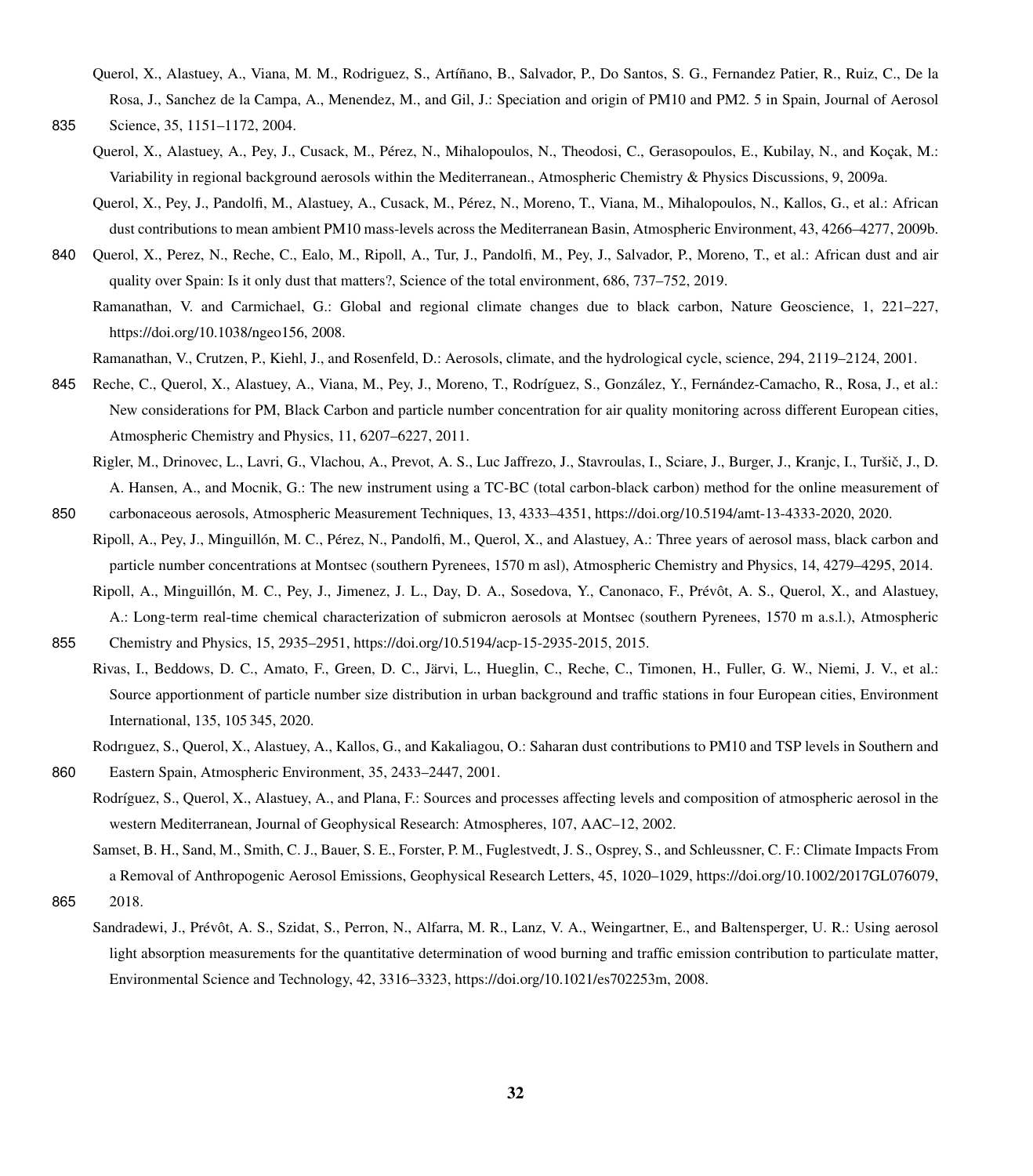Schauer, G., Kasper-Giebl, A., and Močnik, G.: Increased PM concentrations during a combined wildfire and saharan dust event observed at

- <span id="page-32-12"></span><span id="page-32-10"></span>870 high-altitude Sonnblick observatory, Austria, Aerosol and Air Quality Research, 16, 542–554, https://doi.org[/10.4209/aaqr.2015.05.0337,](https://doi.org/10.4209/aaqr.2015.05.0337) 2016.
	- Schmeisser, L., Backman, J., Ogren, J. A., Andrews, E., Asmi, E., Starkweather, S., Uttal, T., Fiebig, M., Sharma, S., Eleftheriadis, K., Vratolis, S., Bergin, M., Tunved, P., and Jefferson, A.: Seasonality of aerosol optical properties in the Arctic, Atmospheric Chemistry and Physics, 18, 11 599–11 622, https://doi.org[/10.5194/acp-18-11599-2018,](https://doi.org/10.5194/acp-18-11599-2018) 2018.
- <span id="page-32-4"></span>875 Schmid, O., Artaxo, P., Arnott, W. P., Chand, D., Gatti, L. V., Frank, G. P., Hoffer, A., Schnaiter, M., and Andreae, M. O.: Spectral light absorption by ambient aerosols influenced by biomass burning in the Amazon Basin. I: Comparison and field calibration of absorption measurement techniques, Atmospheric Chemistry and Physics, 6, 3443–3462, https://doi.org[/10.5194/acp-6-3443-2006,](https://doi.org/10.5194/acp-6-3443-2006) 2006.
- <span id="page-32-6"></span>Segura, S., Estellés, V., Titos, G., Lyamani, H., Utrillas, M. P., Zotter, P., Prévôt, A. S., Močnik, G., Alados-Arboledas, L., and Martínez-Lozano, J. A.: Determination and analysis of in situ spectral aerosol optical properties by a multi-instrumental approach, Atmospheric 880 Measurement Techniques, 7, 2373–2387, https://doi.org[/10.5194/amt-7-2373-2014,](https://doi.org/10.5194/amt-7-2373-2014) 2014.
- <span id="page-32-9"></span>Sheridan, P. J., Patrick Arnott, W., Ogren, J. A., Andrews, E., Atkinson, D. B., Covert, D. S., Moosmüller, H., Petzold, A., Schmid, B., Strawa, A. W., Varma, R., and Virkkula, A.: The reno aerosol optics study: An evaluation of aerosol absorption measurement methods, Aerosol Science and Technology, 39, 1–16, https://doi.org[/10.1080/027868290901891,](https://doi.org/10.1080/027868290901891) 2005.
- <span id="page-32-3"></span>Singh, S., Fiddler, M. N., Smith, D., and Bililign, S.: Error analysis and uncertainty in the determination of aerosol optical properties using 885 cavity ring-down spectroscopy, integrating nephelometry, and the extinction-minus-scattering method, Aerosol Science and Technology,
	- Sokolik, I. N. and Toon, O. B.: Incorporation of mineralogical composition into models of the radiative properties of mineral aerosol from UV to IR wavelengths, Journal of Geophysical Research Atmospheres, 104, 9423–9444, https://doi.org[/10.1029/1998JD200048,](https://doi.org/10.1029/1998JD200048) 1999.
	- Springston, S. R. and Sedlacek, A. J.: Noise characteristics of an instrumental particle absorbance technique, Aerosol Science and Technol-

<span id="page-32-11"></span><span id="page-32-1"></span>890 ogy, 41, 1110–1116, https://doi.org[/10.1080/02786820701777457,](https://doi.org/10.1080/02786820701777457) 2007.

<span id="page-32-13"></span>48, 1345–1359, https://doi.org[/10.1080/02786826.2014.984062,](https://doi.org/10.1080/02786826.2014.984062) 2014.

Stephens, M., Turner, N., and Sandberg, J.: Particle identification by laser-induced incandescence in a solid-state laser cavity, Applied Optics, 42, 3726, https://doi.org[/10.1364/ao.42.003726,](https://doi.org/10.1364/ao.42.003726) 2003.

- <span id="page-32-7"></span>895 Valentini, S., Barnaba, F., Bernardoni, V., Calzolai, G., Costabile, F., Di Liberto, L., Forello, A. C., Gobbi, G. P., Gualtieri, M., Lucarelli, F., Nava, S., Petralia, E., Valli, G., Wiedensohler, A., and Vecchi, R.: Classifying aerosol particles through the combination of optical and physical-chemical properties: Results from a wintertime campaign in Rome (Italy), Atmospheric Research, 235, 104 799, https://doi.org[/10.1016/j.atmosres.2019.104799, https://doi.org/10.1016/j.atmosres.2019.104799,](https://doi.org/10.1016/j.atmosres.2019.104799) 2020a.
	- Valentini, S., Bernardoni, V., Bolzacchini, E., Ciniglia, D., Pandolfi, M., Ferrero, L., Forello, A. C., Massabó, D., Pandolfi, M., Prati, P.,
- <span id="page-32-8"></span><span id="page-32-2"></span>900 Soldan, F., Valli, G., Yus-díez, J., and Vecchi, R.: Applicability of benchtop multi-wavelength polar photometers to off-line measurements of the Multi-Angle Absorption Photometer, pp. 1–13, https://doi.org[/10.1016/j.jaerosci.2020.105701,](https://doi.org/10.1016/j.jaerosci.2020.105701) 2020b.
	- Vecchi, R., Bernardoni, V., Paganelli, C., and Valli, G.: A filter-based light-absorption measurement with polar photometer: Effects of sampling artefacts from organic carbon, Journal of Aerosol Science, 70, 15–25, 2014.
- <span id="page-32-5"></span>Virkkula, A., Mäkelä, T., Hillamo, R., Yli-Tuomi, T., Hirsikko, A., Hämeri, K., and Koponen, I. K.: A simple procedure for correcting 905 loading effects of aethalometer data, Journal of the Air and Waste Management Association, 57, 1214–1222, https://doi.org[/10.3155/1047-](https://doi.org/10.3155/1047-3289.57.10.1214) [3289.57.10.1214,](https://doi.org/10.3155/1047-3289.57.10.1214) 2007.

<span id="page-32-0"></span>Terhune, R. W. and Anderson, J. E.: Spectrophone measurements of the absorption of visible light by aerosols in the atmosphere, Optics Letters, 1, 70, https://doi.org[/10.1364/ol.1.000070,](https://doi.org/10.1364/ol.1.000070) 1977.